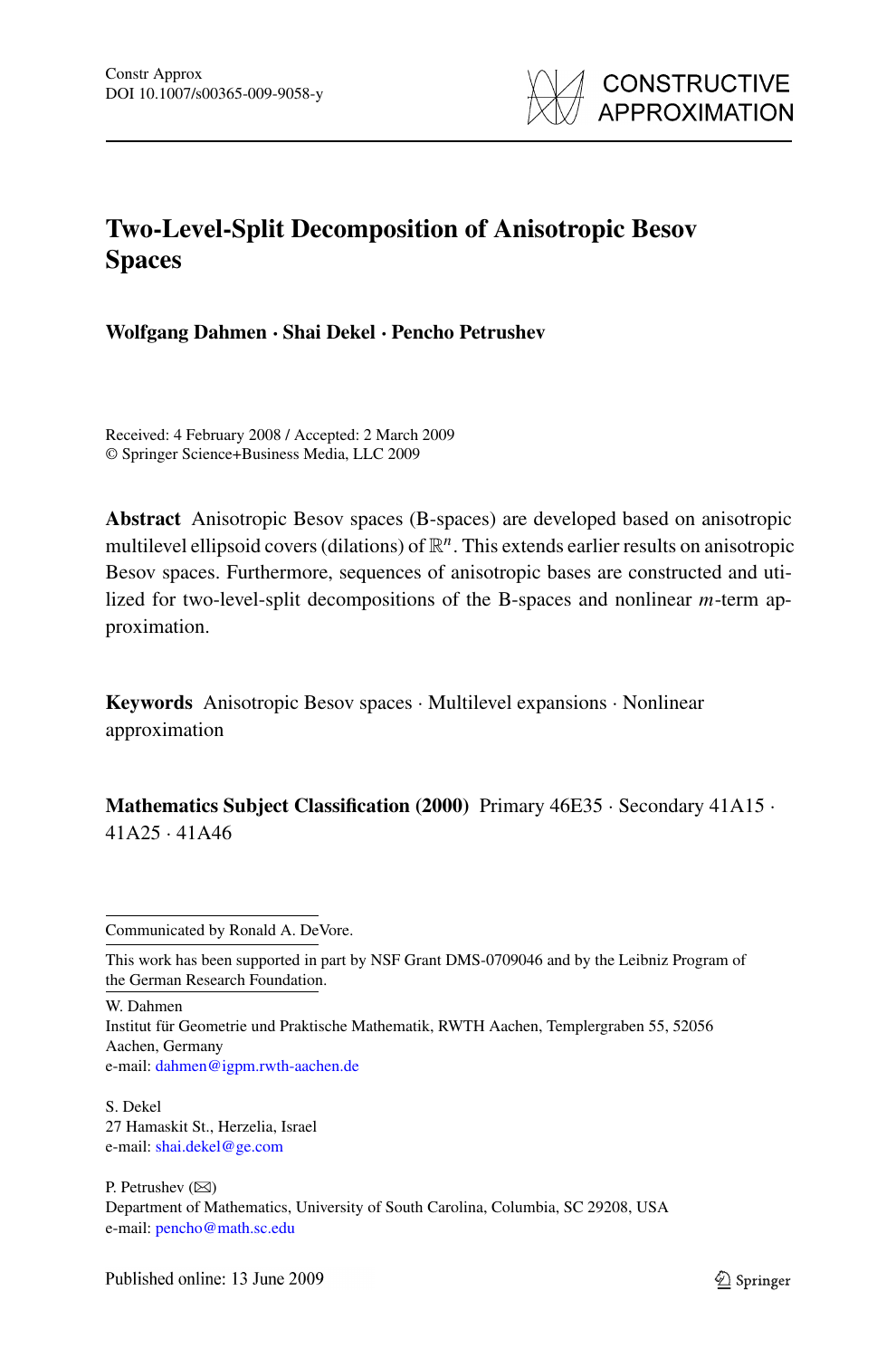## **1 Introduction**

Anisotropic phenomena appear in various contexts in mathematical analysis and its applications. The formation of shocks results in jump discontinuities of solutions of hyperbolic conservation laws across lower dimensional manifolds, and sharp edges often separate areas of little detail in digital images, to name just two examples. In the first case such jumps cause a serious obstruction to appropriate regularity theorems, since the available regularity scales are either inherently isotropic or coordinate biased or are subject to an uncontrollable restricted regularity range, as will be pointed out below. In the second case the anisotropy makes it more difficult to come up with efficient encoding strategies that are entropy optimal when using cartoons as model classes. The central objective of this paper is to set up a sufficiently flexible framework for *anisotropic* regularity notions that at least bear a potential for dealing with questions of the above type.

Let us briefly relate now the present approach to earlier considerable efforts in extending the theory of classical Besov and Triebel–Lizorkin spaces to non-isotropic settings. One line of extension is concerned with function and distribution spaces on  $\mathbb{R}^n$  furnished with anisotropic dilation structures. Various authors have considered dilations of  $\mathbb{R}^n$  induced by a one-parameter family of diagonal matrices of the form diag( $2^{b_1t}, \ldots, 2^{b_nt}$ ),  $b_j > 0$ . Calderón and Torchinsky [[4,](#page-44-0) [5](#page-44-0)] have developed the so-called parabolic Hardy spaces induced by certain one-parameter dilation groups, which were further extended by Folland and Stein [\[12](#page-45-0)]. Bownik [[1,](#page-44-0) [2](#page-44-0)] and Bownik and Ho [[3\]](#page-44-0) have considered dilations on  $\mathbb{R}^n$  induced by the powers  $A^j$  of an expansive matrix *A* with eigenvalues  $\lambda$  satisfying  $|\lambda| > 1$ , and applied them to the development of anisotropic Besov and Triebel–Lizorkin spaces.

Yet another line of generalization of the classical spaces originated from the work of Coifman and Weiss [[6,](#page-44-0) [7\]](#page-44-0), where R*<sup>n</sup>* was replaced by the more general *spaces of homogeneous type*. Spaces on homogeneous spaces have been further developed by several authors, in particular, more recently by Y. Han and his coauthors, see, e.g., [\[13](#page-45-0)].

In this article we introduce and explore a new more general setting for anisotropic Besov spaces (homogeneous and inhomogeneous) on  $\mathbb{R}^n$  of any positive smoothness that allows a lot more flexibility in dealing with anisotropic features of functions, e.g., singularities along curves and lower dimensional smooth manifolds. Our approach is based on multilevel discrete (or continuous) anisotropic dilations of  $\mathbb{R}^n$ , where only mild conditions are imposed on the dilation matrices which still allow them to rapidly change from point to point and in depth, from level to level. These dilations are much more general than the dilations mentioned above which are shift invariant and where the different levels are obtained from powers of the same matrix or from a one-parameter family of matrices. Instead of "dilations" we shall use the more convenient geometric term "ellipsoid cover of R*n*."

As will be shown,  $\mathbb{R}^n$  equipped with a discrete or continuous ellipsoid cover becomes a homogeneous space, and therefore the general theory of Besov spaces on homogeneous spaces applies. However, this theory only allows one to handle Besov and Triebel–Lizorkin spaces of smoothness  $\alpha$  with  $|\alpha| < \varepsilon$ , where  $\varepsilon > 0$  is sufficiently small.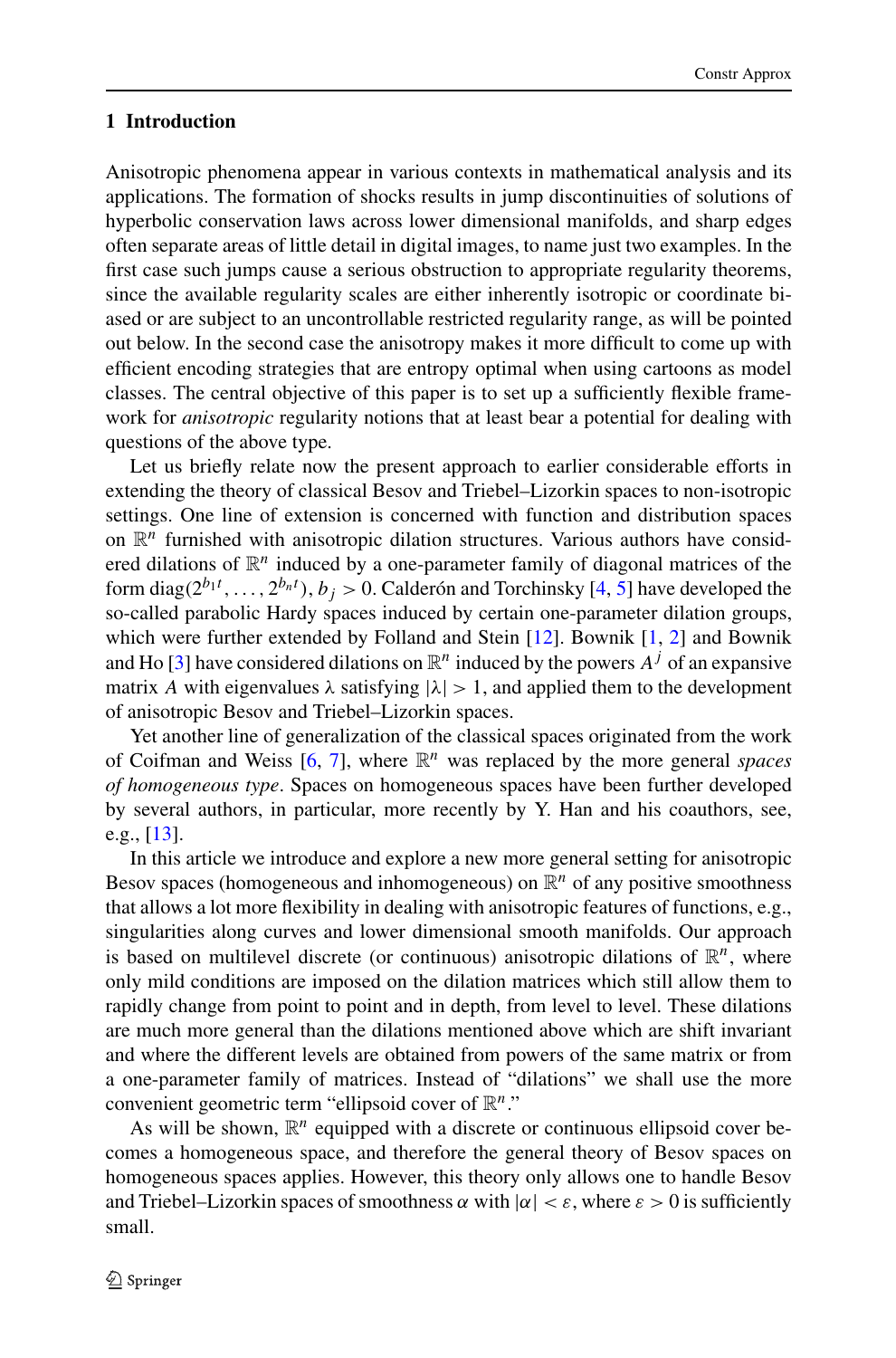Although very general, our setup allows us to overcome this latter principal limitation. For a given discrete multilevel ellipsoid cover  $\Theta$  of  $\mathbb{R}^n$  (see Sect. [2.1\)](#page-4-0), we define the B-spaces  $\dot{B}^{\alpha}_{pq}(\Theta)$  and  $B^{\alpha}_{pq}(\Theta)$  via *local polynomial approximation* on all ellipsoids from *Θ*. This approach enables us indeed to develop the anisotropic Besov spaces (B-spaces)  $\dot{B}^{\alpha}_{pq}$  and  $B^{\alpha}_{pq}$  for *arbitrarily large*  $\alpha > 0$  which is the principal difference between our theory and the general theory of Besov spaces on homogeneous spaces. Our B-spaces can be viewed as a generalization of the classical Besov spaces as well as the anisotropic Besov spaces studied by Bownik [[2\]](#page-44-0) with weight 1 (see Sect. [5.3](#page-32-0)). For the theory of classical Besov spaces we refer the reader to [\[16](#page-45-0), [18](#page-45-0), [19\]](#page-45-0).

The highly anisotropic locally and scalewise varying structure of the dilations considered here prevents us from using Fourier analysis techniques; our approach relies on algebraic polynomials instead. A key ingredient in our theory is a certain *twolevel-split decomposition* of B-spaces. For any given anisotropic cover *Θ* we construct a multilevel sequence of bases which provide a means for decomposing the associated B-spaces. The basis elements are compactly supported smooth functions which are well aligned with the anisotropic space dilations induced by *Θ*. The twolevel-split decomposition of functions originates from [\[9](#page-44-0)], where it is applied in a regular setup and used for the purpose of preconditioning systems of equations stemming from mesh-free discretizations of elliptic boundary value problems.

Of course, the usefulness of any regularity notion relies on whether it actually conveys sufficient information about the intrinsic complexity of corresponding functions, e.g., expressed in terms of (quasi-)sparse representations with respect to a suitable system of building blocks. Just as one may expect, we show that the B-spaces  $\dot{B}^{\alpha}_{\tau\tau}(\Theta)$ with  $1/\tau = \alpha/n + 1/p$  govern the rates of nonlinear *m*-term  $L_p$ -approximation from the two-level-split bases induced by *Θ*. This suggests the adaptation of *Θ* to the approximand. Accordingly, we would like to put forward here a new adaptive strategy for measuring the smoothness of functions, namely, by choosing from the collection of all anisotropic B-spaces, induced by an admissible set of ellipsoid covers of  $\mathbb{R}^n$ , one that maximizes the regularity index, viz., the rate of best *m*-term approximation.

To better illustrate our adaptive approach to smoothness, we discuss two examples that are very simple but nevertheless reveal some perhaps unexpected effects. As for the first example, we show in Sect. [7.1](#page-35-0) that for a suitable ellipsoid cover *Θ*, the B-space smoothness of the characteristic function of the unit ball  $B(0, 1) \subset \mathbb{R}^2$ in  $\dot{B}^{\alpha}_{\tau\tau}(\Theta)$  is essentially  $4/p$ , while in the corresponding (classical isotropic) Besov spaces it is 2/p. More strikingly, in the adaptive B-space scales  $\dot{B}^{\alpha}_{\tau\tau}(\Theta)$ , the smoothness of the characteristic function of any square  $Q \subset \mathbb{R}^2$  is arbitrarily high, i.e., can be any  $\alpha > 0$ , while in the corresponding isotropic Besov spaces it is essentially  $2/p$ (see Sect. [7.2\)](#page-38-0). However, it is important to note that the cover *Θ* needed to describe that level of smoothness depends on  $\alpha$ , a fact that has some interesting consequences worth a brief discussion (see Sect. [7.3\)](#page-41-0). As a consequence, the rates of adaptive *m*term approximation for these model functions from the two-level-split bases are better than, e.g., the rates of *m*-term approximation from wavelets.

Let us finally mention that more special anisotropic B-spaces of technically different nature but somewhat similar in spirit have been introduced and used in [\[10](#page-45-0), [14](#page-45-0)] (see also [\[8](#page-44-0), [15](#page-45-0), [17\]](#page-45-0)). These are B-spaces generated by multilevel *nested* triangulations and are defined via local *piecewise polynomial* approximation. They are specif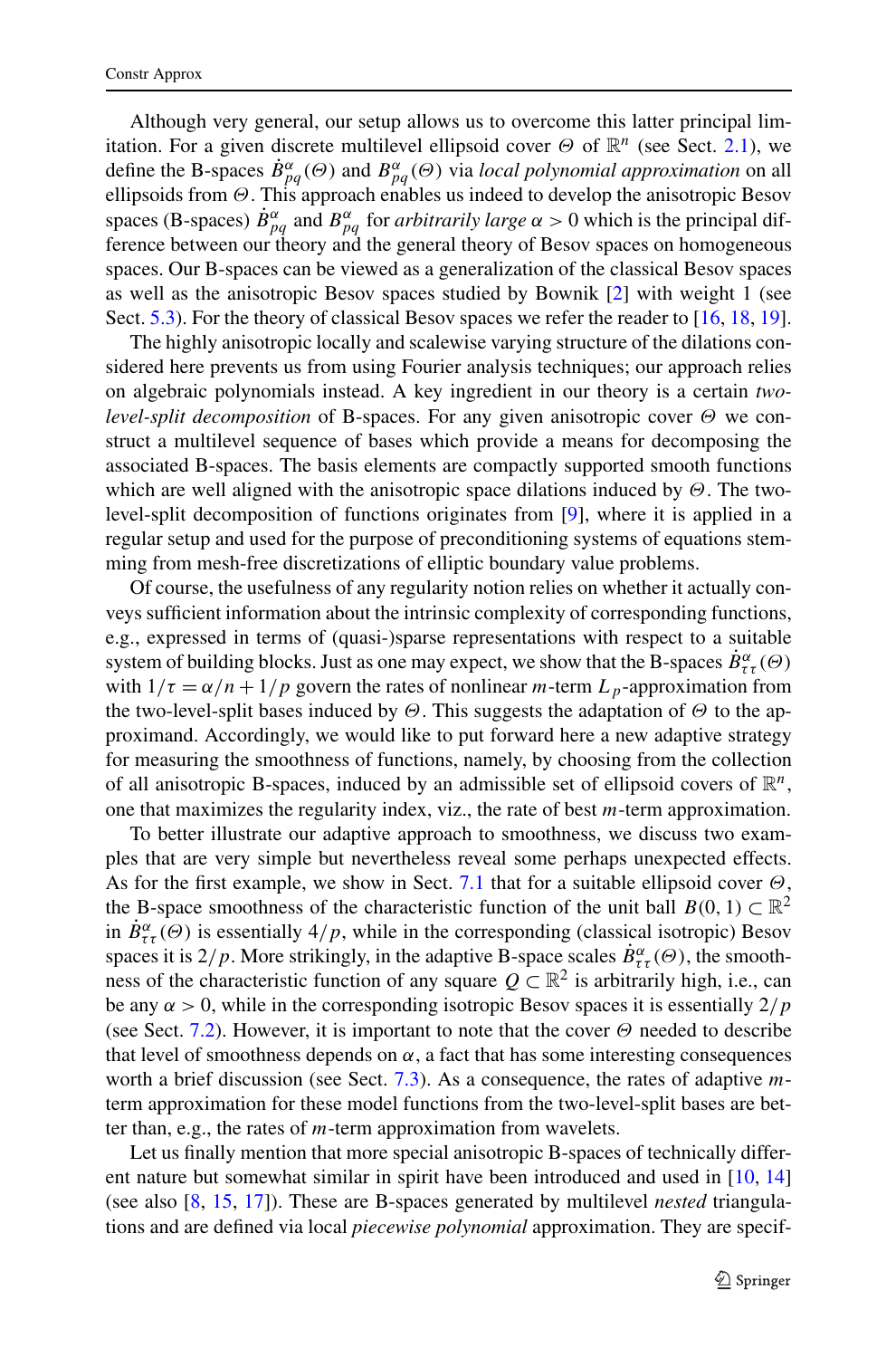<span id="page-3-0"></span>ically designed for the purpose of nonlinear *m*-term spline approximation, and consequently are much more specialized than the B-spaces of this paper. Moreover, it is important to note that insisting on hierarchies of *nested* partitions entails a distinct lack of flexibility compared to the present approach since, for instance, the successors of a triangle with a sharp angle will always exhibit angles at least that sharp. Yet another type of anisotropic Besov spaces has been considered in [\[11](#page-45-0)].

The outline of the paper is the following. In Sect. 2 we introduce and give some basic properties of the continuous and discrete multilevel covers of  $\mathbb{R}^n$ . In Sect. [3](#page-11-0) we construct the bases induced by discrete multilevel covers of  $\mathbb{R}^n$  and establish their stability. In Sect. [4](#page-20-0) we utilize the bases from Sect. [3](#page-11-0) for the construction of two-level-split bases and decompositions. In Sect. [5](#page-22-0) we define the homogeneous and inhomogeneous B-spaces induced by multilevel covers of  $\mathbb{R}^n$  and establish the equivalence of various B-norms. Section [6](#page-33-0) is devoted to nonlinear *m*-term approximation from two-level-split bases. In Sect. [7](#page-35-0) we show that the characteristic functions of the unit ball and any square in  $\mathbb{R}^n$  have higher adaptive B-space smoothness than their regular Besov space smoothness. In [Appendix](#page-41-0) we give the proof of the equivalence of several B-space norms.

Throughout the paper we use the following notation:  $||f||_p := ||f||_{L_p(\mathbb{R}^n)}$ ; for a measurable set  $E \subset \mathbb{R}^n$ , |*E*| denotes the Lebesgue measure of  $E$ ,  $\mathbb{1}_E$  is the characteristic function of  $E$ ;  $\mathcal{P}_k$  denotes the set of all algebraic polynomials in *n* variables of total degree  $\leq k - 1$ . The Schwartz class of rapidly decaying  $C^\infty$  functions on  $\mathbb{R}^n$  is denoted by S and its dual by S'. Positive constants are denoted by  $c, c_1, c_*, \ldots$  and they may vary at every occurrence; *A* ∼ *B* means  $c_1 A \le B \le c_2 A$  for some unspecified but fixed constants *c*1*,c*2.

# **2 Anisotropic Multilevel Ellipsoid Covers of** R*<sup>n</sup>*

We begin with some preliminaries. The image of the unit ball  $B^* := B(0, 1)$  in  $\mathbb{R}^n$ via an affine transform will be called an *ellipsoid*. For a given ellipsoid  $\theta \subset \mathbb{R}^n$ , we let  $A_{\theta}$  be an affine transform such that  $\theta = A_{\theta}(B^*)$ . Denoting by  $v_{\theta} := A_{\theta}(0)$  the "center" of  $\theta$ , we have

$$
A_{\theta}(x) = M_{\theta}x + v_{\theta}, \qquad (2.1)
$$

where  $M_\theta$  is a nonsingular  $n \times n$  matrix.

It will be convenient for us to use the singular value decomposition of matrices, that is, any nonsingular real matrix  $M \in \mathbb{R}^{n \times n}$  can be represented in the form  $M =$ *UDV*, where the matrices *U* and *V* are  $n \times n$  orthogonal matrices and *D* is diagonal and  $D = \text{diag}(\sigma_1, \sigma_2, \dots, \sigma_n)$  with  $\sigma_1 \geq \sigma_2 \geq \dots \geq \sigma_n > 0$ . It is easy to see that  $\sigma_1^2 \geq \cdots \geq \sigma_n^2$  are the eigenvalues of  $M^T M$  and  $\sigma_1^{-2} \leq \cdots \leq \sigma_n^{-2}$  are the eigenvalues  $\int_0^1 (M^{-1})^T M^{-1}$ . Hence

$$
\|M\|_{\ell_2 \to \ell_2} = \sigma_1 \quad \text{and} \quad \|M^{-1}\|_{\ell_2 \to \ell_2} = 1/\sigma_n. \tag{2.2}
$$

These norms have a clear geometric meaning. Thus if  $M_\theta$  is as in (2.1), then diam  $\theta =$  $2||M_{\theta}||_{\ell_2 \to \ell_2}$ .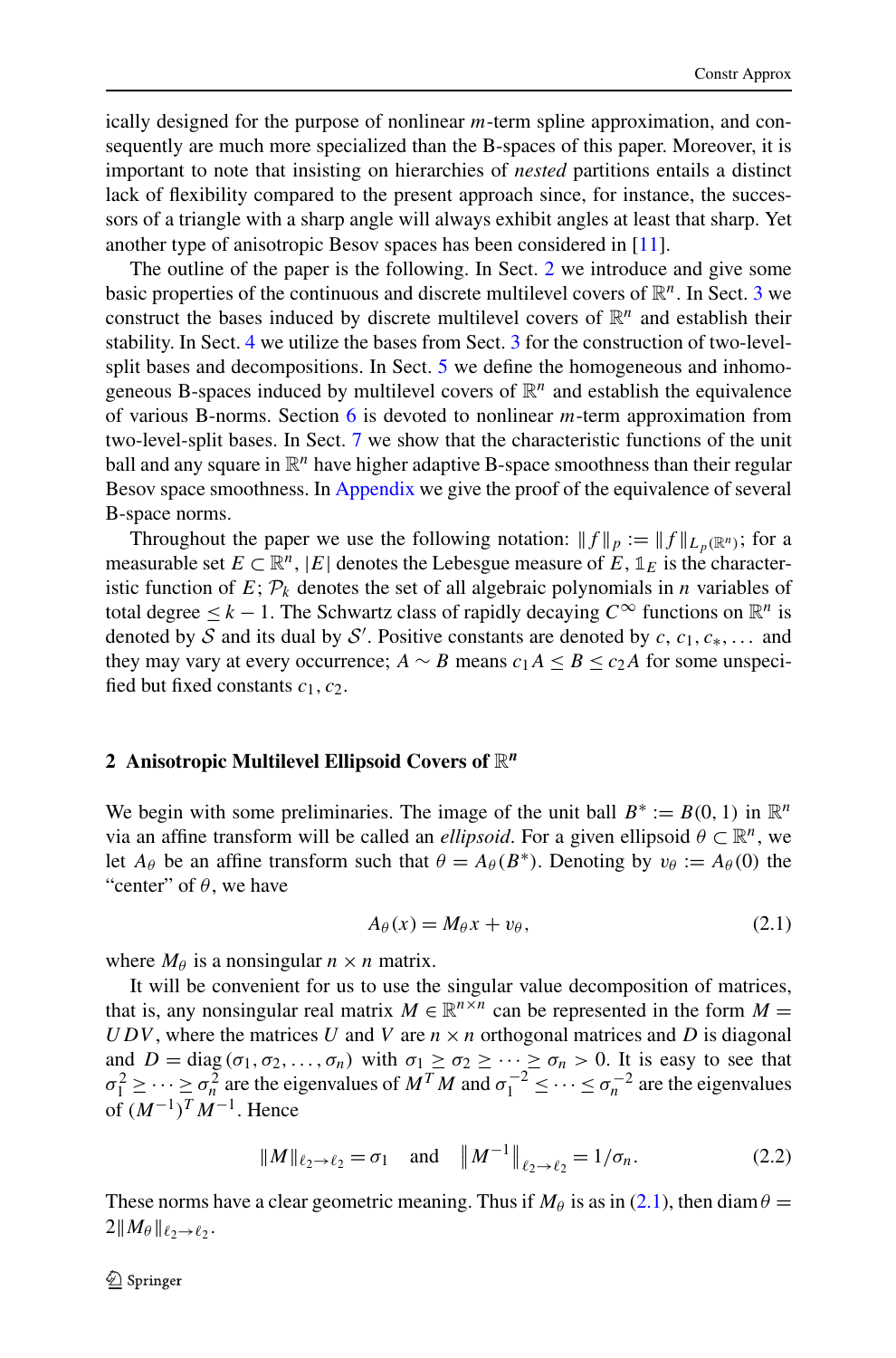## <span id="page-4-0"></span>2.1 Discrete Ellipsoid Covers (Dilations) of R*<sup>n</sup>*

The notion of a *discrete multilevel ellipsoid cover* of  $\mathbb{R}^n$  we introduce and explore here will play a central role in this study.

## **Definition 2.1** We call

$$
\Theta = \bigcup_{m \in \mathbb{Z}} \Theta_m
$$

a *discrete multilevel ellipsoid cover* of  $\mathbb{R}^n$  if the following conditions are obeyed, where  $a_0, a_1, \ldots, a_8$ , and  $N_1$  are positive constants:

(a) Every level  $\Theta_m$  ( $m \in \mathbb{Z}$ ) consists of ellipsoids  $\theta$  such that

$$
a_1 2^{-a_0 m} \le |\theta| \le a_2 2^{-a_0 m}
$$

and  $\Theta_m$  is a cover of  $\mathbb{R}^n$ , i.e.,  $\mathbb{R}^n = \bigcup_{\theta \in \Theta_m} \theta$ .

(b) For each  $\theta \in \Theta$  let  $A_{\theta}$  be an affine transform, associated with  $\theta$ , of the form

$$
A_{\theta}(x) = M_{\theta}x + v_{\theta}, \quad M_{\theta} \in \mathbb{R}^{n \times n},
$$

such that  $\theta = A_{\theta}(B^*)$  and  $v_{\theta} := A(0)$  is the center of  $\theta$ . We postulate that for any  $\theta \in \Theta_m$  (*m*  $\in \mathbb{Z}$ ) and  $\theta' \in \Theta_{m+v}$  ( $v \ge 0$ ) with  $\theta \cap \theta' \ne \emptyset$ , we have

$$
a_3 2^{-a_4 \nu} \le 1 / \| M_{\theta'}^{-1} M_{\theta} \|_{\ell_2 \to \ell_2} \le \| M_{\theta}^{-1} M_{\theta'} \|_{\ell_2 \to \ell_2} \le a_5 2^{-a_6 \nu}.
$$
 (2.3)

- (c) Each ellipsoid  $\theta \in \Theta_m$  can be intersected by at most  $N_1$  ellipsoids from  $\Theta_m$ .
- (d) For every  $x \in \mathbb{R}^n$  and  $m \in \mathbb{Z}$  there exists  $\theta \in \Theta_m$  such that  $x \in \theta^{\diamond}$ , where  $\theta^{\diamond}$  is the dilated version of  $\theta$  by a factor of  $a_7 < 1$ , i.e.,  $\theta^{\circ} = A_{\theta}(B(0, a_7))$ .
- (e) If  $\theta \cap \eta \neq \emptyset$  with  $\theta \in \Theta_m$  and  $\eta \in \Theta_m \cup \Theta_{m+1}$ , then  $|\theta \cap \eta| > a_8|\eta|$ .

*Remarks* 1. Any discrete multilevel ellipsoid cover *Θ* of  $\mathbb{R}^n$  depends on a collection of parameters (which are not necessarily independent) that contain all constants appearing in conditions  $(a)$ –(e) of Definition 2.1. We shall denote this set of parameters by  $p(\Theta)$ .

2. It is important to note that the set of all ellipsoid covers of  $\mathbb{R}^n$  is invariant under affine transforms. More precisely, the images  $A(\theta)$  of all ellipsoids  $\theta \in \Theta$  of a given cover  $\Theta$  of  $\mathbb{R}^n$  via an affine transform *A* of the form  $A(x) = Mx + v$  with  $|\det M| = 1$ form an ellipsoid cover of R*<sup>n</sup>* with the same parameters as the parameters of *Θ*. If  $|\det M| \neq 1$ , then only the constants  $a_1$  and  $a_2$  in condition (a) should be changed accordingly.

3. Condition (b) indicates that if  $\theta \cap \theta' \neq \emptyset$ , then the ellipsoids  $\theta$  and  $\theta'$  cannot change uncontrollably in shape and orientation when they are from close levels. More precisely, set  $M := M_{\theta}^{-1} M_{\theta'}$  and let  $M = U D V$  be the singular value decomposition of *M*, where *U* and *V* are orthogonal matrices, and  $D = \text{diag}(\sigma_1, \sigma_2, \dots, \sigma_n)$  is diagonal with  $\sigma_1 \geq \sigma_2 \geq \cdots \geq \sigma_n > 0$ . As in [\(2.2\)](#page-3-0),

$$
||M||_{\ell_2 \to \ell_2} = \sigma_1
$$
 and  $||M_{\theta'}^{-1} M_{\theta}||_{\ell_2 \to \ell_2} = ||M^{-1}||_{\ell_2 \to \ell_2} = 1/\sigma_n$ .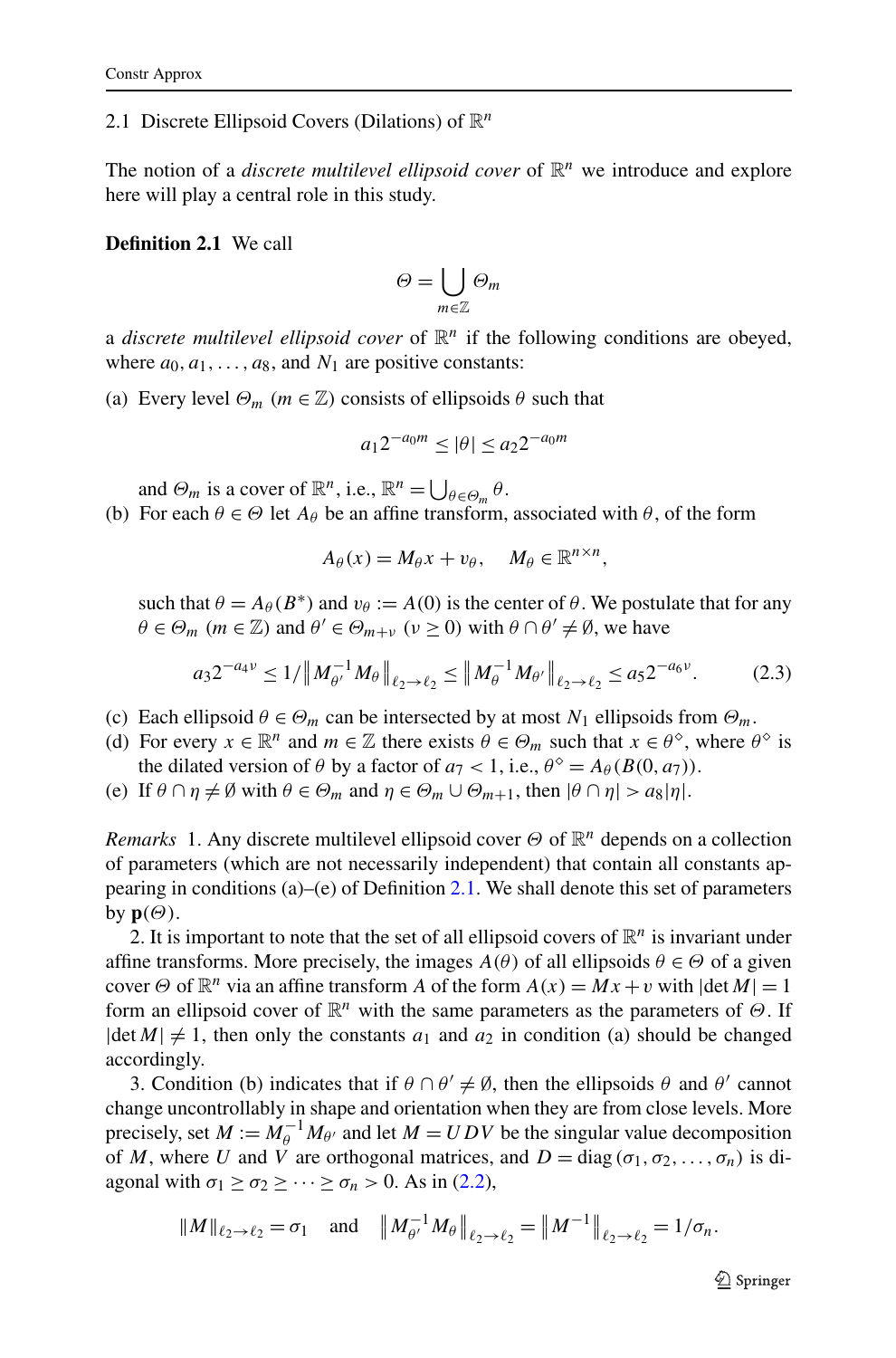<span id="page-5-0"></span>Therefore, condition (b) is equivalently expressed as

$$
a_3 2^{-a_4 \nu} \le \sigma_n \le \dots \le \sigma_1 \le a_5 2^{-a_6 \nu}.
$$
 (2.4)

This condition also has a clear geometric interpretation: The affine transform  $A_{\theta}^{-1}$ , which maps the ellipsoid  $\theta$  onto the unit ball  $B^*$ , maps the ellipsoid  $\theta'$  onto an ellipsoid with semi-axes  $\sigma_1, \sigma_2, \ldots, \sigma_n$  satisfying (2.4).

4. Evidently the sign of *ν* in condition (b) can be reversed. Namely, condition (b) is equivalent to the following condition:

(b') If  $\theta \in \Theta_m$  and  $\theta' \in \Theta_{m-\nu}$  ( $\nu \ge 0$ ), with  $\theta \cap \theta' \ne \emptyset$ , then

$$
(1/a_5)2^{a_6\nu} \le 1/\left\|M_{\theta'}^{-1}M_{\theta}\right\|_{\ell_2 \to \ell_2} \le \left\|M_{\theta'}^{-1}M_{\theta'}\right\|_{\ell_2 \to \ell_2} \le (1/a_3)2^{a_4\nu}.\tag{2.5}
$$

Therefore, if  $M := M_{\theta}^{-1} M_{\theta'} = U D V$  with  $D = \text{diag}(\sigma_1, \sigma_2, \dots, \sigma_n)$  as above, then (2.5) is equivalent to

$$
(1/a_5)2^{a_6\nu} \le \sigma_n \le \dots \le \sigma_1 \le (1/a_3)2^{a_4\nu}.\tag{2.6}
$$

5. We need to interrelate the semi-axes of intersecting ellipsoids from *Θ*. For a given  $\theta \in \Theta$ , set

$$
\sigma_{\max}(\theta) := \|M_{\theta}\|_{\ell_2 \to \ell_2} \quad \text{and} \quad \sigma_{\min}(\theta) := \|M_{\theta}^{-1}\|_{\ell_2 \to \ell_2}^{-1}.
$$
 (2.7)

These are the maximum and minimum semi-axes of the ellipsoid *θ* .

**Lemma 2.2** *If*  $\theta \in \Theta_m$ ,  $\theta' \in \Theta_{m+v}$ ,  $v \ge 0$ , and  $\theta \cap \theta' \ne \emptyset$ , then

$$
a_3 2^{-a_4 \nu} \sigma_{\text{max}}(\theta) \le \sigma_{\text{max}}(\theta') \le a_5 2^{-a_6 \nu} \sigma_{\text{max}}(\theta)
$$
 (2.8)

*and*

$$
a_3 2^{-a_4 \nu} \sigma_{\min}(\theta) \le \sigma_{\min}(\theta') \le a_5 2^{-a_6 \nu} \sigma_{\min}(\theta). \tag{2.9}
$$

*Proof* Let us abbreviate  $\|\cdot\| := \|\cdot\|_{\ell_2 \to \ell_2}$ . By property (b) of  $\Theta$  we have

$$
||M_{\theta'}|| \leq ||M_{\theta}|| \cdot ||M_{\theta}^{-1} M_{\theta'}|| \leq a_5 2^{-a_6 \nu} ||M_{\theta}||,
$$

and by (b ),

$$
||M_{\theta}|| \leq ||M_{\theta}'|| \cdot ||M_{\theta'}^{-1} M_{\theta}|| \leq (1/a_3)2^{a_4 v} ||M_{\theta'}||,
$$

which yield  $(2.8)$ . One similarly proves  $(2.9)$ .

6. Condition (b) can be replaced by the following slightly stronger but more convenient condition:

(b'') For any  $\theta, \theta' \in \Theta_m$   $(m \in \mathbb{Z})$  with  $\theta \cap \theta' \neq \emptyset$ ,

$$
a_3 \le 1/\left\|M_{\theta'}^{-1} M_\theta\right\|_{\ell_2 \to \ell_2} \le \left\|M_{\theta}^{-1} M_{\theta'}\right\|_{\ell_2 \to \ell_2} \le a_5, \quad a_3 \le 1 \le a_5,\tag{2.10}
$$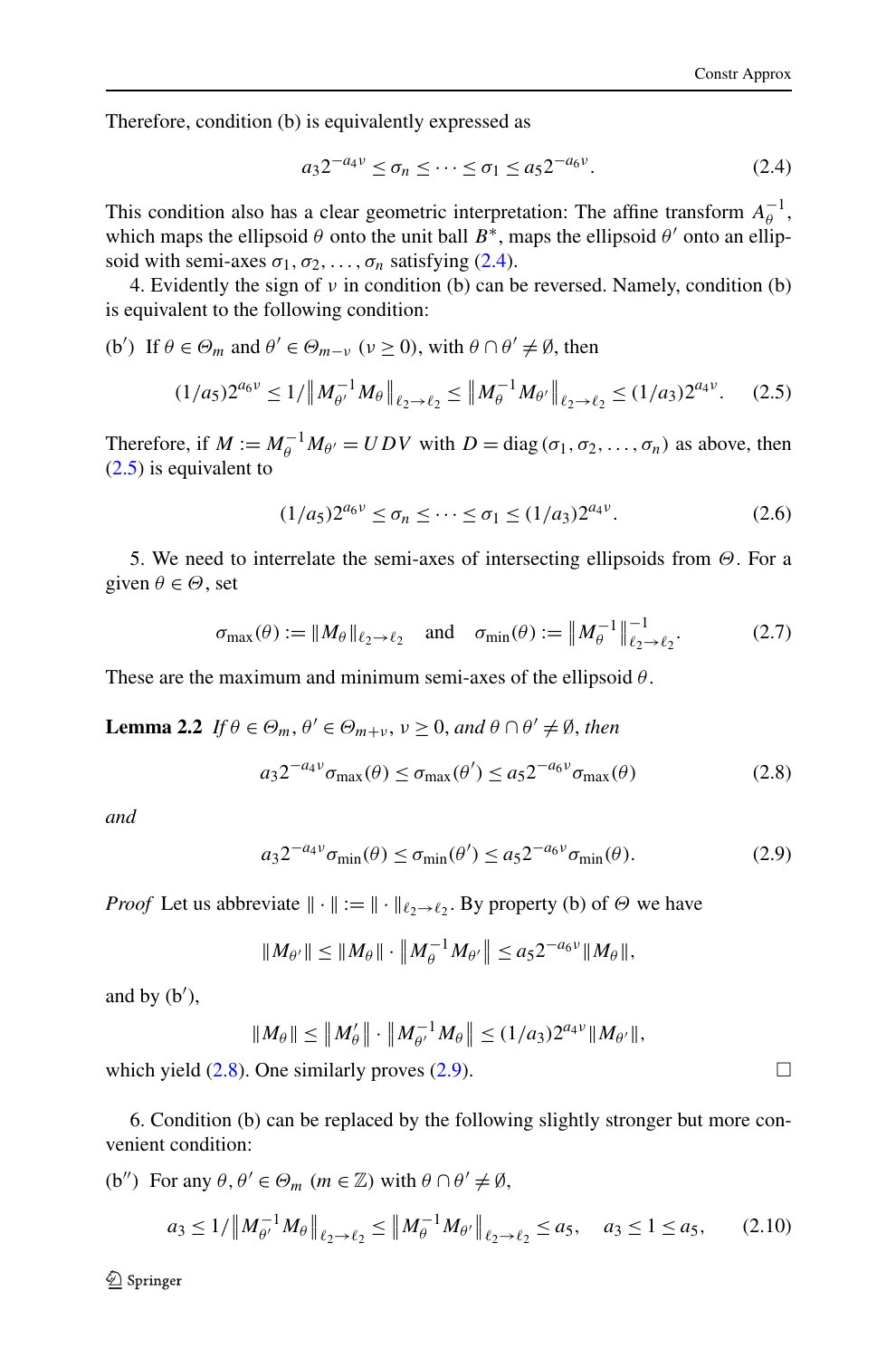<span id="page-6-0"></span>and for any  $\theta \in \Theta_m$  and  $\theta' \in \Theta_{m+1}$   $(m \in \mathbb{Z})$  with  $\theta \cap \theta' \neq \emptyset$ ,

$$
2^{-a_4} \le 1/\left\|M_{\theta'}^{-1} M_\theta\right\|_{\ell_2 \to \ell_2} \le \left\|M_{\theta}^{-1} M_{\theta'}\right\|_{\ell_2 \to \ell_2} \le 2^{-a_6}.\tag{2.11}
$$

It is readily seen that this condition implies condition (b).

7. By property (b ) (which is equivalent to (b)) it follows that the ellipsoids of *Θ<sub>m</sub>* expand to  $\mathbb{R}^n$  as  $m \to -\infty$ ; more precisely, if  $(θ_m)_{m \leq 0}$  is a sequence of ellipsoids  $\theta_m \in \Theta_m$  which contain a fixed point  $x \in \mathbb{R}^n$ , then  $\bigcup_{m \leq 0} \theta_m = \mathbb{R}^n$ . In the other direction, property (b) implies that for any compact  $K \subset \mathbb{R}^n$ ,

$$
\max\{\text{diam}\,\theta : \theta \in \Theta_m, \theta \cap K \neq \emptyset\} \to 0 \quad \text{as } m \to \infty.
$$

8. Property (d) indicates that every point  $x \in \mathbb{R}^n$  is "well covered" by at least one ellipsoid from every level *Θm*.

9. Condition (e) may seem restrictive, but the next observation shows that this is not the case.

**Lemma 2.3** *Suppose*  $\Theta$  *is a discrete multilevel ellipsoid cover of*  $\mathbb{R}^n$  *satisfying conditions* (a)*–*(d) *above*. *Then there exists a discrete multilevel ellipsoid cover <sup>Θ</sup> of*  $\mathbb{R}^n$  *with properties* (a)–(e) (*with possibly different constants*  $a_1$  *and*  $a_7$ *) obtained by dilating every ellipsoid*  $\theta \in \Theta$  *by a factor*  $r_{\theta}$  *satisfying*  $(a_7 + 1)/2 \le r_{\theta} \le 1$ .

*Proof* The idea is that slight dilations of each  $\theta \in \Theta$ , one at a time, allows one to realize in addition (e). In fact, evidently, there exist constants  $N_0$  and  $N_2$  depending on the parameters of  $\Theta$  such that each ellipsoid  $\theta \in \Theta_m$  ( $m \in \mathbb{Z}$ ) can be intersected by at most  $N_2$  ellipsoids from  $\Theta_{m+1}$  and by at most  $N_0$  ellipsoids from  $\Theta_{m-1}$ . Now set  $N := 2(N_0 + N_1 + N_2) + 1$ ,  $b := (a_7 + 1)/2$ , and  $\delta := (1 - b)/N$ .

For a fixed  $\theta \in \Theta_m$ , set  $\theta_j := A_\theta(B(0, b + j\delta))$ ,  $j = 0, 1, ..., N$ . So,  $\theta_j$  is the dilated version of *θ* by a factor of  $b + j(1 - b)/N = (1 - \frac{j}{N})b + \frac{j}{N}$ . Now let  $S_j$  :=  $\theta_j \setminus \theta_{j-1}, j = 1, 2, \ldots, N$ , be the shells induced by the ellipsoids  $\theta_j$ . Also, set  $S_0 :=$ *θ*<sub>0</sub> and  $S_{N+1} := \mathbb{R}^n \setminus \theta$ . We shall call a shell  $S_i$  ( $1 \leq j \leq N$ ) a "bad shell" if there is an ellipsoid  $\eta \in \Theta_{m-1} \cup \Theta_m \cup \Theta_{m+1}, \eta \neq \theta$ , such that  $\eta \cap S_i \neq \emptyset$  and either  $\eta \cap S_{i-1} = \emptyset$  or  $\eta \cap S_{i+1} = \emptyset$ . It is readily seen that a single ellipsoid  $\eta$  can spoil at most two shells  $S_j$  and hence at most  $2(N_0 + N_1 + N_2)$  shells can be spoiled by ellipsoids from  $\Theta_{m-1} \cup \Theta_m \cup \Theta_{m+1}$ . Since there are  $N = 2(N_0 + N_1 + N_2) + 1$  shells at least one shell, say,  $S_{j_0}$  ( $1 \le j_0 \le N$ ), will be "good." Then it is easy to see that if  $\eta \cap \theta_{j_0} \neq \emptyset$  for some  $\eta \in \Theta_{m-1} \cup \Theta_m \cup \Theta_{m+1}$ , then  $|\theta_{j_0} \cap \eta| \geq a_8 |\eta|$  for some constant  $a_8 > 0$  depending only on the parameters of  $\Theta$ . Thus the dilated version  $\theta_{j_0}$ of *θ* has the desired property.

One completes the proof of this proposition inductively by processing as above all ellipsoids from *Θ* ordered in a sequence. The rule is that once an ellipsoid from *Θ* has been processed it will never be touched again. ⊔

*Examples* A first class of examples is based on the so-called Strong Locally Regular (SLR) multilevel triangulations that have been introduced in [\[14](#page-45-0)]. They provide another means for constructing discrete ellipsoid covers of  $\mathbb{R}^2$ . Given an SLRtriangulation T, one considers for each triangle  $\Delta \in \mathcal{T}$  the minimum area circumscribed ellipse. Then one dilates the resulting ellipses by a sufficiently large factor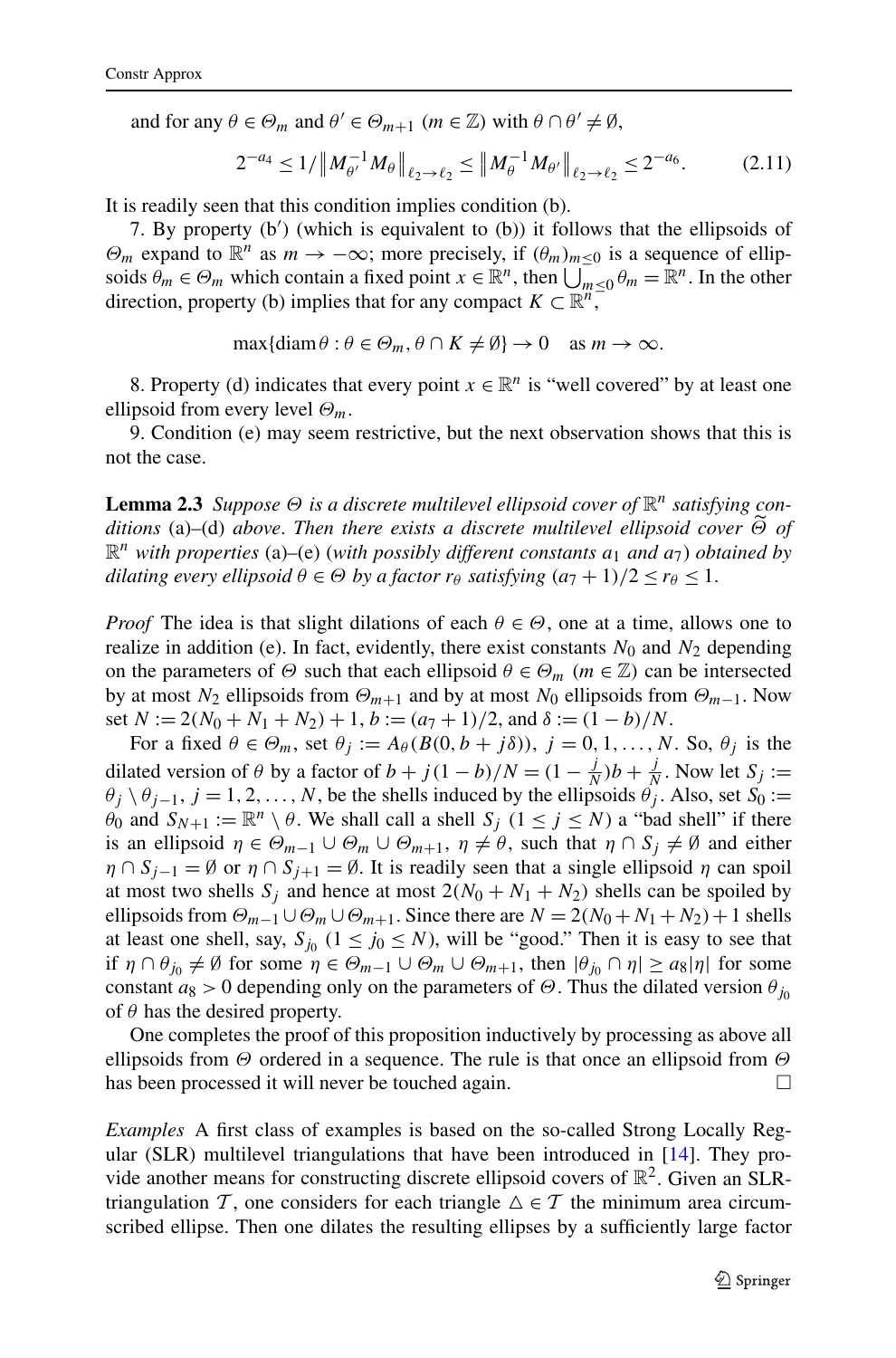<span id="page-7-0"></span> $>1$  to obtain a discrete ellipse cover of  $\mathbb{R}^2$ . The main advantage of ellipse covers over SLR-triangulations is that the latter are nested, which makes them less flexible and harder to construct.

It will be shown in Lemma [2.9](#page-10-0) how to derive discrete multilevel covers with the above properties from so-called continuous or semi-continuous ellipsoid covers that will be introduced next and are easier to construct. Any example of such a cover therefore provides an example for the discrete setting as well.

## 2.2 Continuous Covers and Quasi-Distance

As mentioned before, the essential developments of this paper are based on the above discrete multilevel covers. Nevertheless, we pause to introduce next two variants, namely continuous and semi-continuous covers, for the following reasons. First, while on the one hand these variants are easier to construct, as reflected by several examples given below, we shall give, on the other hand, a general mechanism that generates from any continuous cover a discrete one satisfying properties (a)–(e). In this sense these relaxed notions simplify the realization of concrete examples of discrete covers. Second, they will later be used for the regularity analysis of the examples in Sect. [7.](#page-35-0) Moreover, we shall see that (all versions of) covers give rise to *quasi-distances*, which allows us to relate the present results to previously known results concerning Besov spaces on homogeneous spaces.

**Definition 2.4** We say that

$$
\varTheta:=\bigcup_{t\in\mathbb{R}}\varTheta_t
$$

is a *continuous multilevel ellipsoid cover* of R*<sup>n</sup>* or a *continuous system of dilations* of  $\mathbb{R}^n$  if it satisfies the following conditions, where  $a_0, \ldots, a_6$  are positive constants:

(a) For every  $v \in \mathbb{R}^n$  and  $t \in \mathbb{R}$  there exists an ellipsoid  $\theta(v, t) \in \Theta_t$  and an affine transform  $A_{v,t}$  such that

$$
a_1 2^{-a_0 t} \le |\theta(v, t)| \le a_2 2^{-a_0 t},
$$

 $\theta(v, t) = A_{v,t}(B^*)$ , and  $A_{v,t}$  is of the form  $A_{v,t}(x) = M_{v,t}x + v$ , where  $M_{v,t}$  is a nonsingular  $n \times n$  matrix.

(b) For any  $v, y \in \mathbb{R}^n$ ,  $t \in \mathbb{R}$ , and  $s > 0$ , if  $\theta(v, t) \cap \theta(y, t + s) \neq \emptyset$ , then

$$
a_3 2^{-a_4 s} \le 1/\left\|M_{y,t+s}^{-1} M_{v,t}\right\|_{\ell_2 \to \ell_2} \le \left\|M_{v,t}^{-1} M_{y,t+s}\right\|_{\ell_2 \to \ell_2} \le a_5 2^{-a_6 s}.\tag{2.12}
$$

For continuous covers also the scale is allowed to vary continuously. The following variant takes us halfway towards the fully discrete setting introduced in the previous setting.

**Definition 2.5** We call

$$
\varTheta=\bigcup_{m\in\mathbb{Z}}\varTheta_m
$$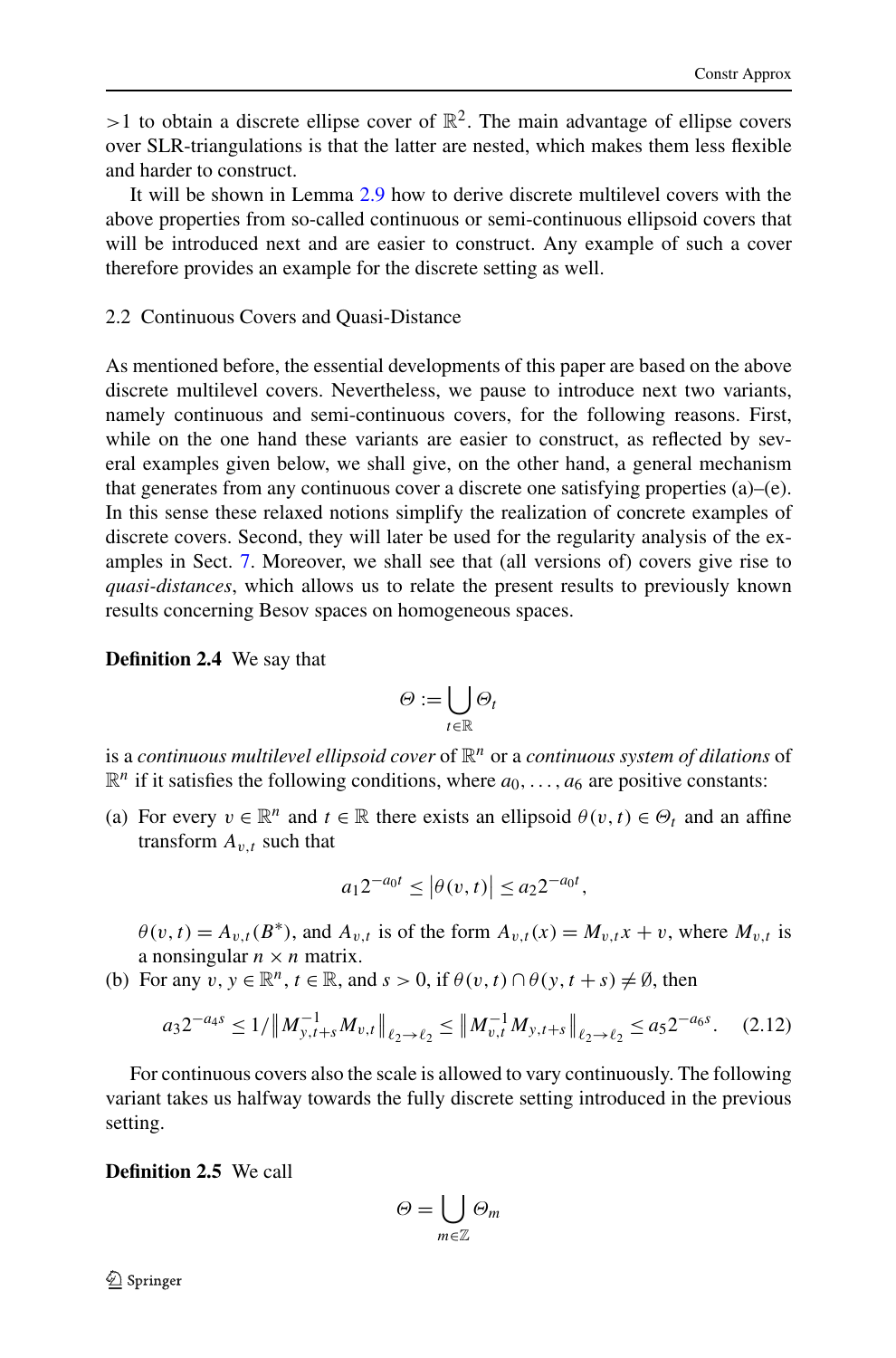a *multilevel semi-continuous ellipsoid cover* of  $\mathbb{R}^n$  if the following conditions are obeyed, where  $a_0, \ldots, a_6$  are positive constants:

(a) For every  $v \in \mathbb{R}^n$  and  $m \in \mathbb{Z}$  there exists an ellipsoid  $\theta(v, m) \in \Theta_m$  and an affine transform  $A_{v,m}$  such that

$$
a_1 2^{-a_0 m} \le |\theta(v, m)| \le a_2 2^{-a_0 m},
$$

 $\theta(v,m) = A_{v,m}(B^*)$ , and  $A_{v,m}$  is of the form  $A_{v,m}(x) = M_{v,m}x + v$ , where  $M_{v,m}$ is a nonsingular  $n \times n$  matrix.

(b) For any  $v, y \in \mathbb{R}^n$ ,  $m \in \mathbb{Z}$ , and  $v > 0$ , if  $\theta(v, m) \cap \theta(v, m + v) \neq \emptyset$ , then

$$
a_3 2^{-a_4 \nu} \le 1/\left\|M_{y,m+\nu}^{-1} M_{v,m}\right\|_{\ell_2 \to \ell_2} \le \left\|M_{v,m}^{-1} M_{y,m+\nu}\right\|_{\ell_2 \to \ell_2} \le a_5 2^{-a_6 \nu}.
$$
 (2.13)

It is readily seen that any continuous ellipsoid cover *Θ* of R*<sup>n</sup>* induces a semicontinuous ellipsoid cover by defining  $\Theta_m$  as  $\Theta_t$  with  $t = m$ .

*Examples* (i) The regular cover of  $\mathbb{R}^n$  consisting of all balls in  $\mathbb{R}^n$  is the simplest example of a continuous ellipsoid (ball) cover of  $\mathbb{R}^n$ .

(ii) The one-parameter family of diagonal dilation matrices

$$
D_t = \text{diag}(2^{-tb_1}, 2^{-tb_2}, \dots, 2^{-tb_n}), \quad b_j > 0, \ j = 1, \dots, n,
$$

apparently induces a continuous ellipsoid cover of R*n*.

(iii) In [[4,](#page-44-0) [5\]](#page-44-0) Calderón and Torchinsky developed the so-called parabolic Hardy spaces generated by continuous dilation matrices associated with a continuous semigroup  $A_t$ ,  $t > 0$ ,  $A_{st} := A_t A_s$  of affine transforms on  $\mathbb{R}^n$  leaving the origin fixed and satisfying

$$
t^{\alpha} \leq \|A_t\|_{\ell_2 \to \ell_2} \leq t^{\beta}, \quad t \geq 1,
$$

where  $1 \le \alpha \le \beta < \infty$ . One can easily see that any such semigroup of matrices gives rise to a continuous ellipsoid cover (dilation) of  $\mathbb{R}^n$ .

(iv) Consider an arbitrary  $n \times n$  real matrix A with eigenvalues  $\lambda$  satisfying  $|\lambda| > 1$ . Then it is easy to see that the affine transforms  $A_{v,m}(x) := A^{-m}x + v, v \in \mathbb{R}^n$ ,  $m \in \mathbb{Z}$ , define a semi-continuous ellipsoid cover (dilations) in the sense of Definition [2.5](#page-7-0). These particular kinds of dilations are used in [\[1–3](#page-44-0)] for the development of anisotropic Hardy, Besov, and Triebel–Lizorkin spaces.

(v) In Sect. [7](#page-35-0), we construct two nontrivial continuous covers of  $\mathbb{R}^2$ . These are examples of anisotropic ellipsoid covers where the ellipsoids change rapidly from point to point and in depth.

In the following we first show that a quasi-distance is naturally associated with any continuous or semi-continuous or discrete ellipsoid covers of R*n*. Second, we prove that  $\mathbb{R}^n$  equipped with a distance of this sort and the Lebesgue measure becomes a space of homogeneous type. Thus the anisotropic Besov spaces we develop in this paper are in particular spaces on homogeneous type spaces.

We begin by recalling the definition of a quasi-distance on a set  $X \neq \emptyset$ : A map  $\rho$  :  $X \times X \rightarrow [0, \infty)$  is called a *quasi-distance* on *X* if for any *x*, *y*, *z*  $\in X$ :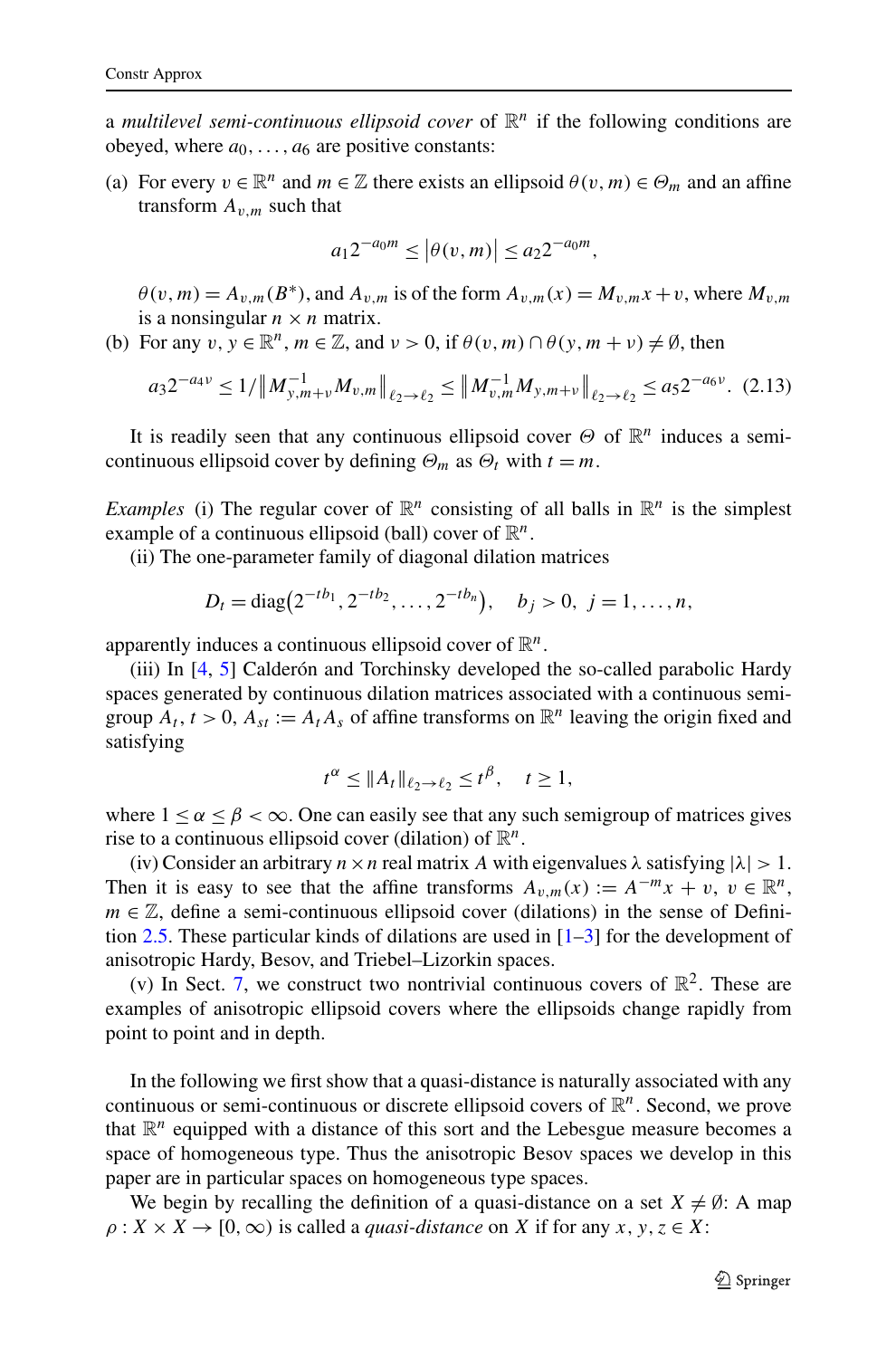<span id="page-9-0"></span>(i)  $\rho(x, y) = 0 \Longleftrightarrow x = y$ , (ii)  $\rho(y, x) = \rho(x, y)$ , (iii)  $\rho(x, z) \le K(\rho(x, y) + \rho(y, z))$  with  $K \ge 1$ .

**Definition 2.6** Assuming that *Θ* is a continuous or semi-continuous or discrete ellipsoid cover of  $\mathbb{R}^n$ , we define

$$
\rho(x, y) := \min\{|\theta| : \theta \in \Theta \text{ and } x, y \in \theta\}, \quad x, y \in \mathbb{R}^n. \tag{2.14}
$$

Note that in order to cover the standard Euclidean distance we should take the *n*th root of  $ρ(x, y)$  defined above. But since this would only change the constant *K* in (iii) while adding to technicalities, we prefer to work with the above version.

**Proposition 2.7** *For any continuous*, *semi-continuous or discrete cover Θ of* R*<sup>n</sup> the map*  $\rho : \mathbb{R}^n \times \mathbb{R}^n \to [0, \infty)$  *defined above is a quasi-distance on*  $\mathbb{R}^n$ .

We shall prove this proposition only in the case when  $\Theta$  is a discrete cover of  $\mathbb{R}^n$ . The proof when *Θ* is a continuous or semi-continuous cover is similar or even easier. The claim will follow from the following lemma:

**Lemma 2.8** *There is an integer*  $s_* \geq 1$  *depending only on*  $\mathbf{p}(\Theta)$  *such that for any ellipsoids*  $\theta \in \Theta_m$  ( $m \in \mathbb{Z}$ ) *and*  $\theta' \in \Theta_{m+v}$  ( $v \ge 0$ ) *with*  $\theta \cap \theta' \ne \emptyset$  *and any*  $j \ge s_*$ *there exists an ellipsoid*  $\eta_j \in \Theta_{m-j}$  *such that*  $\theta \cup \theta' \subset \eta_j$ .

*Proof* Let  $\omega' := A_{\theta}^{-1}(\theta')$ , and recall that  $A_{\theta}^{-1}(\theta) = B^*$ . By property (b) of  $\Theta$  it follows that

$$
\text{diam}\,\omega' = 2\big\|M_{\theta}^{-1}M_{\theta'}\big\|_{\ell_2 \to \ell_2} \le 2a_5 2^{-a_0 \nu} \le 2a_5,
$$

and hence

$$
A_{\theta}^{-1}(\theta \cup \theta') = B^* \cup \omega' \subset B(0, 1 + 2a_5). \tag{2.15}
$$

By property (d) of  $\Theta$  for any  $j \ge 1$  there exists  $\theta_j \in \Theta_{m-j}$  such that  $v_{\theta} \in \theta_j^{\diamond}$ , where  $\theta_j^{\diamond} := A_{\theta_j}(B(0, a_7))$  is the dilated  $\theta_j$  by a factor of  $a_7 < 1$ . Set  $\omega_j := A_{\theta_j}^{-1}(\theta_j)$ , and let  $\omega_j^{\diamond}$  be the dilated  $\omega_j$  by a factor of  $a_7$ . Also, denote by  $\sigma_1 \ge \sigma_2 \ge \cdots \ge \sigma_n$ the semi-axes of the ellipsoid  $\omega_j$ . By property (b') (see ([2.6](#page-5-0))), which is equivalent to property (b), it follows that

$$
\sigma_n \ge (1/a_5)2^{a_6 j}.\tag{2.16}
$$

On the other hand, by a simple geometric property of ellipsoids,

$$
dist(\omega_j^{\diamond}, \partial \omega_j) = (1 - a_7)\sigma_n,
$$

where dist( $E_1, E_2$ ) denotes the Euclidean distance between the sets  $E_1, E_2 \subset \mathbb{R}^n$ . From this and  $(2.16)$  it follows that

$$
dist(\omega_j^{\diamond}, \partial \omega_j) \ge \frac{1 - a_7}{a_5} 2^{a_6 j}.
$$
 (2.17)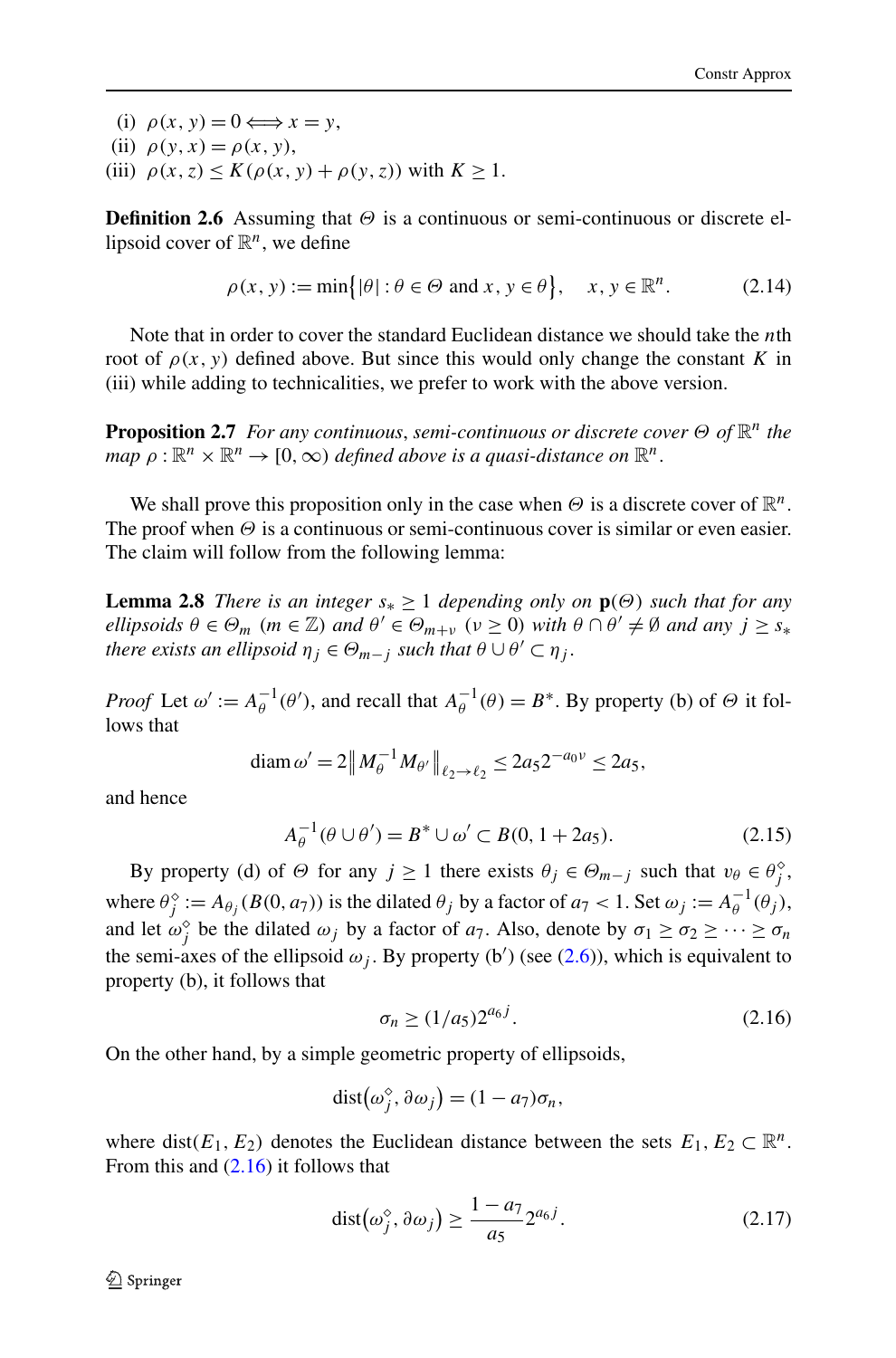<span id="page-10-0"></span>Now choose  $s_* \geq 1$  so that

$$
\frac{1 - a_7}{a_5} 2^{a_6 s_*} \ge 1 + 2a_5. \tag{2.18}
$$

Let  $j \geq s_*$ . Since  $v_\theta \in \theta_j^\diamond$ , then  $0 \in \omega_j^\diamond$ , and using [\(2.15\)](#page-9-0), [\(2.17\)](#page-9-0) and (2.18) we infer  $A_{\theta}^{-1}(\theta \cup \theta') \subset \omega_j$ , which implies  $\theta \cup \theta' \subset A_{\theta}(\omega_j) =: \eta_j$ . This completes the  $\Box$ 

*Proof of Proposition [2.7](#page-9-0)* Remark 7 gives property (i). Property (ii) is obvious by the definition of  $\rho(\cdot, \cdot)$ . To show (iii), let *x*, *y*, *z*  $\in \mathbb{R}^n$ , and assume that  $\rho(x, z) = |\theta|$ ,  $x, z \in \theta$ , and  $\rho(z, y) = |\theta'|$ ,  $z, y \in \theta'$ , where  $\theta \in \Theta_m$  and  $\theta' \in \Theta_{m+v}$ . Without loss of generality we may assume that  $v \ge 0$ . We now apply Lemma [2.8](#page-9-0) to conclude that there exists an ellipsoid  $\eta \in \Theta_{m-s}$  such that  $\theta \cup \theta' \subset \eta$ , and hence

$$
\rho(x, y) \le |\eta| \le a_2 2^{-a_0(m-s_*)} \le (a_2/a_1) 2^{a_0 s_*} \big( |\theta| + |\theta'| \big) \le K \big( \rho(x, z) + \rho(z, x) \big).
$$

The following observation justifies exploiting the greater comfort of continuous or semi-continuous covers:

**Lemma 2.9** *For every continuous or semi-continuous ellipsoid cover Θ of* R*<sup>n</sup> there is a discrete ellipsoid cover <sup>Θ</sup> such that each ellipsoid <sup>θ</sup>* <sup>∈</sup> *<sup>Θ</sup> is obtained from an ellipsoid in*  $\Theta$  *by dilation by a factor*  $r_\theta$  *obeying*  $(a_7 + 1)/2 \le r_\theta \le 1$ .

*Furthermore, the quasi-distances*  $\rho(\cdot, \cdot)$  *and*  $\hat{\rho}(\cdot, \cdot)$  *induced by*  $\Theta$  *and*  $\widehat{\Theta}$  *are equivalent, i.e.,*  $\rho(x, y) \sim \hat{\rho}(x, y)$  *for*  $x, y \in \mathbb{R}^n$ .

*Proof* We may assume that  $\Theta$  is a semi-continuous ellipsoid cover of  $\mathbb{R}^n$ , for otherwise we construct one from the given continuous cover.

We first construct for every  $m \in \mathbb{Z}$  a countable set  $\widehat{\Theta}_m \subset \Theta_m$  satisfying conditions  $(c)$ –(d) of Definition [2.1](#page-4-0). This can be done, e.g., in two steps as follows: We first choose countably many ellipsoids from  $\Theta_m$  so that condition (d) is fulfilled, and then inductively remove from this collection one-by-one all ellipsoids which do not destroy condition (d). After that condition (c) will be automatically fulfilled with some constant  $N_1$  because of condition (b) on  $\Theta$ . Conditions (a)–(b) on  $\Theta_m$  will be inherited from *Θm*.

Secondly, Lemma [2.3](#page-6-0) enables us to correct  $\{\widehat{\Theta}_m\}$  so that condition (e) is obeyed as well.

The equivalence of  $\rho(\cdot, \cdot)$  and  $\hat{\rho}(\cdot, \cdot)$  is an easy consequence of the above construction.  $\Box$ 

**Proposition 2.10** *Let Θ be a continuous or semi-continuous or discrete ellipsoid cover of*  $\mathbb{R}^n$ *, and set*  $B_\rho(x,r) := \{y \in \mathbb{R}^n : \rho(x,y) < r\}$ *. Then* 

$$
\left|B_{\rho}(x,r)\right| \sim r, \quad x \in \mathbb{R}^n, \ r > 0,
$$
\n
$$
(2.19)
$$

*where the constants of equivalence depend only on* **p***(Θ)*. *Therefore*, *the Lebesgue measure on*  $\mathbb{R}^n$  *is a doubling measure with respect to the quasi-distance*  $\rho(\cdot, \cdot)$ *, i.e.,* 

$$
|B_{\rho}(x, 2r)| \le c |B_{\rho}(x, r)|, \quad x \in \mathbb{R}^n, r > 0.
$$
 (2.20)

 $\mathcal{D}$  Springer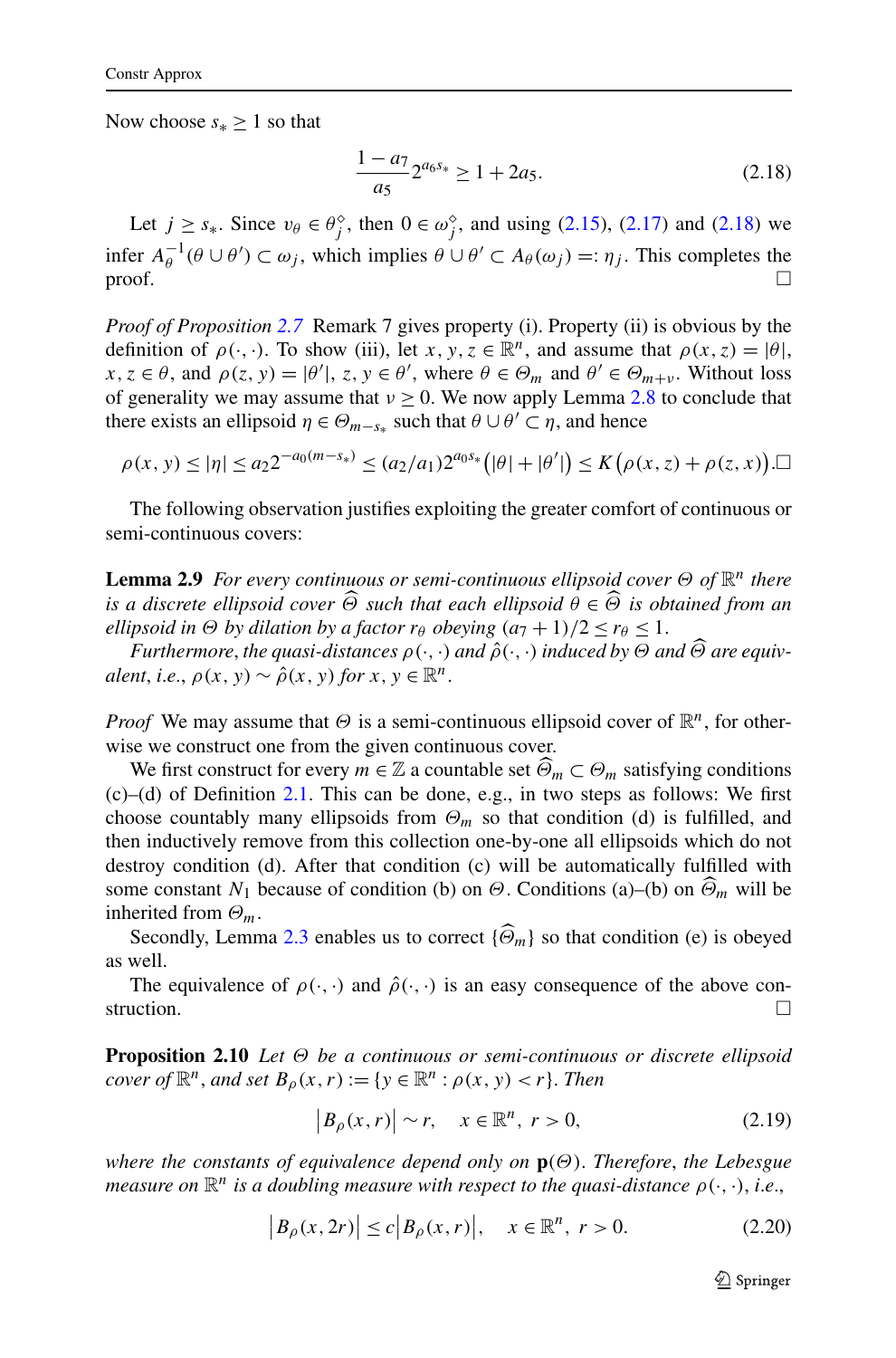<span id="page-11-0"></span>*In other words*,  $\mathbb{R}^n$  *equipped with the distance*  $\rho(\cdot, \cdot)$  *defined by Definition* [2.14](#page-9-0) *and the Lebesgue measure is a space of homogeneous type*.

*Proof* We only consider the case when  $\rho(\cdot, \cdot)$  is generated by a discrete ellipsoid cover of  $\mathbb{R}^n$ . We first prove that  $|B_\rho(x,r)| \geq cr$ . Choose *m* so that  $a_2 2^{-a_0 m} < r \leq$  $a_2 2^{-a_0(m-1)}$ . There exists  $\theta \in \Theta_m$  such that  $x \in \theta$ , and hence by property (a) of  $\Theta$ ,

$$
a_1 2^{-a_0 m} \le |\theta| \le a_2 2^{-a_0 m} < r.
$$

From this and the definition of  $\rho(\cdot, \cdot)$  it follows that  $\theta \subset B_{\rho}(x, r)$ , and hence

$$
|B_{\rho}(x,r)| \ge |\theta| \ge a_1 2^{-a_0 m} \ge (a_1/a_2) 2^{-a_0} r = cr.
$$

In the other direction, note first that

$$
B_{\rho}(x,r) = \bigcup_{\theta \in \Theta: x \in \theta, |\theta| < r} \theta.
$$

Suppose  $\theta \in \Theta_m$  is of minimum level such that  $x \in \theta$  and  $|\theta| < r$ . Let  $\theta' \in \Theta$  be any ellipsoid such that  $x \in \theta'$  and  $|\theta'| < r$ . Then  $\theta' \in \Theta_{m+l}$  for some  $l \ge 0$ . Setting  $\omega' := A_{\theta}^{-1}(\theta')$ , one has, by property (b) of  $\Theta$ ,

$$
\operatorname{diam} \omega' = 2 \|M_{\theta}^{-1} M_{\theta'}\|_{\ell_2 \to \ell_2} \le 2a_5.
$$

Therefore,  $A_{\theta}^{-1}(B_{\rho}(x,r))$  ⊂  $B(0, 2a_5)$ , and hence  $|A_{\theta}^{-1}(B_{\rho}(x,r))|$  ≤ *c*, *c* = *c*(*n*, *a*<sub>5</sub>). This leads to

$$
|B_{\rho}(x,r)| \le c |\det M_{\theta}| = c |\theta| < cr.
$$

## **3 Construction of a Multilevel System of Bases**

Given a discrete ellipsoid cover *Θ*, we shall first construct for each level *m* ∈ Z a stable basis  $\Phi_m$  whose elements are smooth functions supported on the ellipsoids of  $\Theta_m$ . Second, we shall utilize the bases  ${\phi_m}$  for the introduction of maps which locally preserve polynomials.

## 3.1 Coloring the Ellipsoids in *Θ*

We begin by splitting the ellipsoid cover  $\Theta$  into no more than  $2N_1$  disjoint subsets (colors)  $\{\Theta_v^v\}_{v=1}^{2N_1}$  so that for any  $m \in \mathbb{Z}$  neither two ellipsoids  $\theta', \theta'' \in \Theta_m \cup \Theta_{m+1}$ with  $\theta' \cap \theta'' \neq \emptyset$  are of the same color. Indeed, using property (c) of  $\Theta$  it is easy to color any level  $\Theta_m$  by using no more than  $N_1$  colors. So, we use at most  $N_1$  colors to color the ellipsoids in  $\{\Theta_2\}$  *j*<sub> $\in \mathbb{Z}$ </sub> and, further, at most  $N_1$  colors to color the ellipsoids in  ${\{\Theta_2\}}_{j+1}$ *j*∈Z.

Thus, we may assume that we have the following disjoint splitting:

$$
\Theta = \bigcup_{\nu=1}^{2N_1} \Theta^{\nu} \quad \text{and} \quad \Theta_{2j} = \bigcup_{\nu=1}^{N_1} \Theta_{2j}^{\nu}, \qquad \Theta_{2j+1} = \bigcup_{\nu=N_1+1}^{2N_1} \Theta_{2j+1}^{\nu}, \quad j \in \mathbb{Z}, \tag{3.1}
$$

where if  $\theta' \in \Theta_{m_1}^{\nu_1}, \theta'' \in \Theta_{m_2}^{\nu_2}$  with  $|m_1 - m_2| \le 1$ , and  $\theta' \cap \theta'' \ne \emptyset$ , then  $\nu_1 \ne \nu_2$ .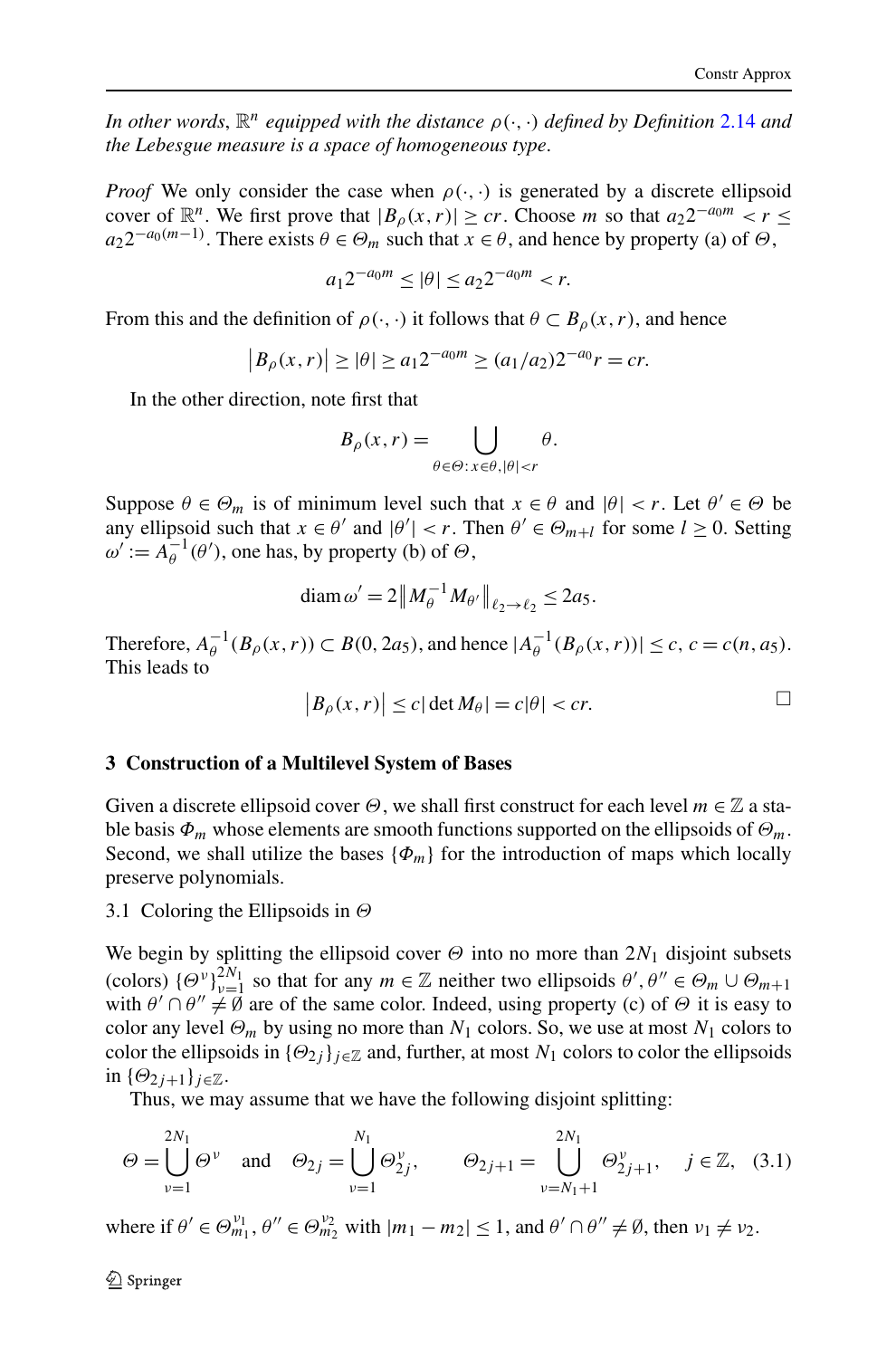#### <span id="page-12-0"></span>3.2 Definition of Single-Level Bases

We first introduce 2*N*<sup>1</sup> smooth piecewise polynomial bumps associated with the colors from above. For fixed positive integers *L* and  $k$  ( $L > k$ ) we define

$$
\phi_{\nu}(x) := \left(1 - |x|^2\right)_{+}^{L + \nu k}, \quad \nu = 1, 2, \dots, 2N_1, \ x_+ := \max\{x, 0\}. \tag{3.2}
$$

Notice that  $\phi_{\nu} \in C^{L+\nu k-1} \subset C^L$ .

*Remark 3.1* The bumps  $\phi_{\nu}$  can be modified to be  $C^{\infty}$  functions. To this end, let  $h \in C^{\infty}(\mathbb{R}^n)$  be such that supp  $h = \overline{B(0, 1)}$ ,  $h \ge 0$ , and  $\int_{\mathbb{R}^n} h = 1$ . Denote  $h_\delta(x) :=$  $\delta^{-n}h(\delta^{-1}x)$ . Then for  $0 < \delta < 1$  the bumps  $\phi^*_{\nu} := \phi_{\nu} * h_{\delta}$  apparently have the properties:  $\phi_v^* \in C^\infty$ ,  $\phi_v^*$  is a polynomial of degree exactly  $2(L + vk)$  on  $B(0, 1 - \delta)$ , and supp  $\phi_{\nu}^* = \overline{B(0, 1 + \delta)}$ . Now the bumps  $\{\phi_{\nu}^*\}\$ , dilated by a factor of  $1 + \delta$  with  $\delta$ sufficiently small (depending on the parameters of *Θ)*, can be successfully used in place of  $\{\phi_v\}$ .

For any  $\theta \in \Theta$  we let  $A_{\theta}$  denote the affine transform from Definition [2.1](#page-4-0) such that  $A_{\theta}(B^*) = \theta$  (recall  $B^* := B(0, 1)$ ) and set

$$
\phi_{\theta} := \phi_{\nu} \circ A_{\theta}^{-1} \quad \text{if } \theta \in \Theta^{\nu}, \ 1 \le \nu \le 2N_1. \tag{3.3}
$$

In a standard way we introduce *m*th level partitions of unity by defining for any  $\theta \in \Theta_m$ 

$$
\varphi_{\theta} := \frac{\phi_{\theta}}{\sum_{\theta' \in \Theta_m} \phi_{\theta'}}.
$$
\n(3.4)

By the properties of the ellipsoids from *Θ* it follows that

$$
\sum_{\theta \in \Theta_m} \varphi_{\theta}(x) = 1 \quad \text{and} \quad 0 < c_1 \le \sum_{\theta \in \Theta_m} \phi_{\theta}(x) \le c_2 \quad \text{for } x \in \mathbb{R}^n. \tag{3.5}
$$

Also, for any multi-index  $\beta = (\beta_1, \ldots, \beta_n)$  with  $|\beta| = \beta_1 + \cdots + \beta_n \le L$ , and  $\theta, \theta' \in$  $\Theta_m$  such that  $\theta \cap \theta' \neq \emptyset$ ,

$$
\left\|\partial^{\beta}(\varphi_{\theta}\circ A_{\theta'})\right\|_{\infty}\leq c,\tag{3.6}
$$

where *c* depends only on *L* and  $p(\Theta)$ .

Let

 $\{P_{\beta} : |\beta| \le k - 1\}, \text{ where } \deg P_{\beta} = |\beta|,$  (3.7)

be an orthonormal basis in  $L_2(B^*)$  for the space  $\mathcal{P}_k$  of all polynomials in *n* variables of total degree  $k - 1$ . Since  $||P_\beta||_{L_2(B^*)} = 1$ , then  $||P_\beta||_{L_\infty(B^*)} \sim 1$ , and hence

$$
||P_{\beta}\phi_{\nu}||_{L_2(B^*)} \sim ||P_{\beta}\phi_{\nu}||_{L_{\infty}(B^*)} \sim 1.
$$
 (3.8)

For any  $\theta \in \Theta$  and  $|\beta| < k$  we define

$$
P_{\theta,\beta} := |\theta|^{-1/2} P_{\beta} \circ A_{\theta}^{-1}
$$
 (3.9)

 $\bigcirc$  Springer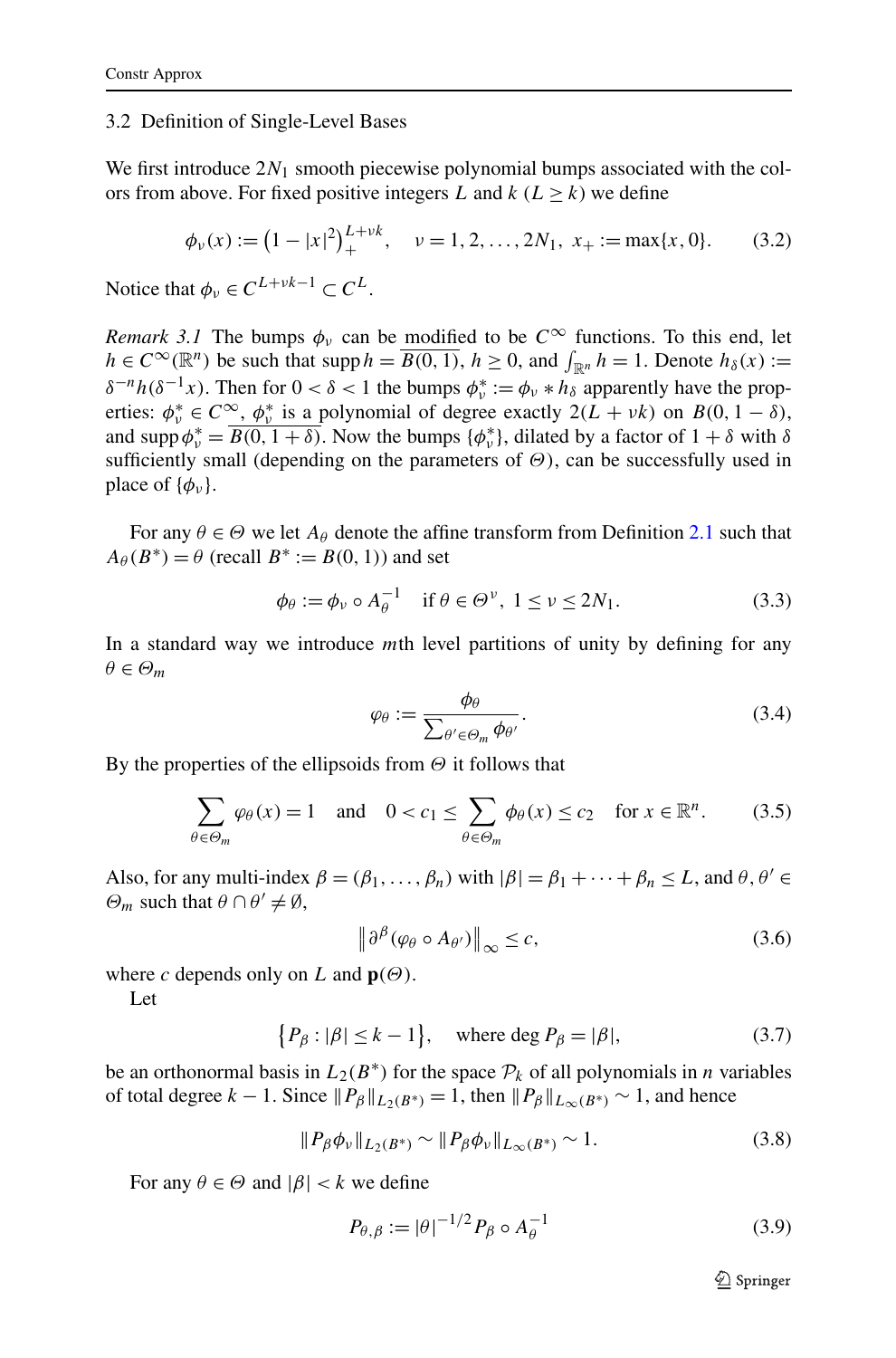<span id="page-13-0"></span>and

$$
g_{\theta,\beta} := \varphi_{\theta} P_{\theta,\beta}.
$$
\n(3.10)

Notice that  $||g_{\theta,\beta}||_2 \sim 1$ , and in general  $||g_{\theta,\beta}||_p \sim |\theta|^{1/p-1/2}$  (0 <  $p \le \infty$ ); also  $g_{\theta, \beta} \in C^L$ . Now we define the *m*th level basis  $\Phi_m$  by

$$
\Phi_m := \{ g_{\theta,\beta} : \theta \in \Theta_m, |\beta| \le k - 1 \}
$$
\n(3.11)

and set

$$
S_m := \text{span}(\Phi_m),\tag{3.12}
$$

i.e.,  $S_m$  is the set of all functions  $f$  on  $\mathbb{R}^n$  of the form

$$
f(x) = \sum_{\theta \in \Theta_m, |\beta| < k} c_{\theta, \beta} g_{\theta, \beta}(x), \quad x \in \mathbb{R}^n,\tag{3.13}
$$

where  ${c_{\theta, \beta}}$  is an arbitrary collection of real numbers. Notice that the sum in (3.13) is finite for any  $x \in \mathbb{R}^n$  and hence well defined.

*Remark 3.2* (a) By the definition of  $g_{\theta, \beta}$  it readily follows that  $\mathcal{P}_k \subset S_m$ .

(b)  $\Phi_m$  is linearly independent, i.e., if  $\sum_{\theta \in \Theta_m, |\beta| < k} c_{\theta, \beta} g_{\theta, \beta} = 0$  a.e., then  $c_{\theta, \beta} = 0$  $\forall \theta \in \Theta_m$ ,  $\forall |\beta| < k$ . More importantly,  $\Phi_m$  is in a sense locally linearly independent and  $L_p$  stable, which will be established in the next theorem.

**Theorem 3.3** *Any function*  $f \in S_m$  *has a unique representation* 

$$
f(x) = \sum_{\theta \in \Theta_m, |\beta| < k} \langle f, \tilde{g}_{\beta,\theta} \rangle g_{\theta,\beta}(x),\tag{3.14}
$$

*where for every*  $x \in \mathbb{R}^n$  *the sum is finite and the functions*  $\tilde{g}_{\beta,\theta}$  *have the following properties: For every*  $\theta \in \Theta_m$  *there exists an ellipsoid*  $B_{\theta} := A_{\theta}(B_{\theta}^*) \subset \theta$  *for some ball*  $B^*_{\theta} \subset B^*$  *with*  $|B_{\theta}| \sim |\theta|$  *such that for*  $0 < p \leq \infty$ ,

$$
\langle g_{\theta',\beta'}, \tilde{g}_{\theta,\beta} \rangle = \delta_{\theta,\theta'} \delta_{\theta,\theta'}, \qquad \text{supp } \tilde{g}_{\theta,\beta} \subset \overline{B}_{\theta}, \qquad \|\tilde{g}_{\theta,\beta}\|_p \sim |\theta|^{1/p - 1/2}. \tag{3.15}
$$

*Moreover, if*  $f \in S_m \cap L_p$ ,  $0 < p \le \infty$ , and  $f = \sum_{\theta \in \Theta_m, |\beta| < k} c_{\theta, \beta} g_{\theta, \beta}$ , then

$$
||f||_p \sim \left(\sum_{\theta \in \Theta_m, \, |\beta| < k} ||c_{\theta, \beta} g_{\theta, \beta}||_p^p\right)^{1/p},\tag{3.16}
$$

*with the obvious modification when*  $p = \infty$ . *Here all constants of equivalence depend only on*  $\mathbf{p}(\Theta)$ ,  $L$ ,  $p$ , and  $k$ .

*Proof* We first construct the balls  $B^*_{\theta} \subset B^*$ . Fix  $\theta \in \Theta_m$  ( $m \in \mathbb{Z}$ ) and let  $X_{\theta}$  be the set of all  $\theta' \in \Theta_m$  such that  $\theta' \cap \theta \neq \emptyset$ . Define

$$
\mathcal{X}_{\theta}^* := \left\{ A_{\theta}^{-1}(\theta') : \theta' \in \mathcal{X}_{\theta} \right\}.
$$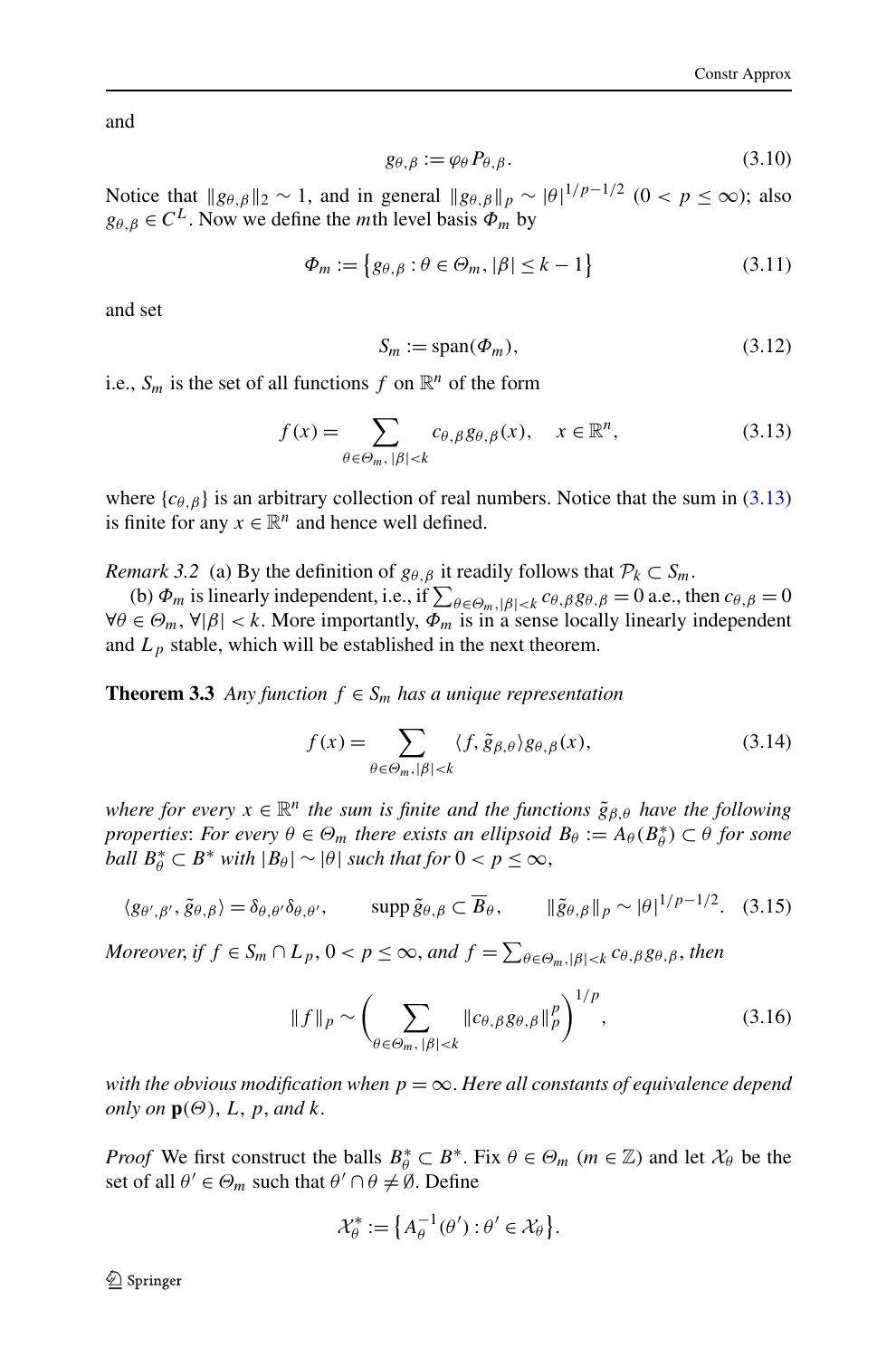<span id="page-14-0"></span>By the properties of  $\Theta$ , for any  $\eta \in \mathcal{X}_{\theta}^{*}$  we have  $|\eta \cap B^{*}| \ge a_{8}|B^{*}| = c > 0$ , and there exist balls  $B_1$ ,  $B_2$  such that  $B_1 \subset \eta \subset B_2$  and  $|B_1| \sim |B_2| \sim 1$ . From this and because  $#X_{\theta}^*$  ≤ *N*<sub>1</sub> it follows that there exists a ball  $B_{\theta}^*$  ⊂  $B^*$  such that  $|B_{\theta}^*|$  ~ 1, and for each  $\eta \in \mathcal{X}_{\theta}^{*}$  either  $B_{\theta}^{*} \subset \eta$  or  $B_{\theta}^{*} \cap \eta = \emptyset$ . Define  $B_{\theta} := A_{\theta}(B_{\theta}^{*})$ .

Denote by  $\mathcal{Y}_{\theta}$  the set of all  $\theta' \in \mathcal{X}_{\theta}$  such that  $B_{\theta} \subset \theta'$ , and set

$$
\mathcal{F}_{\theta} := \big\{ g_{\theta',\beta}^{\diamond} := g_{\theta',\beta} \mathbb{1}_{B_{\theta}} : \theta' \in \mathcal{Y}_{\theta}, |\beta| < k \big\}.
$$

It is an important observation that the set of functions  $\mathcal{F}_{\theta}$  is linearly independent. Indeed, since all ellipsoids  $\theta' \in \mathcal{Y}_{\theta}$  contain  $B_{\theta}$ , every two of them have distinct colors. Thus, if  $\theta' \in \mathcal{Y}_{\theta}$  and  $\theta' \in \Theta_m^{v_j}$  for some  $1 \le v_j \le 2N_1$ , then  $\phi_{\theta'}P_{\theta',\beta'}$  is a polynomial of degree exactly  $L + v_j k + |\beta'|$  on  $B_\theta$  and  $L + v_j k \le L + v_j k + |\beta'| < L + v_j (k+1)$ . Consequently, the functions  $\{\phi_{\theta}, P_{\theta', \beta} \mathbb{1}_{B_{\theta}} : \theta' \in \mathcal{Y}_{\theta}, |\beta| < k\}$  are linearly independent on  $B_\theta$  and hence  $\mathcal{F}_\theta$  is linearly independent.

Define  $g_{\theta',\beta}^* := |\theta|^{1/2} g_{\theta',\beta}^{\diamond} \circ A_\theta$ . Notice that  $\text{supp } g_{\theta',\beta}^* = \overline{B_\theta^*}$  and  $||g_{\theta',\beta}^*||_2 \sim$  $||g_{\theta',\beta}^*||_{\infty}$  ∼ 1. Let

$$
\mathcal{F}_{\theta}^* := \left\{ g_{\theta',\beta}^* : \theta' \in \mathcal{Y}_{\theta}, |\beta| < k \right\} \quad \text{and} \quad \Lambda_{\theta} := \left\{ \lambda := (\theta',\beta) : \theta' \in \mathcal{Y}_{\theta}, |\beta| < k \right\}.
$$

As  $\mathcal{F}_{\theta}$  is linearly independent,  $\mathcal{F}_{\theta}^*$  is linearly independent as well. Consequently, the Gram matrix

$$
G_{\theta} := ( \langle g_{\theta',\beta'}^*, g_{\theta'',\beta''}^* \rangle )_{(\theta',\beta'),(\theta'',\beta'') \in \Lambda_{\theta}}
$$

is nonsingular, and hence its inverse

$$
G_{\theta}^{-1} =: (R_{(\theta',\beta'),(\theta'',\beta'')})_{(\theta',\beta'),(\theta'',\beta'') \in \Lambda_{\theta}}
$$

exists.

We next show that the functions

$$
\tilde{g}_{\theta,\beta} := \sum_{(\theta',\beta') \in \Lambda_{\theta}} R_{(\theta,\beta),(\theta',\beta')} g_{\theta',\beta'}^{\diamond} \tag{3.17}
$$

form a dual system to  $\Phi_m$ . Indeed, if  $\theta' \in \Theta_m$  and  $\theta' \notin \mathcal{Y}_\theta$ , then  $\theta' \cap \theta = \emptyset$ , and hence  $\langle g_{\theta', \beta'}, \tilde{g}_{\theta, \beta} \rangle = 0$ . If  $\theta' \in \mathcal{Y}_{\theta}$  and  $|\beta'| < k$ , then

$$
\langle g_{\theta',\beta'}, \tilde{g}_{\theta,\beta} \rangle = |\theta| \langle g_{\theta',\beta'} \circ A_{\theta}, \tilde{g}_{\theta,\beta} \circ A_{\theta} \rangle = \sum_{(\theta'',\beta'') \in \Lambda_{\theta}} R_{(\theta,\beta),(\theta'',\beta'')} \langle g_{\theta',\beta'}^*, g_{\theta'',\beta''}^* \rangle
$$

$$
= (G_{\theta}^{-1} G_{\theta})_{(\theta,\beta),(\theta',\beta')} = \delta_{(\theta,\beta),(\theta',\beta')}
$$

as claimed.

Our next and most important step is to show that

$$
|R_{(\theta',\beta'),(\theta'',\beta'')}| \leq c \quad \forall (\theta',\beta'), (\theta'',\beta'') \in \Lambda_{\theta},\tag{3.18}
$$

where  $c > 0$  depends only on  $\mathbf{p}(\Theta)$ , *L*, and *k*. We shall use a compactness argument.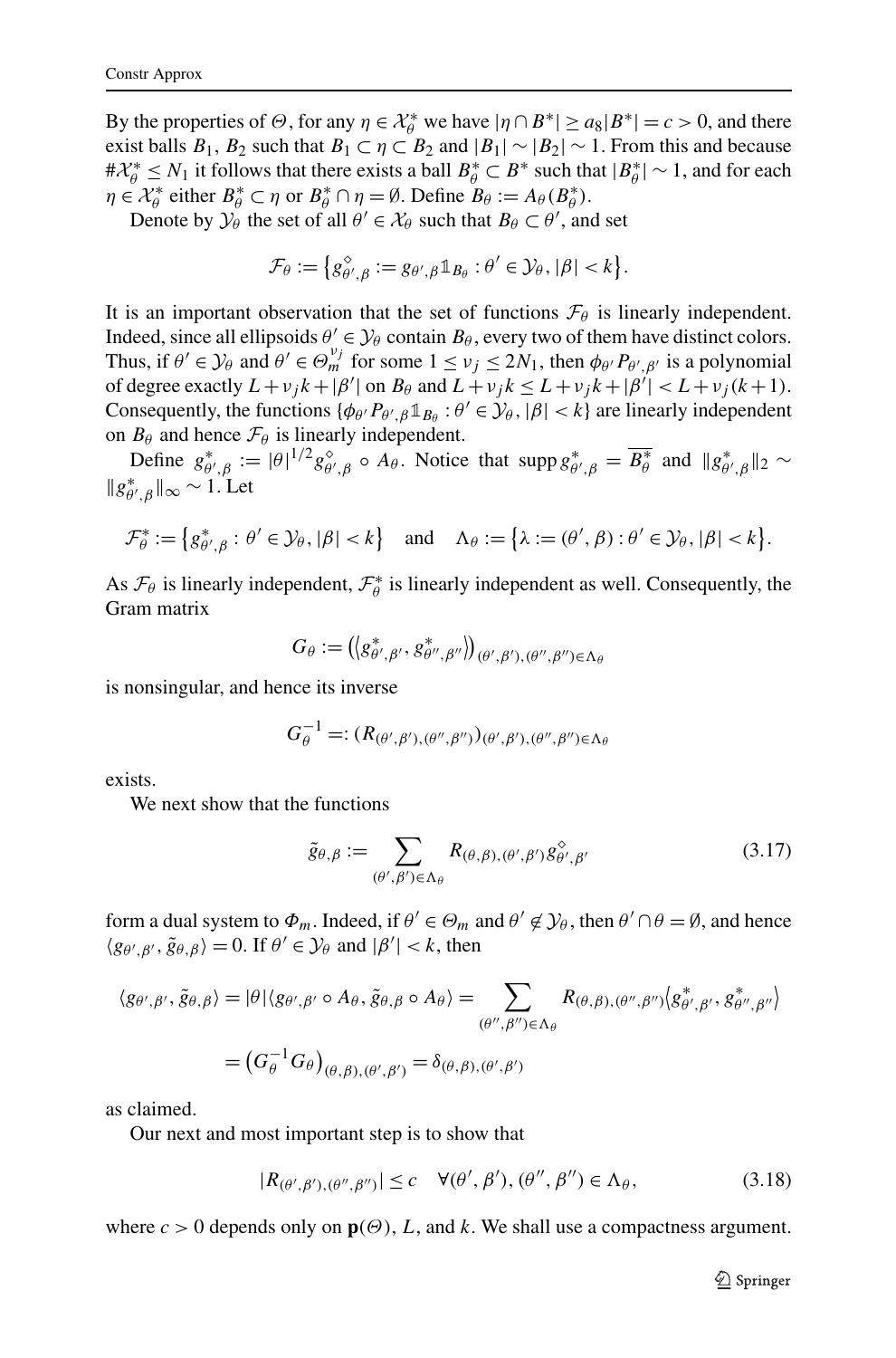<span id="page-15-0"></span>It is readily seen that the set  $\mathcal{F}_{\theta}^{*}$  is a particular case of the general case when we have a collection of linearly independent functions

$$
\mathcal{F} = \left\{ f_{j,\beta} := \frac{(\phi_{\nu_j} P_{\beta}) \circ L_j}{\sum_{j=1}^J \phi_{\nu_j} \circ L_j} \cdot \mathbb{1}_{B_0} : j = 1, 2, \ldots, J, |\beta| < k \right\},\
$$

where  $B_0 \subset B^*$  is a ball with  $|B_0| \ge c_1 > 0$ , the indices

$$
1 \leq \nu_1 < \nu_2 < \cdots < \nu_J \leq N_1
$$

are fixed,  $\phi_{\nu}$  are from ([3.2](#page-12-0)), and  $P_{\beta}$  are as in [\(3.7](#page-12-0)) with the normalization from [\(3.8\)](#page-12-0), i.e.,  $||P_\beta||_2 = 1$ , which implies  $||\phi_\nu P_\beta||_\infty \sim 1$ . We also assume that  $L_i$ ,  $j = 1, 2, \ldots, J$ , are affine transforms of the form  $L_j(x) = M_j x + v_j$  satisfying the following conditions:

(i)  $M_i = U_i D_i V_i$ , where  $U_i$  and  $V_i$  are orthogonal  $n \times n$  matrices,

$$
D_j = \text{diag}(\sigma_1^j, \sigma_2^j, \dots, \sigma_n^j)
$$
  
with  $0 < c_2 \le \min_{\ell} \sigma_\ell^j \le \max_{\ell} \sigma_\ell^j \le c_3$ , and  $|v_j| \le c_4$ ;

(ii)  $0 < c_5 \le \sum_{j=1}^J (\phi_{\nu_j} \circ L_j)(x) \le c_6$  for  $x \in B^*$ ; (iii)  $L_j(B_0) \subset B^*$ .

Let  $\Lambda := \{ \lambda := (j, \beta) : j = 1, 2, \ldots, J, |\beta| < k \}$ . Since *F* is linearly independent, the Gram matrix  $G := (\langle f_{\lambda}, f_{\lambda'} \rangle)_{\lambda, \lambda' \in \Lambda}$  is nonsingular, and hence  $G^{-1} =$ :  $(R_{\lambda,\lambda})_{\lambda,\lambda'\in\Lambda}$  exists.

Each of the affine transforms  $L_j$  depends on parameters from a subset, say,  $K$ , of the set  $\mathbb{R}^{n \times n} \times \mathbb{R}^{n} \times \mathbb{R}^{n \times n} \times \mathbb{R}^{n}$ . The set of all orthogonal  $n \times n$  matrices is a compact subset of  $\mathbb{R}^{n \times n}$ . Hence the parameters of all affine transforms  $L_j$  satisfying condition (i) belong to a compact subset, say,  $K_1$  of  $\mathbb{R}^{n \times n} \times \mathbb{R}^n \times \mathbb{R}^{n \times n} \times \mathbb{R}^n$ . On the other hand, condition (iii) on  $L_i$  can be expressed in the form

$$
\max_{|x-x_0| \le a} |M_j x + v_j| \le 1,
$$

where  $x_0$  and  $a$  ( $a \sim 1$ ) are the center and radius of  $B_0$ . Therefore, conditions (ii) and (iii) define *K* as a closed subset of the compact  $K_1$ , and hence *K* is compact.

The entries of *G* and det *G* apparently depend continuously on the parameters of the affine transforms  $L_j$ ,  $j = 1, 2, ..., J$ , and since K is compact,

$$
|\langle f_{\lambda}, f_{\lambda'} \rangle| \le c_7 \quad \forall \lambda, \lambda' \in \Lambda \quad \text{and} \quad 0 < c_8 \le \det G \le c_9.
$$

From this it follows that

$$
|R_{\lambda,\lambda'}| \le c_{10} \quad \forall \lambda,\lambda' \in \Lambda,\tag{3.19}
$$

where  $c_{10}$  as well as  $c_7$ ,  $c_8$ , and  $c_9$  depends only on  $c_1, \ldots, c_6$ ,  $\mathbf{p}(\Theta)$ , *L*, and *k*. Finally, using that there are only finitely many possibilities for the indices  $1 \leq v_1$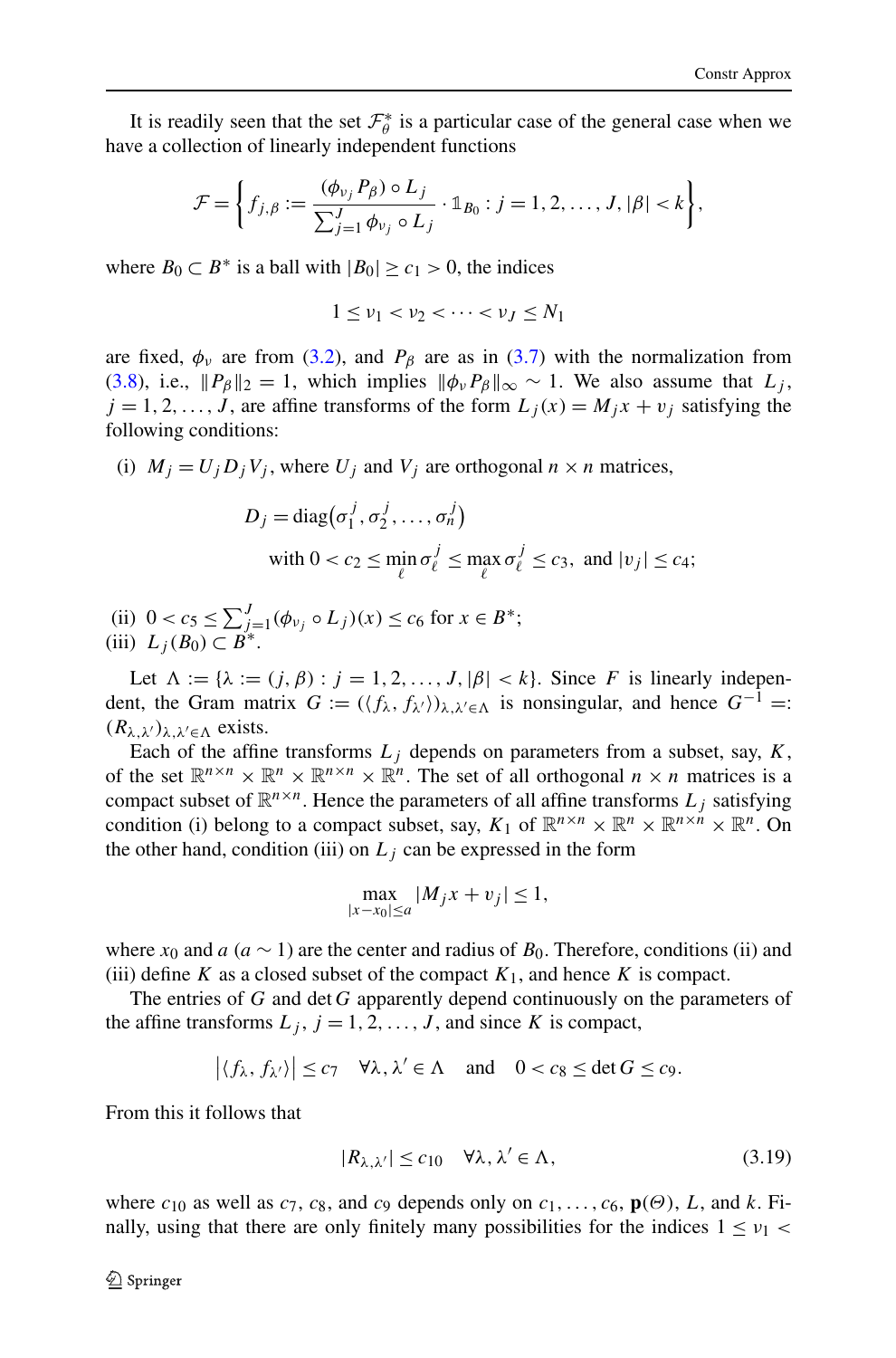<span id="page-16-0"></span> $\nu_2 < \cdots < \nu_J \leq N_1$  we conclude that the constant  $c_{10}$  in estimate ([3.19](#page-15-0)) can be selected independently of these indices.

Applying the above claim to the specific case at hand it follows that estimate ([3.18](#page-14-0)) holds. Then  $(3.15)$  $(3.15)$  $(3.15)$  follows by  $(3.17)$  $(3.17)$  $(3.17)$  and  $(3.18)$ .

The stability properties  $(3.16)$  follow by a standard argument from properties  $(3.15)$  of the dual.

Let us now introduce the more compact notation

$$
\Lambda_m := \left\{ \lambda := (\theta, \beta) : \theta \in \Theta_m, |\beta| < k \right\},\tag{3.20}
$$

and if  $\lambda := (\theta, \beta)$  we shall denote by  $\theta_{\lambda}$  and  $\beta_{\lambda}$  the components of  $\lambda$ .

We denote by  $\widetilde{\Phi}_m := {\{\widetilde{g}_\lambda : \lambda \in \Lambda_m\}}$  the dual system introduced in Theorem [3.3](#page-13-0), i.e.,  $\langle g_{\lambda}, \tilde{g}_{\lambda} \rangle = \delta_{\lambda, \lambda'}$  for  $\lambda, \lambda' \in \Lambda_m$ .

3.3 Local Projectors Onto Polynomials

The anisotropic regularity notions we are aiming at will rely on appropriate multilevel decompositions of functions based on a given ellipsoid cover. These decompositions, in turn, will be obtained with the aid of appropriate operators which map  $L_p^{\text{loc}}$  into  $S_m$  and locally preserve  $\mathcal{P}_k$  and hence provide good local approximation.

Recall first the definition of local and global moduli of smoothness that are standard means to describe the quality of approximation. The usual forward differences of *f* in direction  $h \in \mathbb{R}^n$  on a set  $E \subset \mathbb{R}^n$  are defined by  $\Delta_h f(x) := \Delta_h^1 f(x)$ :=  $f(x+h) - f(x)$  if the line segment [*x, x* + *h*] is contained in *E* and by  $\Delta_h f(x) := 0$ otherwise. Inductively, we set

$$
\Delta_h^k f(x) := \Delta_h \left( \Delta_h^{k-1} f(x) \right) \quad \text{if } [x, x + kh] \subset E \quad \text{and} \quad \Delta_h^k f(x) := 0 \text{ otherwise.}
$$

Then the *k*th  $L_p$ -moduli of smoothness on  $\theta$  and  $\mathbb{R}^n$  are defined by

$$
\omega_k(f,\theta)_p := \sup_{h \in \mathbb{R}^n} \left\| \Delta_h^k f \right\|_{L_p(\theta)} \quad \text{and} \quad \omega_k(f,t)_p := \sup_{|h| \le t} \left\| \Delta_h^k f \right\|_p, \quad t > 0. \tag{3.21}
$$

The form of the operators will differ somewhat for  $p \ge 1$  and  $p < 1$ .

(a) *The case*  $1 \leq p \leq \infty$ . There are actually a number of ways to construct suitable operators. While the basic principles are known, some of the estimates to be used are less familiar. Since these notions are essential for what follows, we sketch the arguments for the reader's convenience. A first natural idea is to use the bases  $\{\Phi_m\}$ and their duals  $\{\tilde{\Phi}_m\}$  to introduce projectors mapping  $L_p^{\text{loc}}$  onto the spaces  $S_m$  by

$$
Q_m f := \sum_{\lambda \in \Lambda_m} \langle f, \tilde{g}_{\lambda} \rangle g_{\lambda}, \tag{3.22}
$$

with  $\tilde{g}_{\lambda}$  for  $\lambda = (\theta, \beta)$  from ([3.15\)](#page-13-0).

Alternatively, simpler local projectors onto polynomials are obtained as follows: As in ([3.7](#page-12-0)), suppose  $\{P_\beta : |\beta| \le k - 1\}$  is an arbitrary (but fixed) orthonormal basis for  $P_k$  in  $L_2(B^*)$ . Then for any  $\theta \in \Theta$ ,

$$
\left\{ P_{\theta,\beta} := |\theta|^{-1/2} P_{\beta} \circ A_{\theta}^{-1} : |\beta| < k \right\} \tag{3.23}
$$

 $\mathcal{D}$  Springer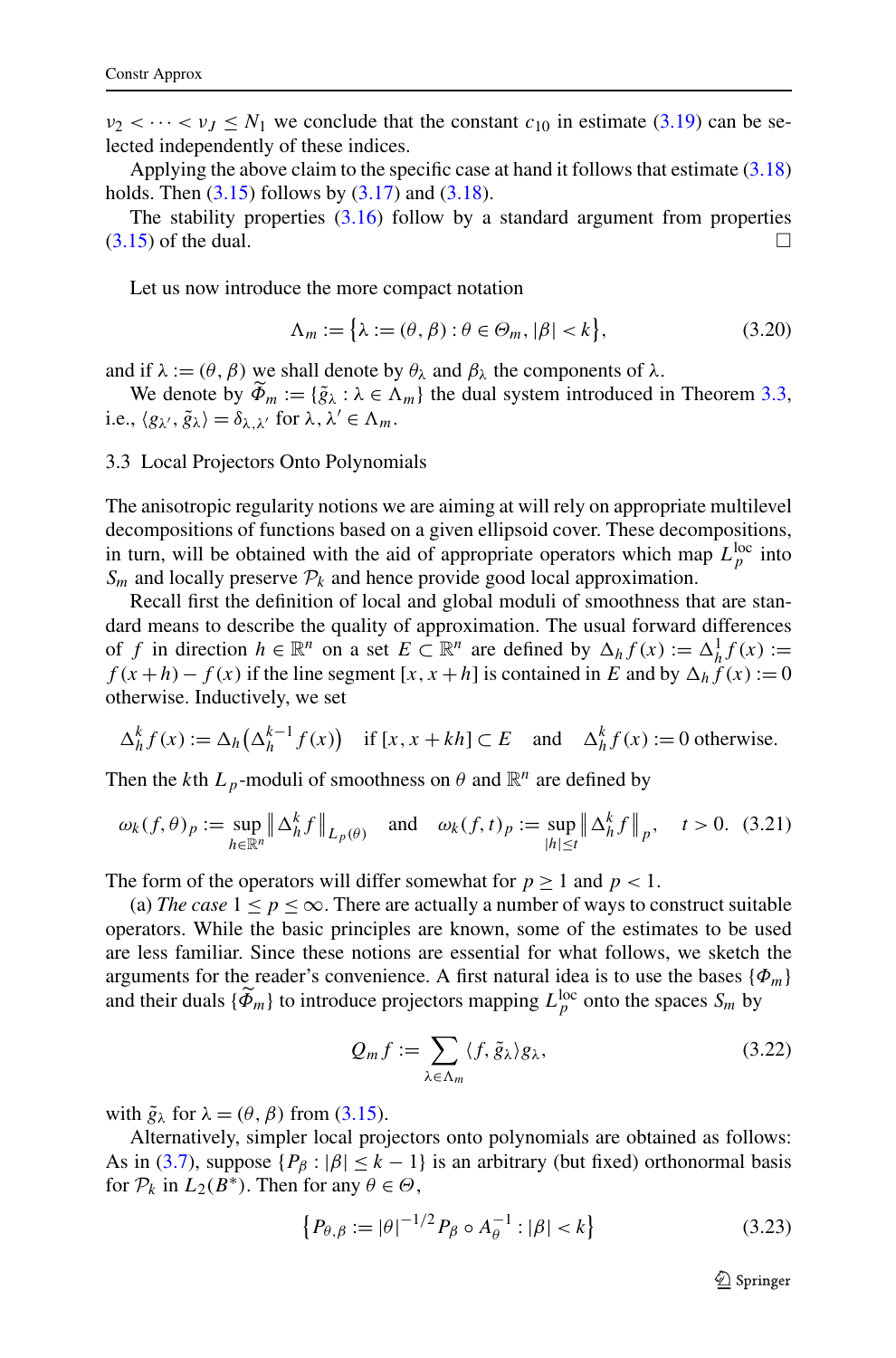<span id="page-17-0"></span>is an orthonormal basis for  $\mathcal{P}_k$  in  $L_2(\theta)$ . Using again our compact notation from [\(3.10\)](#page-13-0), we can write  $g_{\theta,\beta} := \varphi_{\theta} P_{\theta,\beta}, P_{\lambda} := P_{\theta,\beta}$ , and  $g_{\lambda} := g_{\theta,\beta}, \lambda := (\theta, \beta)$ . We define

$$
T_m f := \sum_{\theta \in \Theta_m} \sum_{|\beta| \le k-1} \langle f, P_{\theta, \beta} \mathbb{1}_{\theta_\lambda} \rangle g_{\theta, \beta} = \sum_{\lambda \in \Lambda_m} \langle f, P_{\lambda} \mathbb{1}_{\theta_\lambda} \rangle g_{\lambda}, \tag{3.24}
$$

where  $\Lambda_m$  is given by ([3.20](#page-16-0)).

Evidently,  $T_m$  is a linear operator which maps  $L_p^{\text{loc}}$  into  $S_m$  and preserves locally all polynomials from  $P_k$ . To be more specific, setting

$$
\theta^* := \bigcup \{ \theta' \in \Theta_m : \theta \cap \theta' \neq \emptyset \} \quad \text{for } \theta \in \Theta_m,
$$
 (3.25)

it is easy to see that if  $f|_{\theta^*} = P|_{\theta^*}$  with  $P \in \mathcal{P}_k$ , then  $T_m f|_{\theta} = P|_{\theta}$ .

(b) *The case*  $0 < p < 1$ . Apparently the above operators are no longer usable when working in  $L_p$  with  $p < 1$ . Hence we need to modify them. In fact, the following construction would cover the full range  $0 < p \leq \infty$ . For  $0 < p \leq \infty$  and a given ellipsoid  $\theta \in \Theta$ , we let  $T_{\theta, p}: L_p(\theta) \to \mathcal{P}_k|_{\theta}$  be a projector such that

$$
|| f - T_{\theta, p} f ||_{L_p(\theta)} \le c \omega_k(f, \theta)_p, \quad f \in L_p(\theta), \tag{3.26}
$$

where  $c > 0$  depends only on  $\mathbf{p}(\Theta)$ , *L*, *k*, and *p*. Note that  $T_{\theta,p}f$  can simply be defined as the best (or near best) approximation to *f* from  $P_k$  in  $L_p(\theta)$ . Then (3.26) is a consequence of Whitney's theorem. Also,  $T_{\theta,p}$  can be realized as a linear projector onto  $P_k|\theta$  if  $p \ge 1$  by using, say, the Averaged Taylor polynomials, see e.g. [[10\]](#page-45-0). Of course,  $T_{\theta, p}$  will be a nonlinear operator if  $p < 1$ .

We now define the operator  $T_{m,p}: L_p^{\text{loc}} \to S_m$  by

$$
T_{m,p}f := \sum_{\theta \in \Theta_m} \varphi_{\theta}(x) T_{\theta,p}f. \tag{3.27}
$$

Evidently, the operator  $T_{m,p}$   $(0 < p \leq \infty)$  is a local projector onto  $\mathcal{P}_k$  (nonlinear if  $p < 1$ ) just like  $T_m$ . Since  $T_{m,p} f \in S_m$ , it can be represented in terms of the basis functions *gλ* as

$$
T_{m,p}f := \sum_{\theta \in \Theta_m} \sum_{|\beta| < k} b_{\theta,\beta}(f) g_{\theta,\beta} = \sum_{\lambda \in \Lambda_m} b_{\lambda}(f) g_{\lambda},\tag{3.28}
$$

where  $b_{\lambda}(f) := \langle T_{m,p} f, \tilde{g}_{\lambda} \rangle$  depends nonlinearly on f if  $p < 1$ .

In summary, any  $\hat{T}_m \in \{Q_m, T_m, T_{m,p}\}\)$  defined by ([3.22](#page-16-0)), (3.24), or (3.28), has the representation

$$
\hat{T}_m f = \sum_{\lambda \in \Lambda_m} b_{\lambda}(f) g_{\lambda}, \quad \text{where } b_{\lambda}(f) = \begin{cases} \langle f, \tilde{g}_{\lambda} \rangle & \text{if } \hat{T}_m = Q_m, \\ \langle f, P_{\lambda} \mathbb{1}_{\theta_{\lambda}} \rangle & \text{if } \hat{T}_m = T_m, \\ \langle T_{m,p} f, \tilde{g}_{\lambda} \rangle & \text{if } \hat{T}_m = T_{m,p}. \end{cases}
$$
(3.29)

We next record the most important properties of the operators  $Q_m$ ,  $T_m$ , and  $T_{m,p}$ from above.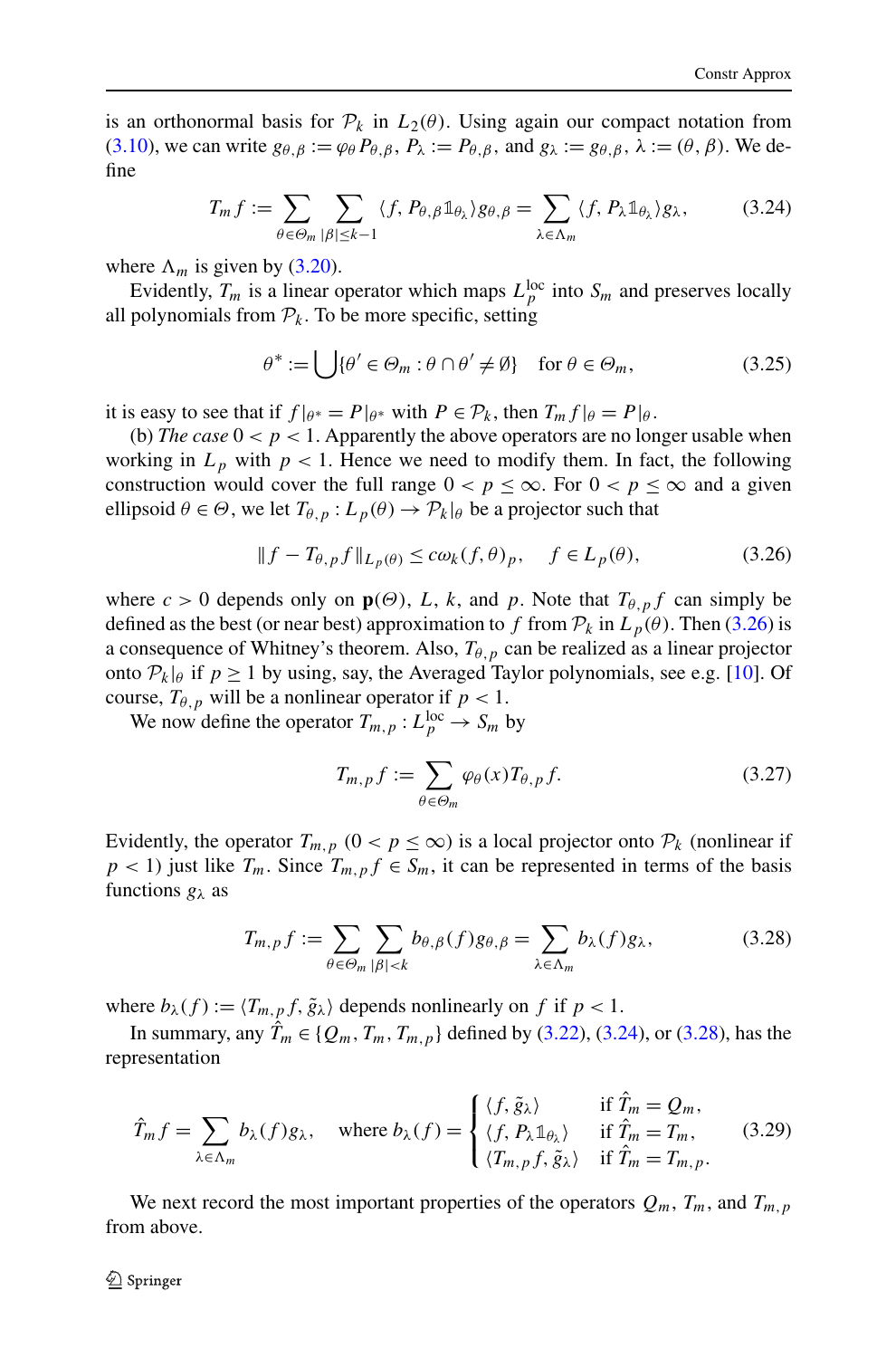<span id="page-18-0"></span>**Lemma 3.4** Assume that  $0 < p \le \infty$ , and let  $\hat{T}_m$  be the operator  $Q_m$  from ([3.22](#page-16-0)) *or*  $T_m$  *from* ([3.24](#page-17-0)) *or*  $T_{m,p}$  *from* ([3.27](#page-17-0)) *if*  $1 \le p \le \infty$ , *and*  $\hat{T}_m := T_{m,p}$  *if*  $0 < p < 1$ . *Then for*  $f \in L_p^{\text{loc}}$  *and*  $\theta \in \Theta_m$   $(m \in \mathbb{Z})$ ,

$$
\|\hat{T}_m f\|_{L_p(\theta)} \le c \|f\|_{L_p(\theta^*)},\tag{3.30}
$$

*where*  $\theta^*$  *is from* ([3.25](#page-17-0)), *and* 

$$
||f - \hat{T}_m f||_{L_p(\theta)} \le c \sum_{\theta' \in \Theta_m : \theta' \cap \theta \ne \emptyset} \omega_k(f, \theta')_p.
$$
 (3.31)

*Furthermore*, *if*  $f \in L_p^{\text{loc}}$ ,

$$
||f - \hat{T}_m f||_{L_p(K)} \to 0 \quad \text{as } m \to \infty \text{ for any compact } K \subset \mathbb{R}^n, \tag{3.32}
$$

*and if*  $f \in L_p$   $(L_\infty := C_0)$ ,

$$
||f - \hat{T}_m f||_p \to 0 \quad \text{as } m \to \infty. \tag{3.33}
$$

*Proof* We first prove (3.30) in the case  $\hat{T}_m = Q_m$  and  $1 \le p \le \infty$  (the proof in the other cases is similar). By  $(3.22)$  $(3.22)$  $(3.22)$  and  $(3.15)$  it follows that

$$
\|Q_m f\|_{L_p(\theta)} \leq \sum_{\lambda \in \Lambda_m : \theta_{\lambda} \cap \theta \neq \emptyset} |\langle f, \tilde{g}_{\lambda} \rangle| \|g_{\lambda}\|_p
$$
  
\n
$$
\leq \sum_{\lambda \in \Lambda_m : \theta_{\lambda} \cap \theta \neq \emptyset} \|f\|_{L_p(\theta_{\lambda})} \|\tilde{g}_{\lambda}\|_{p'} \|g_{\lambda}\|_p \leq c \sum_{\lambda \in \Lambda_m : \theta_{\lambda} \cap \theta \neq \emptyset} \|f\|_{L_p(\theta_{\lambda})}
$$
  
\n
$$
\leq c \|f\|_{L_p(\theta^*)} (1/p + 1/p' = 1)
$$

as claimed.

The proof of  $(3.31)$  relies on a Whitney-type estimate that will be given first. For a given set  $E \subset \mathbb{R}^n$ , denote by  $E_k(f, E)_p$  the best  $L_p(E)$  approximation of f from  $\mathcal{P}_k$ , i.e.,

$$
E_k(f, E)_p := \inf_{P \in \mathcal{P}_k} \|f - P\|_{L_p(E)}.
$$
\n(3.34)

We claim now that for  $0 < p \leq \infty$  and any  $\theta \in \Theta_m$ ,

$$
E_k(f, \theta^*)_p \le c_p \sum_{\theta' \in \mathcal{X}_{\theta}} \omega_k(f, \theta')_p, \tag{3.35}
$$

where  $\theta^*$  is defined in ([3.25](#page-17-0)) and  $\mathcal{X}_{\theta} := {\theta' \in \Theta_m : \theta' \cap \theta \neq \emptyset}$ . Indeed, by Whitney's estimate for a ball it follows by an affine transform that  $E_k(f, \theta)_p \leq c\omega_k(f, \theta)_p$ for any ellipsoid  $\theta$ . For any  $\theta' \in \mathcal{X}_{\theta}$ , let  $P_{\theta'} \in \mathcal{P}_k$  be such that  $||f - P_{\theta'}||_{L_p(\theta')} =$  $E_k(f, \theta')_p$ . Then using condition (e) on discrete covers we get

$$
\begin{aligned} \|P_{\theta'} - P_{\theta}\|_{L_p(\theta')} &\leq c \|P_{\theta'} - P_{\theta}\|_{L_p(\theta'\cap\theta)} \leq c \|f - P_{\theta'}\|_{L_p(\theta'\cap\theta)} + c \|f - P_{\theta}\|_{L_p(\theta'\cap\theta)} \\ &\leq c \|f - P_{\theta'}\|_{L_p(\theta')} + c \|f - P_{\theta}\|_{L_p(\theta)} \leq c\omega_k(f, \theta')_p + c\omega_k(f, \theta)_p. \end{aligned}
$$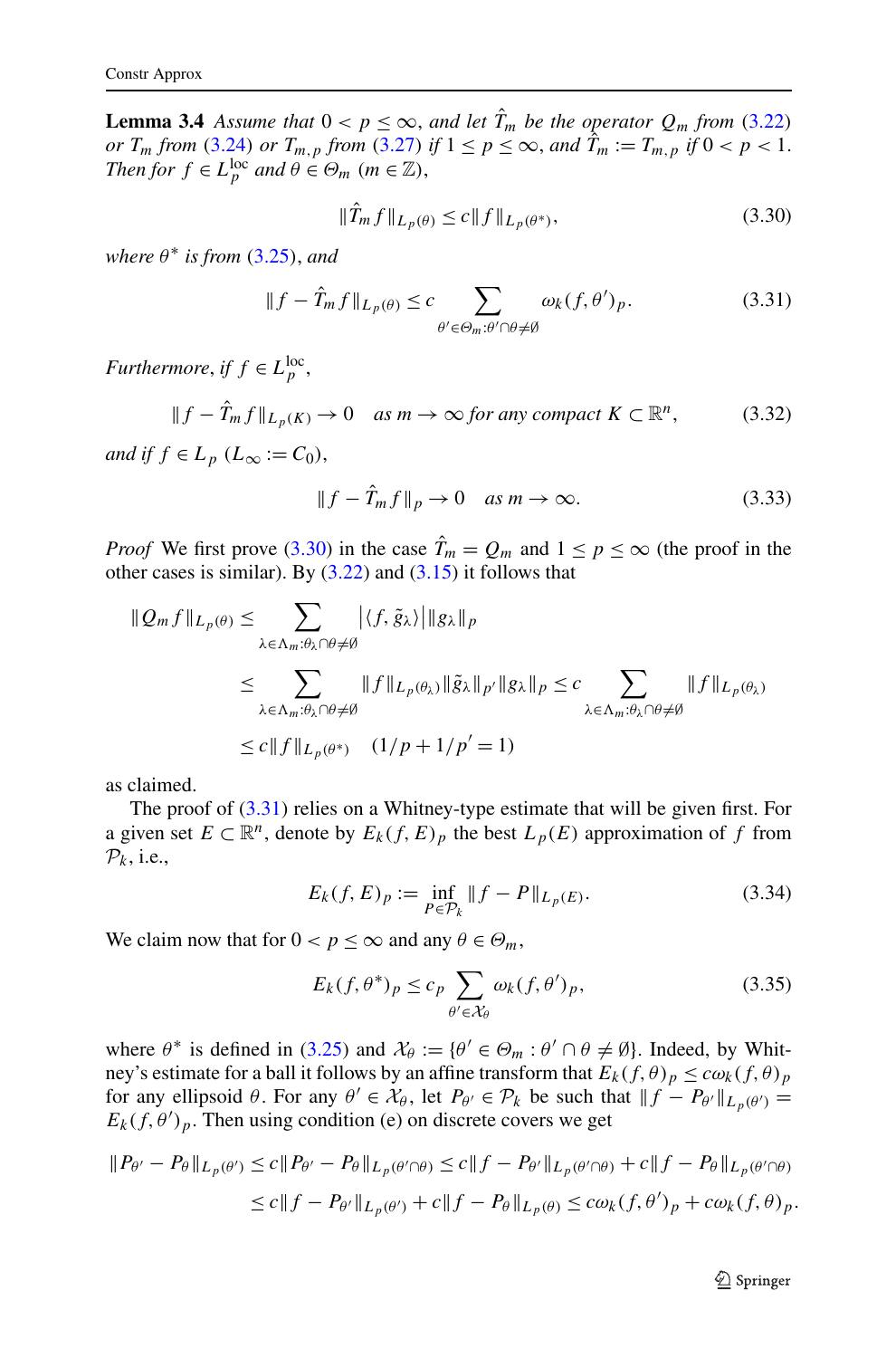By condition (c) on discrete covers, we know that  $\#\mathcal{X}_{\theta} \leq N_1$ . From this and the preceding estimate we conclude that

$$
||f - P_{\theta}||_{L_p(\theta^*)} \le c \sum_{\theta' \in \mathcal{X}_{\theta}} ||f - P_{\theta}||_{L_p(\theta')}
$$
  
\n
$$
\le c \sum_{\theta' \in \mathcal{X}_{\theta}} ||P_{\theta'} - P_{\theta}||_{L_p(\theta')} + c \sum_{\theta' \in \mathcal{X}_{\theta}} ||f - P_{\theta'}||_{L_p(\theta')}
$$
  
\n
$$
\le c \sum_{\theta' \in \mathcal{X}_{\theta}} \omega_k(f, \theta')_p,
$$
\n(3.36)

which yields  $(3.35)$ .

To prove ([3.31](#page-18-0)) when  $\hat{T}_m$  is  $Q_m$  from ([3.22](#page-16-0)) or  $T_m$  from ([3.24\)](#page-17-0) and  $1 \le p \le \infty$ , we pick  $P^* \in \mathcal{P}_k$  so that  $||f - P^*||_{L_p(\theta^*)}$  realizes the estimate in ([3.35](#page-18-0)), i.e.,

$$
||f - P^*||_{L_p(\theta^*)} \leq c \sum_{\theta' \in \mathcal{X}_{\theta}} \omega_k(f, \theta')_p.
$$
 (3.37)

Then using that  $\hat{T}_m(P^*) = P^*$  and ([3.30](#page-18-0)) we get

$$
||f - \hat{T}_m f||_{L_p(\theta)} \le ||f - P^*||_{L_p(\theta)} + ||\hat{T}_m(P^* - f)||_{L_p(\theta)} \le c||f - P^*||_{L_p(\theta^*)},
$$

and  $(3.31)$  $(3.31)$  follows.

We now establish ([3.31](#page-18-0)) when  $\hat{T}_m := T_{m,p}$ . We pick  $P^* \in \mathcal{P}_k$  as above, and using that  $T_{m,p}P^* = P^*$  and ([3.27](#page-17-0)) we get

$$
P^* - T_{m,p}f = T_{m,p}P^* - T_{m,p}f = \sum_{\theta \in \Theta_m} \varphi_{\theta}(P^* - T_{\theta,p}f).
$$

Hence

$$
||f - T_{m,p}f||_{L_p(\theta)} \le c||f - P^*||_{L_p(\theta)} + c||P^* - T_{m,p}f||_{L_p(\theta)}
$$
  
\n
$$
\le c||f - P^*||_{L_p(\theta)} + c \sum_{\theta' \in \Theta_m : \theta' \cap \theta \neq \emptyset} ||P^* - T_{\theta',p}f||_{L_p(\theta')}
$$
  
\n
$$
\le c||f - P^*||_{L_p(\theta)}
$$
  
\n
$$
+ c \sum_{\theta' \in \Theta_m : \theta' \cap \theta \neq \emptyset} (||f - P^*||_{L_p(\theta')} + ||f - T_{\theta',p}f||_{L_p(\theta)}),
$$

which combined with  $(3.26)$  $(3.26)$  $(3.26)$  and  $(3.37)$  yields  $(3.31)$ .

As was already mentioned in Sect. [2.1](#page-4-0) (Remark 7), for any compact  $K \subset \mathbb{R}^n$ ,

$$
\max\{\text{diam}\,\theta : \theta \in \Theta_m, \theta \cap K \neq \emptyset\} \to 0 \quad \text{as } m \to \infty.
$$

This and  $(3.31)$  readily imply  $(3.32)$  $(3.32)$  $(3.32)$ , which leads to  $(3.33)$  $(3.33)$  $(3.33)$ .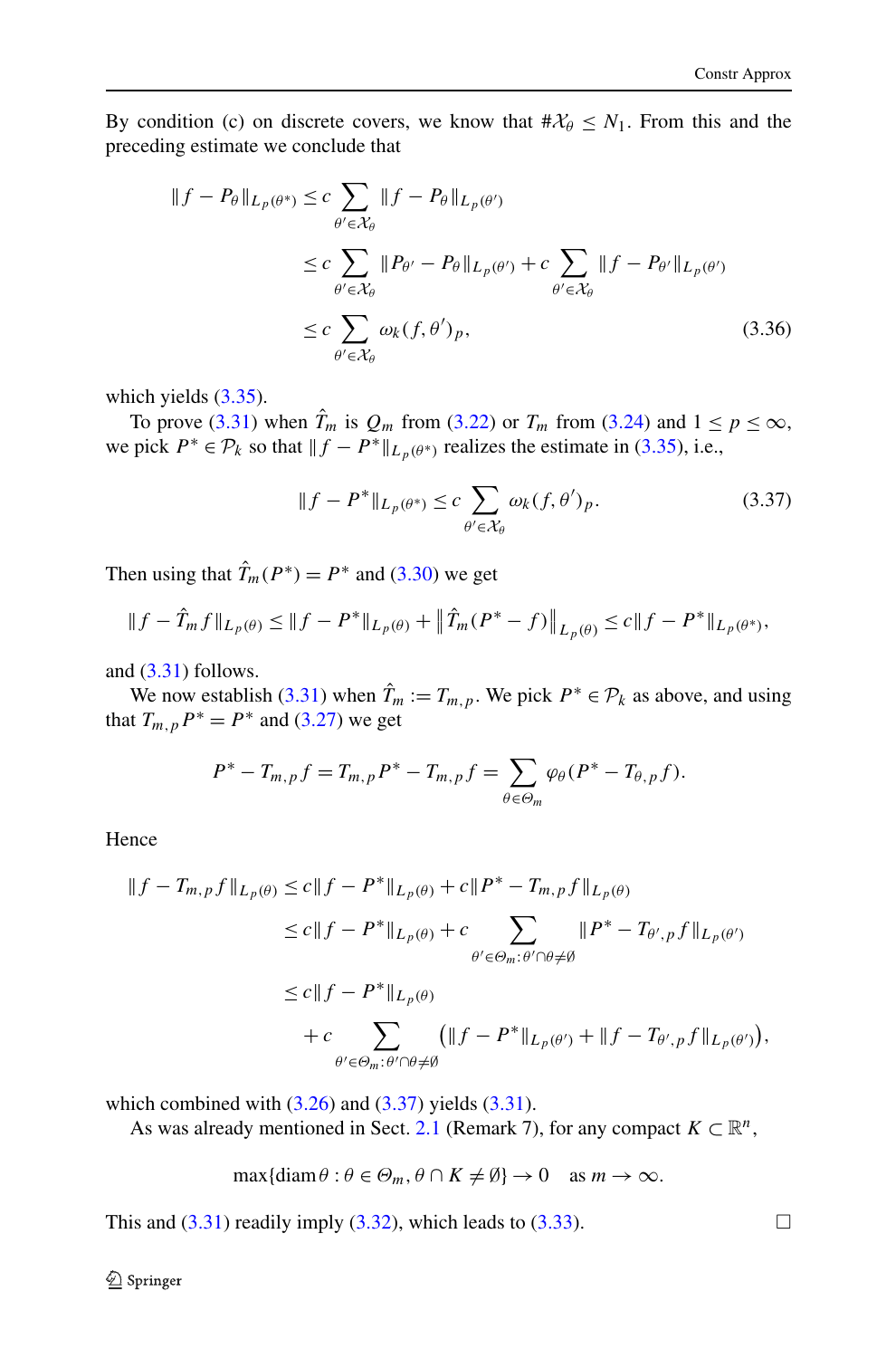#### <span id="page-20-0"></span>**4 Two-Level-Split Bases**

In this section we assume that  $T_j$  ( $j \in \mathbb{Z}$ ) is one of the operators  $Q_j$  or  $T_j$  or  $T_{j,p}$ , if  $p \ge 1$ , and  $T_j := T_{j,p}$ , if  $p < 1$ , defined in Sect. [3.3.](#page-16-0) We shall use these operators and the bases  $\{\Phi_i\}_{i\in\mathbb{Z}}$  from ([3.11](#page-13-0)) to define two-level-split bases which will play an important role in our further development. Further, we shall make use of the following representation of consecutive level polynomial bases, defined in ([3.9](#page-12-0)):

$$
P_{\theta,\alpha} = \sum_{|\beta| < k} m_{\alpha,\beta}^{\theta,\eta} P_{\eta,\beta}, \quad \theta \in \Theta_j, \ \eta \in \Theta_{j+1}.\tag{4.1}
$$

Then since  $\sum_{\eta \in \Theta_{j+1}} \varphi_{\eta} = 1$ , we have

$$
P_{\theta,\alpha} = \sum_{\eta \in \Theta_{j+1} : \theta \cap \eta \neq \emptyset} \sum_{|\beta| < k} m_{\alpha,\beta}^{\theta,\eta} P_{\eta,\beta} \varphi_{\eta} \quad \text{on } \theta. \tag{4.2}
$$

This yields

$$
T_{j+1}f - T_j f = \sum_{\eta \in \Theta_{j+1}} \sum_{|\beta| < k} b_{\eta,\beta}(f) P_{\eta,\beta} \varphi_{\eta} - \sum_{\theta \in \Theta_j} \sum_{|\alpha| < k} b_{\theta,\alpha}(f) P_{\theta,\alpha} \varphi_{\theta}
$$
  
\n
$$
= \sum_{\theta \in \Theta_j} \varphi_{\theta} \sum_{\eta \in \Theta_{j+1}} \sum_{|\beta| < k} b_{\eta,\beta}(f) P_{\eta,\beta} \varphi_{\eta}
$$
  
\n
$$
- \sum_{\theta \in \Theta_j} \sum_{|\alpha| < k} b_{\theta,\alpha}(f) \sum_{\theta \cap \eta \neq \emptyset} \sum_{|\beta| < k} m_{\alpha,\beta}^{\theta,\eta} P_{\eta,\beta} \varphi_{\theta} \varphi_{\eta}
$$
  
\n
$$
= \sum_{\eta \in \Theta_{j+1}} \sum_{\theta \in \Theta_j: \theta \cap \eta \neq \emptyset} \sum_{|\beta| < k} \left\{ b_{\eta,\beta}(f) - \sum_{|\alpha| < k} m_{\alpha,\beta}^{\theta,\eta} b_{\theta,\alpha}(f) \right\}
$$
  
\n
$$
\times P_{\eta,\beta} \varphi_{\eta} \varphi_{\theta}, \qquad (4.3)
$$

where  $b_{\lambda}(f)$  is given by ([3.29\)](#page-17-0), depending of the choice of  $T_m$ . Thus, setting

$$
\mathcal{M}_j := \left\{ \mu = (\eta, \theta, \beta) : \eta \in \Theta_{j+1}, \theta \in \Theta_j, \theta \cap \eta \neq 0, |\beta| < k \right\}, \quad j \in \mathbb{Z},
$$

the building blocks in  $(4.3)$  have the form

$$
F_{\mu} := P_{\eta, \beta} \varphi_{\eta} \varphi_{\theta}, \quad \mu = (\eta, \theta, \beta) \in \mathcal{M}_{j}, \tag{4.4}
$$

where  $P_{\eta,\beta}$  are defined in ([3.9\)](#page-12-0) and  $\varphi_{\eta}$ ,  $\varphi_{\theta}$  are from ([3.4](#page-12-0)). We define

$$
\mathcal{F}_j := \{ F_\mu : \mu \in \mathcal{M}_j \} \quad \text{and} \quad W_j := \text{span}\,\mathcal{F}_j, \quad j \in \mathbb{Z}.\tag{4.5}
$$

To estimate the  $L_p$ -norms of the  $F_\mu$  we shall make use of the following fact:

**Lemma 4.1** *The coefficients in (*4.1*) are uniformly bounded*, *that is*,

$$
\left| m_{\alpha,\beta}^{\theta,\eta} \right| \le c < \infty,\tag{4.6}
$$

*where c depend only on*  $\mathbf{p}(\Theta)$ , *L*, *and k*.

 $\mathcal{D}$  Springer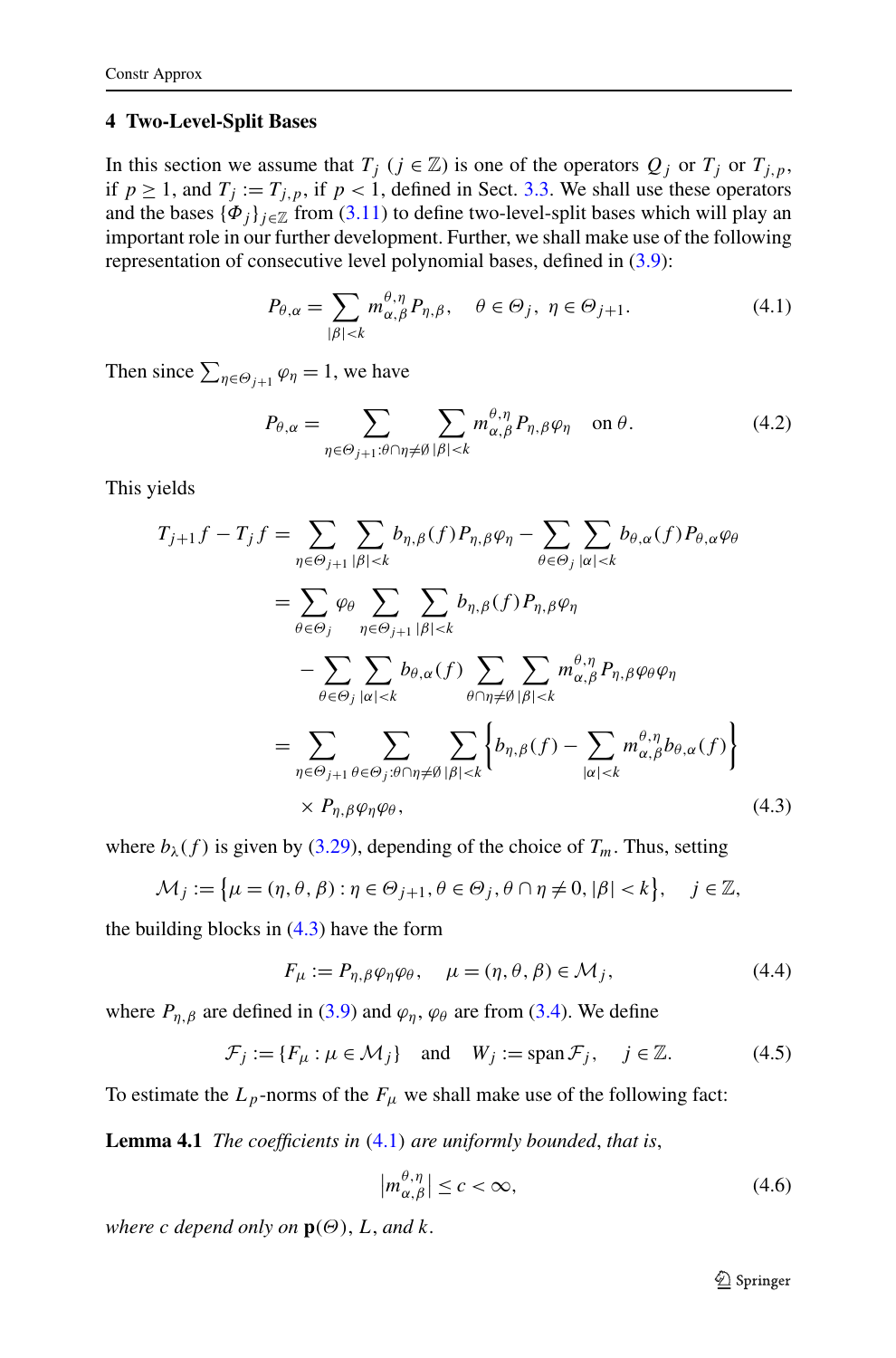<span id="page-21-0"></span>*Proof* Using ([3.9](#page-12-0)), identity ([4.1](#page-20-0)) can be rewritten as

$$
P_{\alpha} \circ A_{\theta}^{-1} \circ A_{\eta} = \sum_{|\beta| < k} m_{\alpha,\beta}^{\theta,\eta} P_{\beta},
$$

and since  ${P_\beta}$  is an orthonormal basis for  $P_k$  in  $L_2(B^*)$ , we obtain

$$
\left|m_{\alpha,\beta}^{\theta,\eta}\right|=\left|\int_{B^*}\left(P_\alpha\circ A_\theta^{-1}\circ A_\eta\right)(y)P_\beta(y)\,dy\right|\leq c,
$$

where we have used condition (b) on  $\Theta$  (see Definition [2.1](#page-4-0)).

Note that  $\text{supp } F_{\mu} = \theta \cap \eta$  if  $\mu = (\eta, \theta, \beta)$ , and  $||F_{\mu}||_2 \sim 1$ , which implies  $||F_{\mu}||_{\infty} \sim |\theta \cap \eta|^{-1/2} \sim |\eta|^{-1/2}$  and

$$
||F_{\mu}||_{p} \sim |\eta|^{1/p - 1/2}, \quad 0 < p \le \infty. \tag{4.7}
$$

The main result of this section now reads as follows.

**Theorem 4.2** *Any*  $f \in W_i$  *has a unique representation* 

$$
f = \sum_{\mu \in \mathcal{M}_j} c_{\mu}(f) F_{\mu}, \tag{4.8}
$$

*where the dual functionals*  $c_{\mu}(\cdot)$  *are of the following form: For each*  $\mu \in \mathcal{M}_j$ ,  $\mu =$ *(η,θ, β), there is an ellipsoid*  $B<sub>μ</sub> ⊂ θ ∩ η$  *with*  $|B<sub>μ</sub>| ∼ |η|$  *and*  $B<sub>μ</sub> = A<sub>η</sub>(B<sup>*</sup><sub>μ</sub>)$  *for some ball*  $B^*_{\mu} \subset B^*$  *such that* 

$$
c_{\mu}(f) = \langle f, \tilde{F}_{\mu} \rangle, \quad \text{where } \text{supp } \tilde{F}_{\mu} \subset \overline{B}_{\mu}, \ \|\tilde{F}_{\mu}\|_{p} \sim |\eta|^{1/p - 1/2}.
$$
 (4.9)

*Moreover, if*  $f \in W_j$  *and*  $f = \sum_{\mu \in \mathcal{M}_j} a_{\mu} F_{\mu}$ *, then* 

$$
||f||_p \sim \left(\sum_{\mu \in \mathcal{M}_j} ||a_{\mu} F_{\mu}||_p^p\right)^{1/p}, \quad 0 < p \le \infty,\tag{4.10}
$$

*with the obvious modification when*  $p = \infty$ . *Here all constants depend only on*  $p(\Theta)$ , *L*, *and k*.

The proof of this theorem is a mere repetition of the proof of Theorem [3.3](#page-13-0) and is omitted. We observe, however, that the "coloring" scheme from Sect. [3.1](#page-11-0) and the definition of the single-level bases  $\{\Phi_m\}$  in Sect. [3.2](#page-12-0) were specifically designed to ensure the linear independence of the two-level-split bases.

We are now prepared to derive multi-level decompositions of functions using the two-level-split bases from above.

**Theorem 4.3** *For any*  $f \in L_p^{\text{loc}}, 0 < p \leq \infty$ ,

$$
f = T_0 f + \sum_{j \ge 0} (T_{j+1} f - T_j f) = \sum_{j \ge -1} \sum_{\mu \in \mathcal{M}_j} d_{\mu}(f) F_{\mu},
$$
(4.11)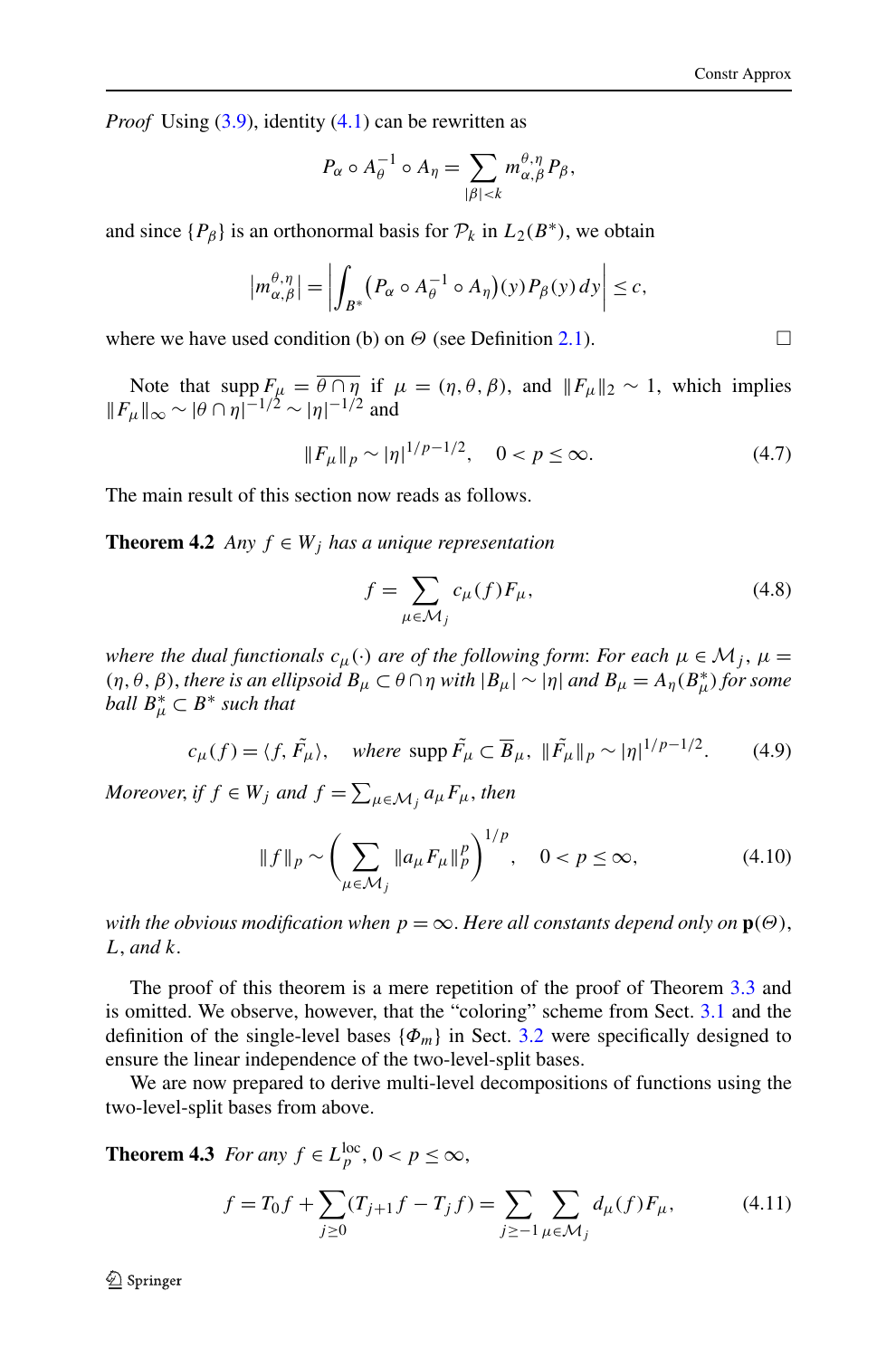<span id="page-22-0"></span>*where the convergence is in*  $L_p(K)$  *for all compacta*  $K \subset \mathbb{R}^n$ . *Here, for*  $j \geq 0$ ,

$$
d_{\mu}(f) = b_{\eta,\beta}(f) - \sum_{|\alpha| < k} m_{\alpha,\beta}^{\theta,\eta} b_{\theta,\beta}(f), \quad \mu := (\eta,\theta,\beta),\tag{4.12}
$$

*with*  $m_{\alpha,\beta}^{\theta,\eta}$  *from* ([4.1](#page-20-0)), *while*  $\mathcal{M}_{-1} := \Lambda_0$ ,  $F_{\lambda} := g_{\lambda}$ , and  $d_{\lambda}(f) := b_{\lambda}(f)$  if  $\lambda \in \mathcal{M}_{-1}$ . *Moreover, if*  $f \in L_p$  ( $L_\infty := C_0$ ), *then* ([4.11](#page-21-0)) *as well as* 

$$
f = \sum_{j \in \mathbb{Z}} (T_{j+1} - T_j) f
$$
 (4.13)

*hold in*  $L_p$ .

*Proof* The relation (4.12) has been derived in [\(4.3\)](#page-20-0) and the convergence of the lefthand side identity in  $(4.11)$  $(4.11)$  in  $L_p(K)$ , and in  $L_p$  follows from Lemma [3.4](#page-18-0). To prove the convergence of (4.13), one has to show that  $||T_j f||_p \to 0$  when  $j \to -\infty$ . Since this part of the claim will not be essential for the subsequent developments, we only sketch the argument. Recall from Remark 7 in Sect. [2.1](#page-4-0) that each  $\theta \in \Theta_i$  expands to  $\mathbb{R}^n$  as *j* → −∞. This implies that the basis elements  $F_\mu$ ,  $\mu \in \mathcal{M}_j$ , become flatter and flatter as  $j \to -\infty$ , which easily leads to the desired convergence (also see the proof of Remark [5.1](#page-23-0) below).  $\Box$ 

#### **5 Anisotropic Besov Spaces (B-spaces)**

In this section we introduce anisotropic Besov spaces induced by discrete ellipsoid covers of  $\mathbb{R}^n$  and show that they can be characterized by the two-level-split bases from the previous section. Our approach to B-spaces is based on local polynomial approximation on the ellipsoids of the underlying discrete ellipsoid cover *Θ* of R*n*. Recall that the classical Besov spaces can also be defined via local polynomial approximation (local oscillations), see, e.g., [\[19](#page-45-0)]. Furthermore, the anisotropic Besov space from [\[10,](#page-45-0) [14\]](#page-45-0) are defined via local piecewise polynomial approximation. We maintain that local approximations rather than global means are more natural for the definition of anisotropic (and even classical) Besov spaces of positive smoothness since they more adequately reflect the nature of the spaces.

#### 5.1 Homogeneous B-spaces

We now introduce the homogeneous B-spaces  $\dot{B}^{\alpha}_{pq}(\Theta)$  induced by an arbitrary discrete ellipsoid cover  $\Theta$  of  $\mathbb{R}^n$ . In the definition of the B-spaces  $\dot{B}^{\alpha}_{pq}(\Theta)$  there is a hidden parameter *k* which we choose to be the smallest integer satisfying the condition

$$
k > \frac{a_0}{a_6} \cdot \frac{\alpha}{n}.\tag{5.1}
$$

This will guarantee the equivalence of the norms in  $\dot{B}^{\alpha}_{pq}(\Theta)$  introduced below. Here *a*<sub>0</sub> and  $a_6$  are two of the parameters of  $\Theta$  (see Definition [2.1\)](#page-4-0). It can be shown that the norms in  $\dot{B}^{\alpha}_{pq}(\Theta)$  with different *k*'s satisfying (5.1) are equivalent.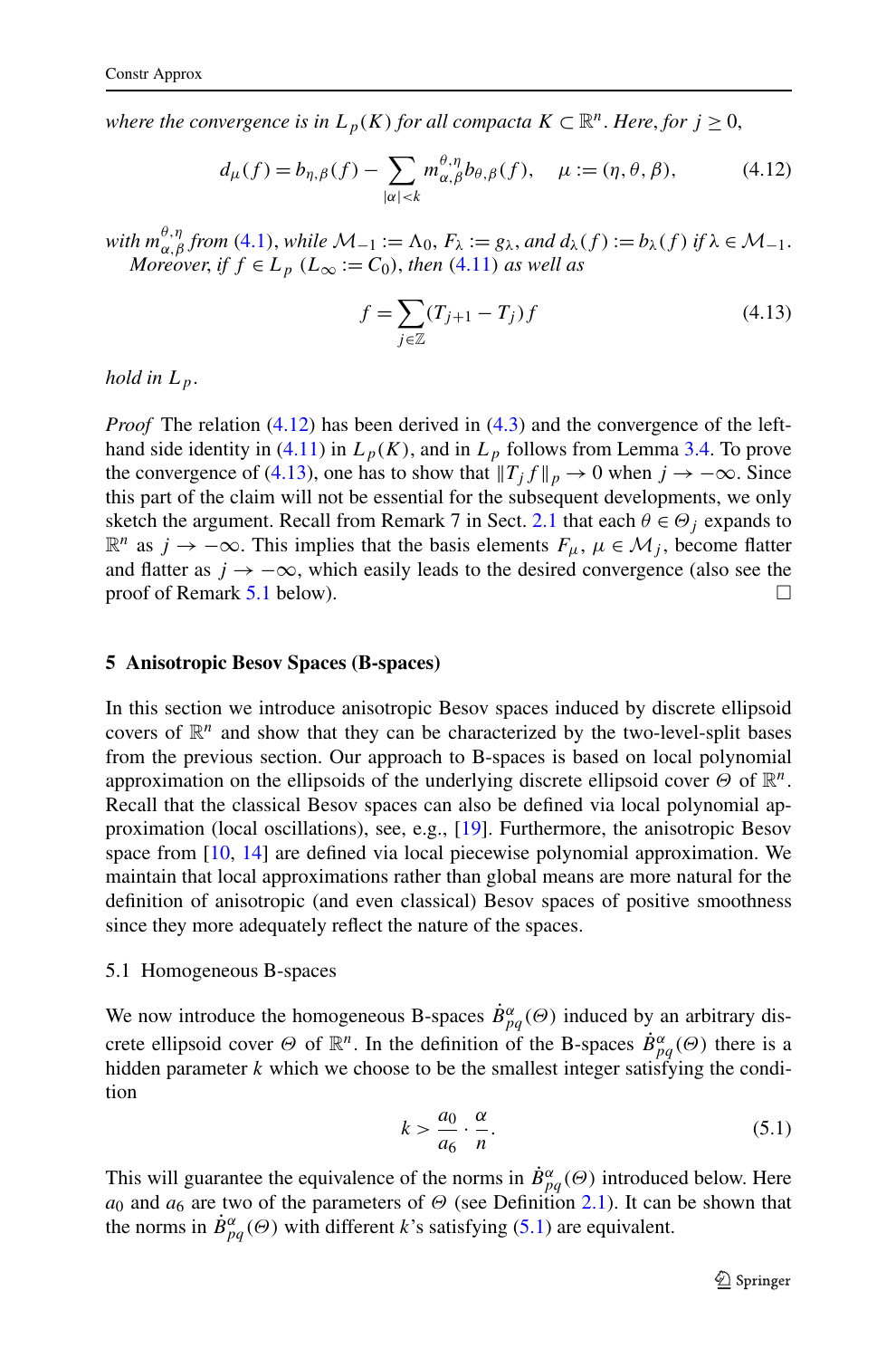<span id="page-23-0"></span>*Definition of*  $\dot{B}^{\alpha}_{pq}(\Theta)$  *via Local Moduli of Smoothness* For a given discrete ellipsoid cover  $\Theta$  of  $\mathbb{R}^n$  and  $\alpha > 0$ ,  $0 < p$ ,  $q \leq \infty$ , we define the space  $\dot{B}^{\alpha}_{pq}(\Theta)$  as the set of all functions  $f \in L_p^{\text{loc}}$  such that

$$
\|f\|_{\dot{B}^{\alpha}_{pq}(\Theta)} := \left(\sum_{j\in\mathbb{Z}} \left(\sum_{\theta\in\Theta_j} |\theta|^{-\alpha p/n} \omega_k(f,\theta)_p^p\right)^{q/p}\right)^{1/q} < \infty,
$$
 (5.2)

where  $\omega_k(f, \theta)_p$  is the *k*th local modulus of smoothness of f (see ([3.21](#page-16-0))).

As in ([3.34\)](#page-18-0), let  $E_k(f, \theta)_p$  denote the best  $L_p$  approximation of f on  $\theta$  from  $\mathcal{P}_k$ . By Whitney's theorem,  $E_k(f, \theta)_p \sim \omega_k(f, \theta)_p$ , and hence replacing  $\omega_k(f, \theta)_p$ in (5.2) by  $E_k(f, \theta)_p$  will result in an equivalent norm.

The definition of  $\dot{B}^{\alpha}_{pq}(\Theta)$  needs some *additional clarification*. Evidently the norm in  $\dot{B}^{\alpha}_{pq}(\Theta)$  is not a true norm because  $||P||_{\dot{B}^{\alpha}_{pq}(\Theta)} = 0$  for  $P \in \mathcal{P}_k$ . Hence  $\dot{B}^{\alpha}_{pq}(\Theta)$  is a quotient space modulo  $\mathcal{P}_k$ . We shall use the operators  $Q_j$ ,  $T_j$ , and  $T_{j,p}$  from Sect. [3.3](#page-16-0) to construct a representer for each  $f \in \dot{B}^{\alpha}_{pq}(\Theta)$ . As before, let  $T_j$  ( $j \in \mathbb{Z}$ ) be one of the operators  $Q_j$  or  $T_j$  or  $T_{j,p}$  if  $p \ge 1$ , and  $T_j := T_{j,p}$  if  $p < 1$ . We define

$$
\|f\|_{\dot{B}^{\alpha}_{pq}(\Theta)}^T := \left(\sum_{j\in\mathbb{Z}} (2^{a_0j\alpha/n} \left\| (T_{j+1} - T_j)f \right\|_p)^q\right)^{1/q}.\tag{5.3}
$$

On account of property (c) of ellipsoid covers, Lemma [3.4](#page-18-0) yields

$$
||f - T_j f||_p \le c \bigg(\sum_{\theta \in \Theta_j} \omega_k(f, \theta)_p^p\bigg)^{1/p},
$$

and using that  $\|(T_{j+1} - T_j)f\|_p \le c \|f - T_{j+1}f\|_p + c \|f - T_jf\|_p$ , we obtain

$$
||f||_{\dot{B}^{\alpha}_{pq}(\Theta)}^T \le c||f||_{\dot{B}^{\alpha}_{pq}(\Theta)}.
$$
\n(5.4)

To describe the nature of  $\dot{B}^{\alpha}_{pq}(\Theta)$  we have to distinguish two basic cases.

*Case 1:*  $0 < \alpha < n/p$  or  $\alpha = n/p$  and  $q \le 1$ .

We address first the scale components  $(T_{i+1} - T_i)f$  for negative *j*.

*Remark 5.1* Whenever  $f \in \dot{B}_{pq}^{\alpha}(\Theta)$  for  $0 < \alpha < n/p$  or  $\alpha = n/p$  and  $q \leq 1$ , there exists  $P \in \mathcal{P}_k$  such that the series

$$
\sum_{j=-\infty}^{-1} (T_{j+1} - T_j) f = T_0 f - P \tag{5.5}
$$

converges uniformly on R*n*.

*Proof* Assume first that  $0 < \alpha < n/p$ . By (5.3)–(5.4) it follows that

$$
\|(T_{j+1} - T_j)f\|_p \le c2^{-a_0 j\alpha/n} \|f\|_{\dot{B}^{\alpha}_{pq}(\Theta)}.
$$

 $\mathcal{D}$  Springer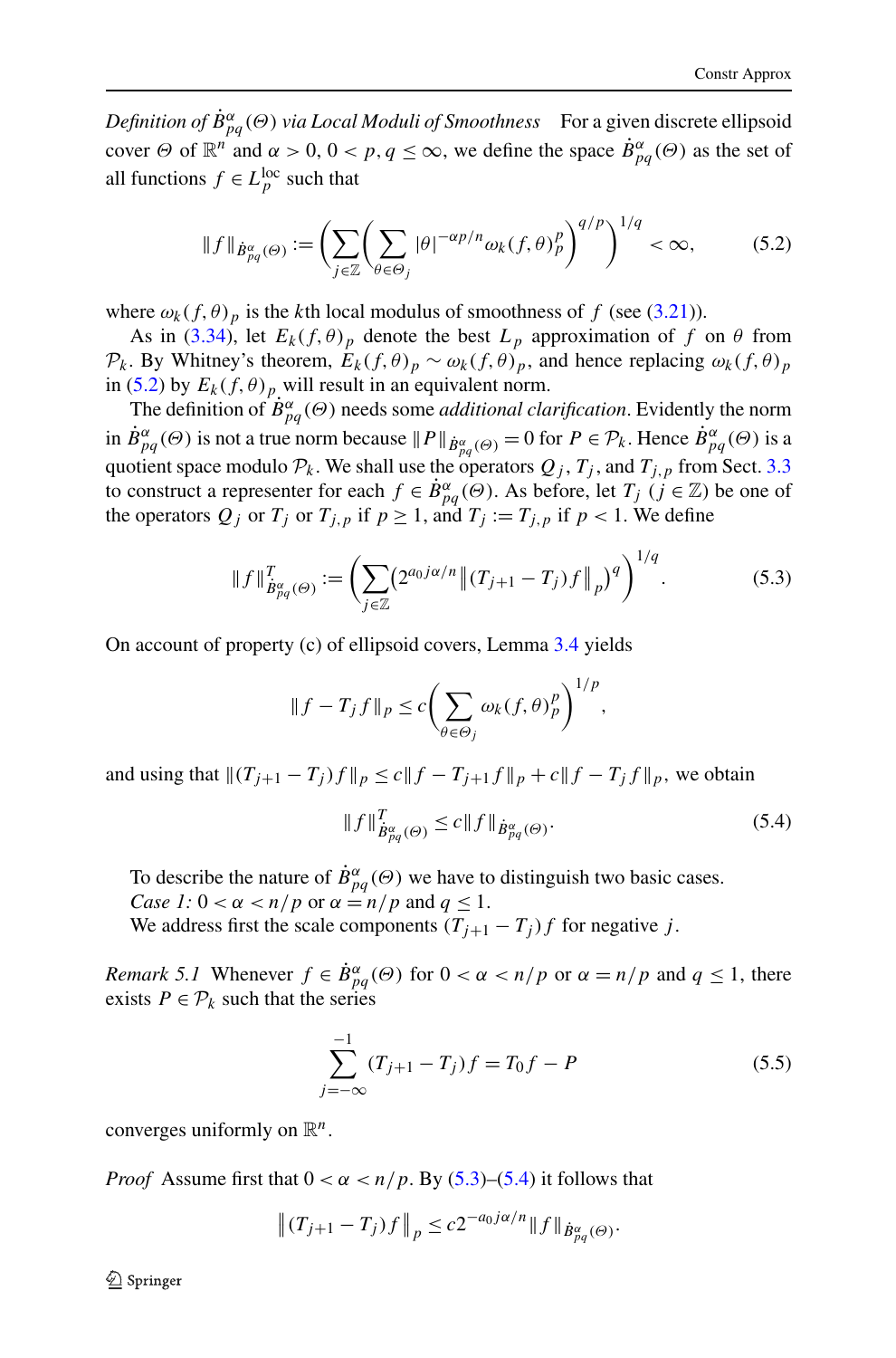<span id="page-24-0"></span>Since  $(T_{j+1}-T_j)f \in W_j$  as in Theorem [4.3](#page-21-0), we have  $(T_{j+1}-T_j)f = \sum_{\mu \in \mathcal{M}_j} d_{\mu}F_{\mu}$ . For  $\mu = (\eta, \theta, \beta)$  denote  $\eta$  by  $\eta_{\mu}$ . Now using Theorem [4.2](#page-21-0) and [\(4.7\)](#page-21-0),

$$
\| (T_{j+1} - T_j) f \|_{\infty} \n\leq c \sup_{\mu \in \mathcal{M}_j} \| d_{\mu} F_{\mu} \|_{\infty} \leq c \sup_{\mu \in \mathcal{M}_j} |\eta_{\mu}|^{-1/p} \| d_{\mu} F_{\mu} \|_{p} \n\leq c 2^{a_0 j/p} \Big( \sum_{\mu \in \mathcal{M}_j} \| d_{\mu} F_{\mu} \|_{p} \Big)^{1/p} \leq c 2^{a_0 j/p} \big( \| (T_{j+1} - T_j) f \|_{p}.
$$
\n(5.6)

Therefore,

$$
\|(T_{j+1} - T_j)f\|_{\infty} \le c2^{a_0 j (1/p - \alpha/n)} \|f\|_{\dot{B}^{\alpha}_{pq}(\Theta)},
$$

which implies

$$
\sum_{j=-\infty}^{-1} \|(T_{j+1} - T_j)f\|_{\infty} \le c \|f\|_{\dot{B}^{\alpha}_{pq}(\Theta)},
$$
\n(5.7)

since by assumption  $\alpha < n/p$ . Now setting  $P := T_0 f - \sum_{j=-\infty}^{-1} (T_{j+1} - T_j) f$ , and noting that each  $T_j f$  belongs to  $C(\mathbb{R}^n)$ , we infer from  $(5.7)$  that  $P \in C(\mathbb{R}^n)$  and

 $T_i f \rightrightarrows P$  as  $j \to -\infty$ , uniformly on  $\mathbb{R}^n$ . (5.8)

It is easy to see that  $P \in \mathcal{P}_k$ . Indeed, since the ellipsoids in  $\Theta$  expand to  $\mathbb{R}^n$  (see Remark 7 after Definition [2.1](#page-4-0)), any compact  $K \subset \mathbb{R}^n$  is contained in a sequence  ${{\theta_v \atop v}}_{v=1}^{\infty}$  of ellipsoids dilated by a factor *a*<sub>7</sub> < 1 (see property (d) of *Θ*) such that  $\ell(\theta_1) > \ell(\theta_2) > \cdots$  and  $\bigcup_{\nu \geq 0} \theta_{\nu} = \mathbb{R}^n$ , where  $\ell(\theta) = j$  means  $\theta \in \Theta_j$ . This implies  $\varphi_{\theta_v} \rightrightarrows 1$  as  $v \to \infty$  on *K*. Now taking into account the definition of  $T_j$  this leads to  $T_j f \rightrightarrows P_K$  as  $j \to -\infty$  for some  $P_K \in \mathcal{P}_k$  on all compact sets *K*. Therefore, (5.8) holds for some  $P \in \mathcal{P}_k$ , and [\(5.5\)](#page-23-0) follows.

If  $\alpha = n/p$  and  $q \le 1$ , we argue in a similar fashion that

$$
\left(\sum_{j=-\infty}^{-1} \|(T_{j+1} - T_j)f\|_{\infty}\right)^q \le \sum_{j=-\infty}^{-1} \|(T_{j+1} - T_j)f\|_{\infty}^q
$$
  

$$
\le \sum_{j=-\infty}^{-1} 2^{a_0 j q \alpha/n} \|(T_{j+1} - T_j)f\|_{p}^q \le c \|f\|_{\dot{B}^{\alpha}_{pq}(\Theta)}^q,
$$

which also yields  $(5.7)$  and allows us to continue as before.

We now turn to the series  $\sum_{j=0}^{\infty} (T_{j+1} - T_j) f$ .

*Remark 5.2* If  $f \in \dot{B}^{\alpha}_{pq}(\Theta)$ ,  $\alpha > 0$ ,  $0 < p, q \leq \infty$ , then

$$
\sum_{j=0}^{\infty} (T_{j+1} - T_j) f = f - T_0 f \quad \text{in } L_p.
$$
 (5.9)

 $\mathcal{D}$  Springer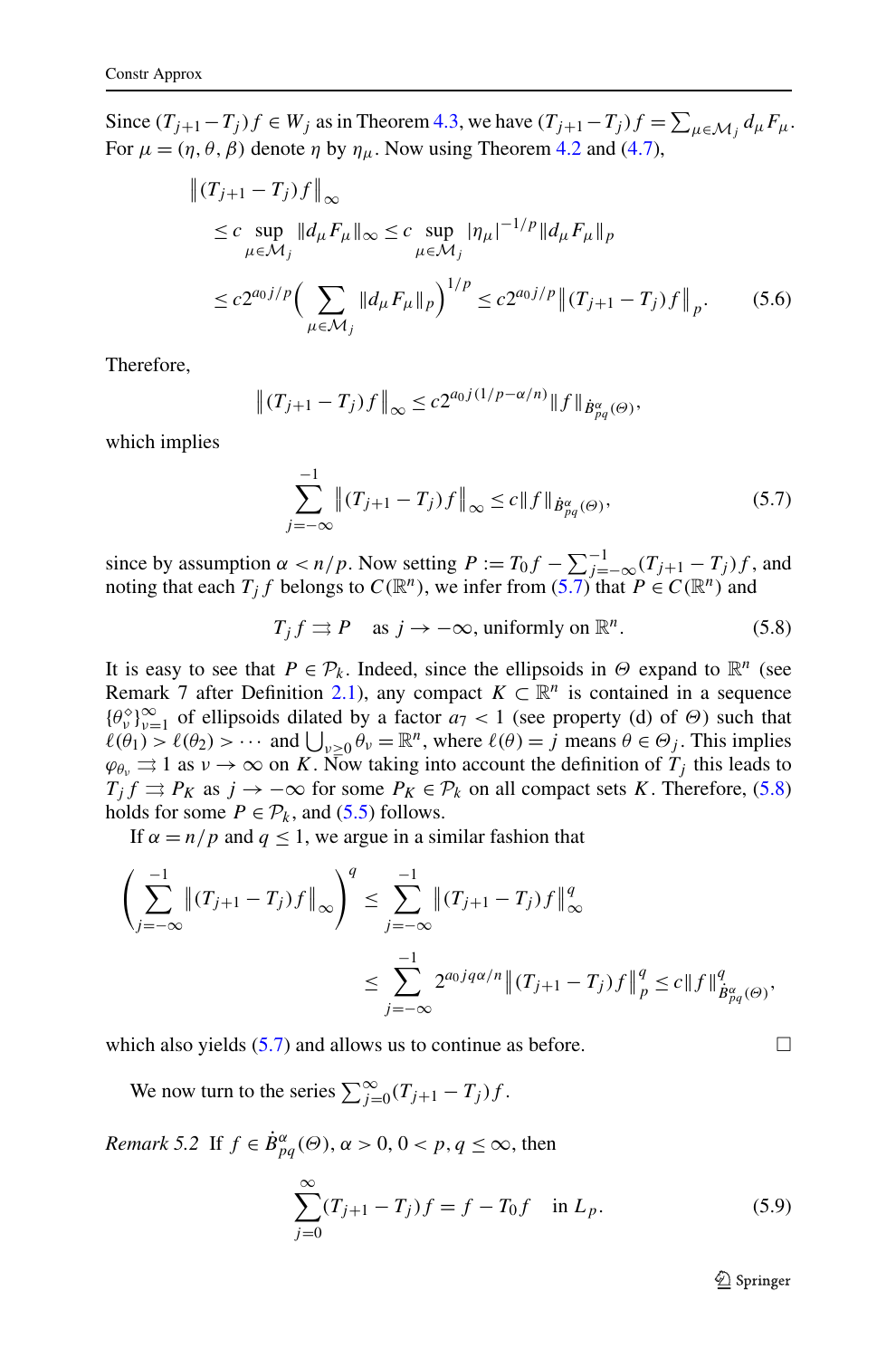<span id="page-25-0"></span>*Proof* First let  $p \ge 1$ . Since by ([5.4](#page-23-0))

$$
\sum_{j=0}^{\infty} \left( 2^{a_0 j \alpha/n} \left( |T_{j+1} - T_j| \right) f \right|_{p} \right)^{q} \leq c \| f \|_{\dot{B}^{\alpha}_{pq}}^{q},\tag{5.10}
$$

we have  $\|(T_{j+1} - T_j)f\|_p \le c2^{-a_0j\alpha/n} \|f\|_{\dot{B}^{\alpha}_{pq}}$ , and therefore

$$
\sum_{j=0}^{\infty} \left( (T_{j+1} - T_j) f \right) \Big|_{p} \le c \| f \|_{\dot{B}^{\alpha}_{pq}}.
$$
\n(5.11)

One readily infers from (5.11) that the partial sums  $\sum_{j=0}^{J} (T_{j+1} - T_j) f$  form a Cauchy sequence in  $L_p$ . By Lemma [3.4](#page-18-0) the limit must agree with  $f - T_0 f$ , which confirms (5.10) for  $p \geq 1$ .

For  $p < 1$  we shall first show that

$$
\sum_{j=0}^{\infty} \left( (T_{j+1} - T_j) f \right) \Big|_{p}^{p} \le c \| f \|_{\dot{B}^{\alpha}_{pq}}^{p}.
$$
\n(5.12)

In fact, when  $q \leq p$  we deduce from  $(5.10)$  that

$$
\sum_{j=0}^{\infty} 2^{a_0 j \alpha/n} \|(T_{j+1} - T_j) f\|_p \le c \|f\|_{\dot{B}^{\alpha}_{pq}},
$$

and therefore  $||(T_{j+1} - T_j)f||_p^p \le c2^{-a_0j p\alpha/n}||f||_p^p$  $\frac{p}{\dot{B}_{pq}}$ , which yields (5.12) for  $q \leq p$ . When  $q > p$  we apply Hölder's inequality to

$$
\sum_{j=0}^{\infty} \left( (T_{j+1} - T_j) f \right) \Big|_{p}^{p} = \sum_{j=0}^{\infty} 2^{-a_0 j \alpha p/n} \left( 2^{a_0 j \alpha/n} \left( (T_{j+1} - T_j) f \right) \right) \Big|_{p}^{p}
$$

with  $\tilde{p} := q/p > 1$  to conclude (5.12) in this case as well. Now since

$$
\left\| \sum_{j=J}^{J+l} (T_{j+1} - T_j) f \right\|_p^p \le \sum_{j=J}^{J+l} \left\| (T_{j+1} - T_j) f \right\|_p^p \to 0 \quad \text{as } J \to \infty,
$$

and using again that  $T_j f \to f$  in  $L_p(K)$  on each compact  $K \subset \mathbb{R}^n$  (see Lemma [3.4\)](#page-18-0), we arrive at  $(5.9)$  also in the case  $p < 1$ .

Remarks [5.1](#page-23-0)[–5.2](#page-24-0) reveal the structure of the functions in  $\dot{B}^{\alpha}_{pq}(\Theta)$  under the above circumstances.

*Remark* 5.3 Let  $0 < \alpha < n/p$  or  $\alpha = n/p$  and  $q \le 1$ . Then for any  $f \in \dot{B}^{\alpha}_{pq}(\Theta)$ there exists  $P \in \mathcal{P}_k$  such that  $f = \sum_{j \in \mathbb{Z}} (T_{j+1} - T_j)f + P$  in  $L_p(K)$  for all compact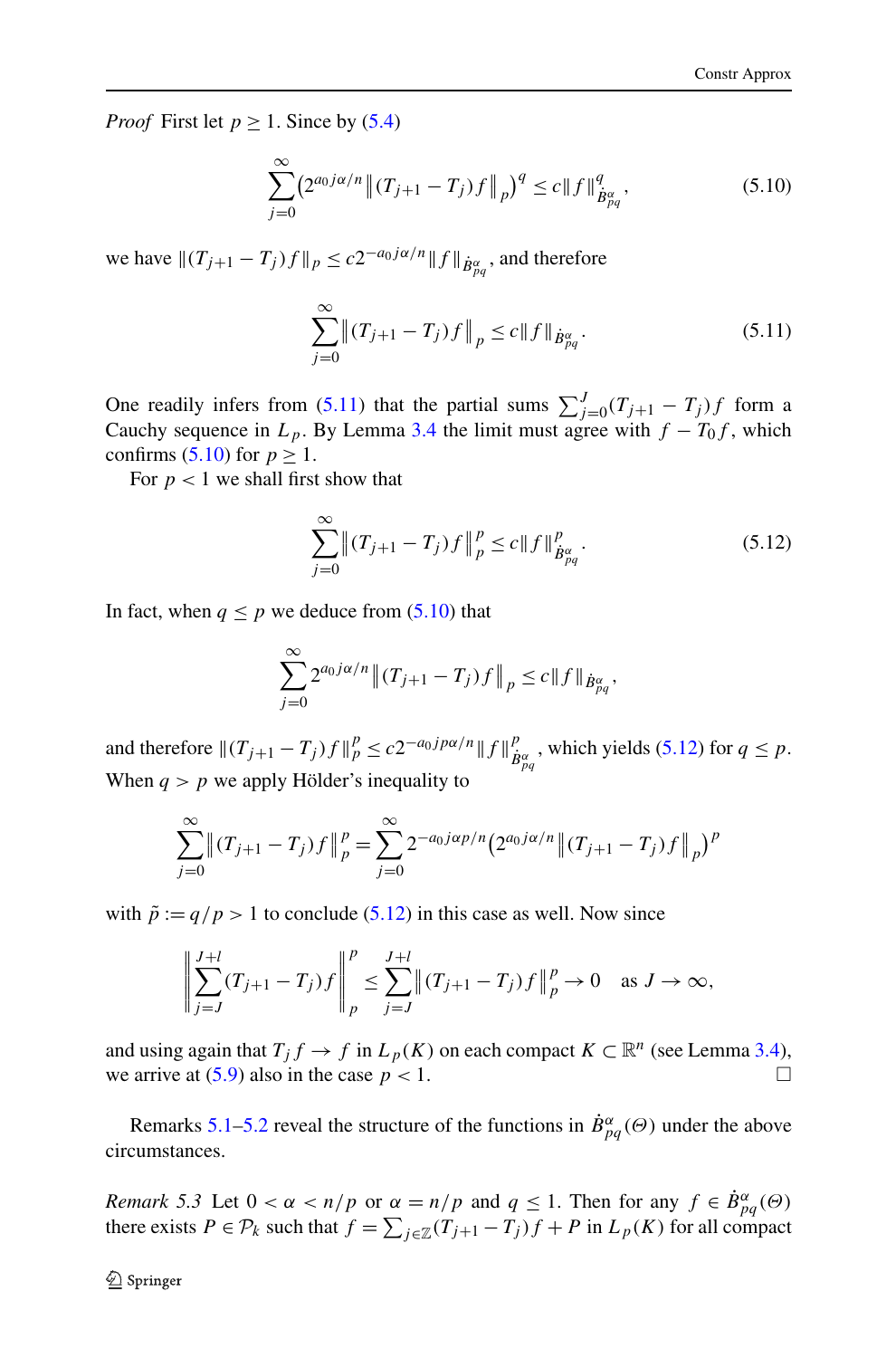<span id="page-26-0"></span>sets  $K \subset \mathbb{R}^n$ . Thus, one can define  $\dot{B}^{\alpha}_{pq}(\Theta)$ , in this case, as the set of all functions  $f \in L_p^{\text{loc}}$  such that  $|| f ||_{\dot{B}_{pq}^{\alpha}} < \infty$  and

$$
f = \sum_{j \in \mathbb{Z}} (T_{j+1} - T_j) f \quad \text{in } L_p(K) \text{ for all compact sets } K \subset \mathbb{R}^n. \tag{5.13}
$$

In addition, by *(*[5.7](#page-24-0)*)* and *(*[5.12](#page-25-0)*)* it follows that

$$
||f||_{L_p(K)} \le c\left(1+|K|^{1/p}\right) ||f||_{\dot{B}_{pq}^{\alpha}} \quad \text{for all compact sets } K \subset \mathbb{R}^n. \tag{5.14}
$$

In order to refine the above observations, we consider the following two subcases corresponding to lower, and respectively higher, smoothness *α*.

*Case 1 (a):*  $0 < \alpha < n(1/p - 1)$  or  $0 < \alpha = n(1/p - 1)$  and  $q > 1$ .

In this case we necessarily have  $0 < p < 1$ . Moreover, if we were to deal with the classical Besov spaces, the above condition on  $\alpha$  means that embedding in S' fails. Thus, we are content with the convergence from above in this case.

Alternatively we have:

*Case 1 (b):*  $n(1/p-1) < \alpha < n/p$  or  $\alpha = n(1/p-1)$  and  $q \le 1$  or  $\alpha = n/p$  and  $q \leq 1$ .

For classical Besov spaces this is known to imply that  $\dot{B}_{pq}^{\alpha}$  is embedded in  $\mathcal{S}'$ , which persists to hold here as well, as will be shown next. The main observation can be stated as follows:

*Remark 5.4* Let  $\alpha > n(1/p - 1)$  or  $\alpha = n(1/p - 1)$  and  $q \le 1$ . Then for any  $f \in$  $\dot{B}^{\alpha}_{pq}(\Theta)$ ,

$$
\sum_{j=0}^{\infty} (T_{j+1} - T_j) f = f - T_0 f \quad \text{in } \mathcal{S}'. \tag{5.15}
$$

*Proof* From Remark [5.2](#page-24-0) we already know that  $\sum_{j=0}^{\infty} (T_{j+1} - T_j) f$  converges in  $L_p$ and thus in S' whenever  $p \ge 1$ , i.e., (5.15) holds for  $p \ge 1$ .

Suppose now that  $p < 1$ . Since  $(T_{j+1} - T_j)f \in W_j$  similarly as in [\(5.6\)](#page-24-0),

$$
|| (T_{j+1} - T_j) f ||_1 \le \sum_{\mu \in \mathcal{M}_j} ||d_{\mu} F_{\mu}||_1 \le c \sum_{\mu \in \mathcal{M}_j} |\eta_{\mu}|^{1 - 1/p} ||d_{\mu} F_{\mu}||_p
$$
  

$$
\le c 2^{-a_0 j (1 - 1/p)} \Biggl( \sum_{\mu \in \mathcal{M}_j} ||d_{\mu} F_{\mu}||_p^p \Biggr)^{1/p}
$$
  

$$
\le c 2^{-a_0 j (1 - 1/p)} || (T_{j+1} - T_j) f ||_p.
$$

Thus, on account of  $(5.10)$  $(5.10)$  $(5.10)$ , we obtain

$$
\sum_{j=0}^{\infty} \left( 2^{a_0 j [\alpha/n - (1/p-1)]} \left( |T_{j+1} - T_j| f \|_{p} \right)^{q} \leq c \| f \|_{\dot{B}^{\alpha}_{pq}}^{q},
$$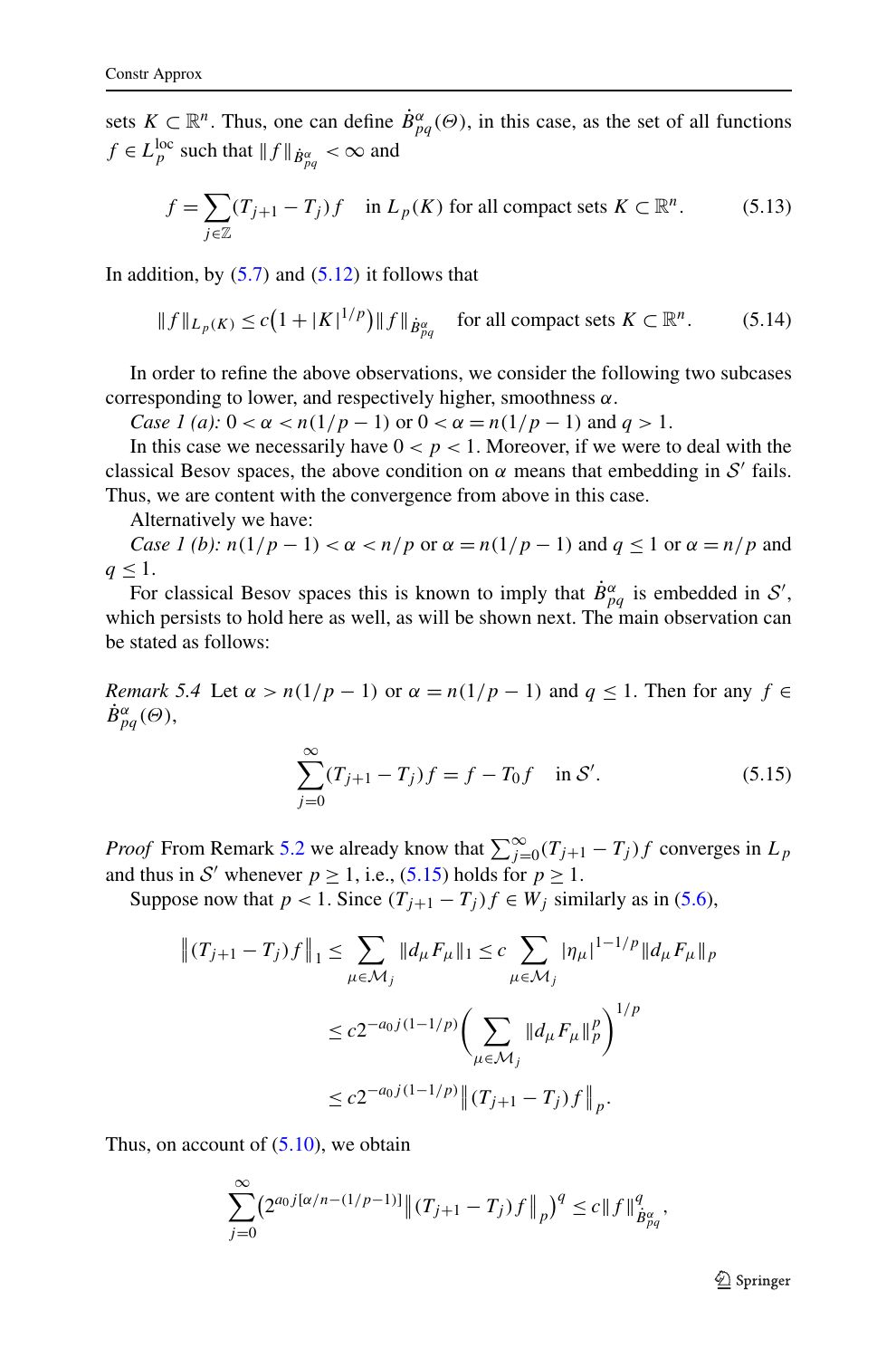<span id="page-27-0"></span>which implies

$$
\sum_{j=0}^{\infty} \left\| (T_{j+1} - T_j) f \right\|_1 \leq c \|f\|_{\dot{B}^{\alpha}_{pq}}.
$$

By the argument in the proof of Remark  $5.2$ , see  $(5.11)$ , we conclude that

$$
\sum_{j=0}^{\infty} (T_{j+1} - T_j) f = f - T_0 f \text{ in } L_1 \text{ and hence in } S',
$$
 (5.16)

which completes the proof.  $\Box$ 

In summary, from Remark [5.1](#page-23-0) and [5.4](#page-26-0) we can state the following:

*Remark 5.5* Let  $\alpha > 0$ , and suppose  $n(1/p - 1) < \alpha < n/p$  or  $\alpha = n(1/p - 1)$  and *q* ≤ 1 or  $\alpha = n/p$  and  $q \le 1$ . Then, for any  $f \in \dot{B}^{\alpha}_{pq}(\Theta)$  there exists  $P \in \mathcal{P}_k$  such that  $f = \sum_{j \in \mathbb{Z}} (T_{j+1} - T_j)f + P$  converges in S'. Thus, the space  $\dot{B}^{\alpha}_{pq}(\Theta)$  can be defined as the set of all regular tempered distributions *f* such that  $||f||_{\dot{B}^{\alpha}_{pq}(\Theta)} < \infty$ and

$$
f = \sum_{j \in \mathbb{Z}} (T_{j+1} - T_j) f \quad \text{in } \mathcal{S}'. \tag{5.17}
$$

Also, it follows from the above that

$$
\left| \langle f, \phi \rangle \right| \le c \|f\|_{\dot{B}^{\alpha}_{pq}(\Theta)} \|\phi\|_{\infty}, \quad \forall \phi \in \mathcal{S},
$$

i.e.,  $\dot{B}^{\alpha}_{pq}(\Theta)$  is continuously embedded in S'.

We now turn to:

*Case 2:*  $\alpha > n/p$  or  $\alpha = n/p$  and  $q > 1$ . As in Case 1 (b), since  $\alpha > n(1/p - 1)$ , we have

$$
\sum_{j=0}^{\infty} (T_{j+1} - T_j) f = f - T_0 f \quad \text{in } \mathcal{S}'. \tag{5.18}
$$

But now dealing with the series  $\sum_{j=-\infty}^{-1} (T_{j+1} - T_j) f$  is more complicated because it is not convergent. As in the classical case we need to renormalize this series.

**Lemma 5.6** *There exist polynomials*  $P \in \mathcal{P}_k$  *and*  $P_j \in \mathcal{P}_k$ ,  $j = -1, -2, \ldots$ , *such that*

$$
T_0 f = P + \lim_{m \to -\infty} \sum_{j=m}^{-1} (T_{j+1} - T_j) f - P_j \quad \text{in } \mathcal{S}' \tag{5.19}
$$

*and also uniformly on every compact set*  $K \subset \mathbb{R}^n$ . *Moreover*,  $P_i$  ( $j \leq -1$ ) *can be defined as the*  $k - 1$  *degree Taylor polynomial of the function*  $(T_{j+1} - T_j)f$  *based at* 0.

 $\bigcirc$  Springer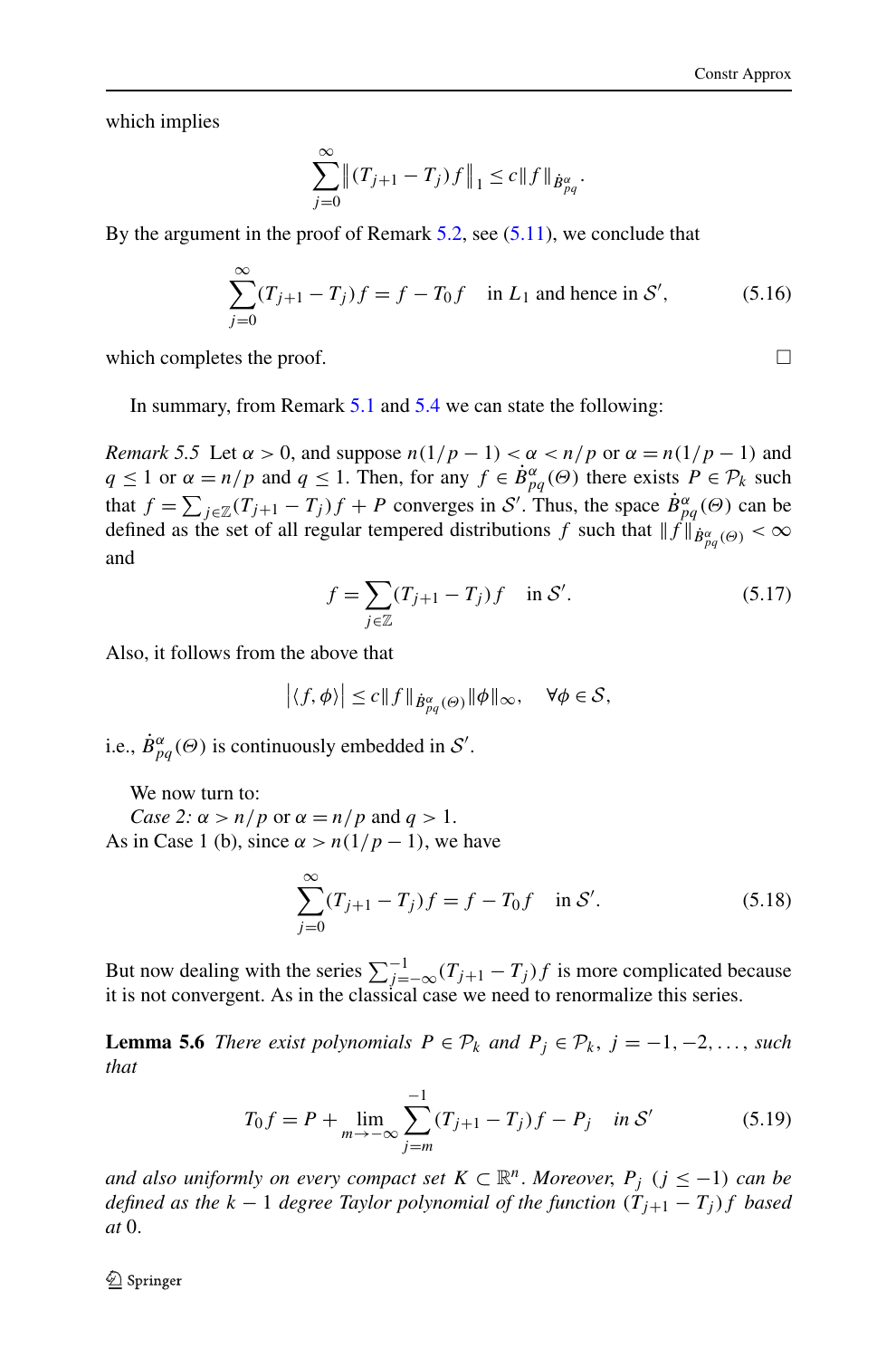<span id="page-28-0"></span>*Proof* From  $(5.3)$ – $(5.4)$  it follows that

$$
\sum_{j=-\infty}^{-1} \left( 2^{a_0 j \alpha/n} \left( |T_{j+1} - T_j| \right) f \right|_{p} \big)^{q} \le c \| f \|_{\dot{B}^{\alpha}_{pq}(\Theta)}^{q} =: \mathcal{N}^{q}.
$$
 (5.20)

Hence

$$
\left\|(T_{j+1}-T_j)f\right\|_p \le 2^{-a_0j\alpha/n}\mathcal{N},
$$

and as in  $(5.6)$  $(5.6)$ ,

$$
\|(T_{j+1} - T_j)f\|_{\infty} \le c2^{-a_0 j(\alpha/n - 1/p)} \mathcal{N}, \quad j \le -1.
$$
 (5.21)

Let  $P_j$  be the  $k - 1$  degree Taylor polynomial of  $(T_{j+1} - T_j)f$  based at  $x = 0$ . We need to estimate  $|(T_{i+1} - T_i)f(x) - P_i(x)|$  for all  $x \in \mathbb{R}^n$ . To this end we next estimate  $|\partial^{i} (T_{j+1} - T_j) f(x)|$  whenever  $|\beta| = k$ .

As before, we can write  $(T_{j+1} - T_j)f = \sum_{\mu \in \mathcal{M}_j} d_{\mu} F_{\mu}$ . From ([3.6](#page-12-0)) it readily follows that if  $\mu = (\eta, \theta, \beta)$ , then

$$
\left\|\partial^{\beta} F_{\mu}\right\|_{\infty} \le c \left(\left\|A_{\eta}^{-1}\right\|_{\ell_2 \to \ell_2}\right)^{|\beta|} \|F_{\mu}\|_{\infty} \le c \left[\sigma_{\min}(\eta)\right]^{-k} \|F_{\mu}\|_{\infty}.
$$

Fix  $x \in \mathbb{R}^n$ , and let  $\eta \in \Theta_{i+1}$  be such that  $x \in \eta$ . From above, Theorem [4.2,](#page-21-0) and the properties of *Θ*, we infer

$$
\left|\partial^{\beta}(T_{j+1} - T_j)f(x)\right| \leq \sum_{\mu \in \mathcal{M}_j: x \in \eta_{\mu}} \left|d_{\mu}\partial^{\beta}F_{\mu}(x)\right|
$$
  

$$
\leq c\left[\sigma_{\min}(\eta)\right]^{-k} \sum_{\mu \in \mathcal{M}_j: x \in \eta_{\mu}} \|d_{\mu}F_{\mu}\|_{\infty}
$$
  

$$
\leq c\left[\sigma_{\min}(\eta)\right]^{-k} \left\|(T_{j+1} - T_j)f\right\|_{\infty}.
$$
 (5.22)

Let  $\theta_0 \in \Theta_0$  be such that  $0 \in \theta_0$ , and denote briefly  $\sigma_0 := \sigma_{\min}(\theta_0)$ . Also, let  $\theta' \in \Theta$ be an ellipsoid of maximum level  $\leq j$  such that  $0, x \in \theta'$ . Then  $\theta' \in \Theta_{j-r}$  for some  $r > 0$ .

Consider first the case when  $r \ge 1$ . By Lemma [2.2](#page-5-0)  $\sigma_{\min}(\theta') \ge (1/a_5)2^{-a_6(j-r)}\sigma_0$ , and since  $\eta \cap \theta' \neq \emptyset$ , from this and again by Lemma [2.2,](#page-5-0) it follows that

$$
\sigma_{\min}(\eta) \ge a_3 2^{-a_4 r} \sigma_{\min}(\theta') \ge c 2^{-a_6 (j-r)} 2^{-a_4 r} \sigma_0 = c 2^{-(a_4 - a_6) r} 2^{-a_6 j} \sigma_0.
$$

From this and  $(5.21)$ – $(5.22)$  we infer

$$
\left|\partial^{\beta}(T_{j+1} - T_j)f(x)\right| \le c\left[\sigma_{\min}(\eta)\right]^{-k} \left\|(T_{j+1} - T_j)f\right\|_{\infty}
$$
  

$$
\le c\sigma_0^{-k} 2^{(a_4 - a_6)rk} 2^{a_6jk} 2^{-a_0j(\alpha/n - 1/p)}\mathcal{N}
$$
  

$$
= c\sigma_0^{-k} 2^{(a_4 - a_6)rk} 2^{j\varepsilon}\mathcal{N}.
$$
 (5.23)

 $\mathcal{D}$  Springer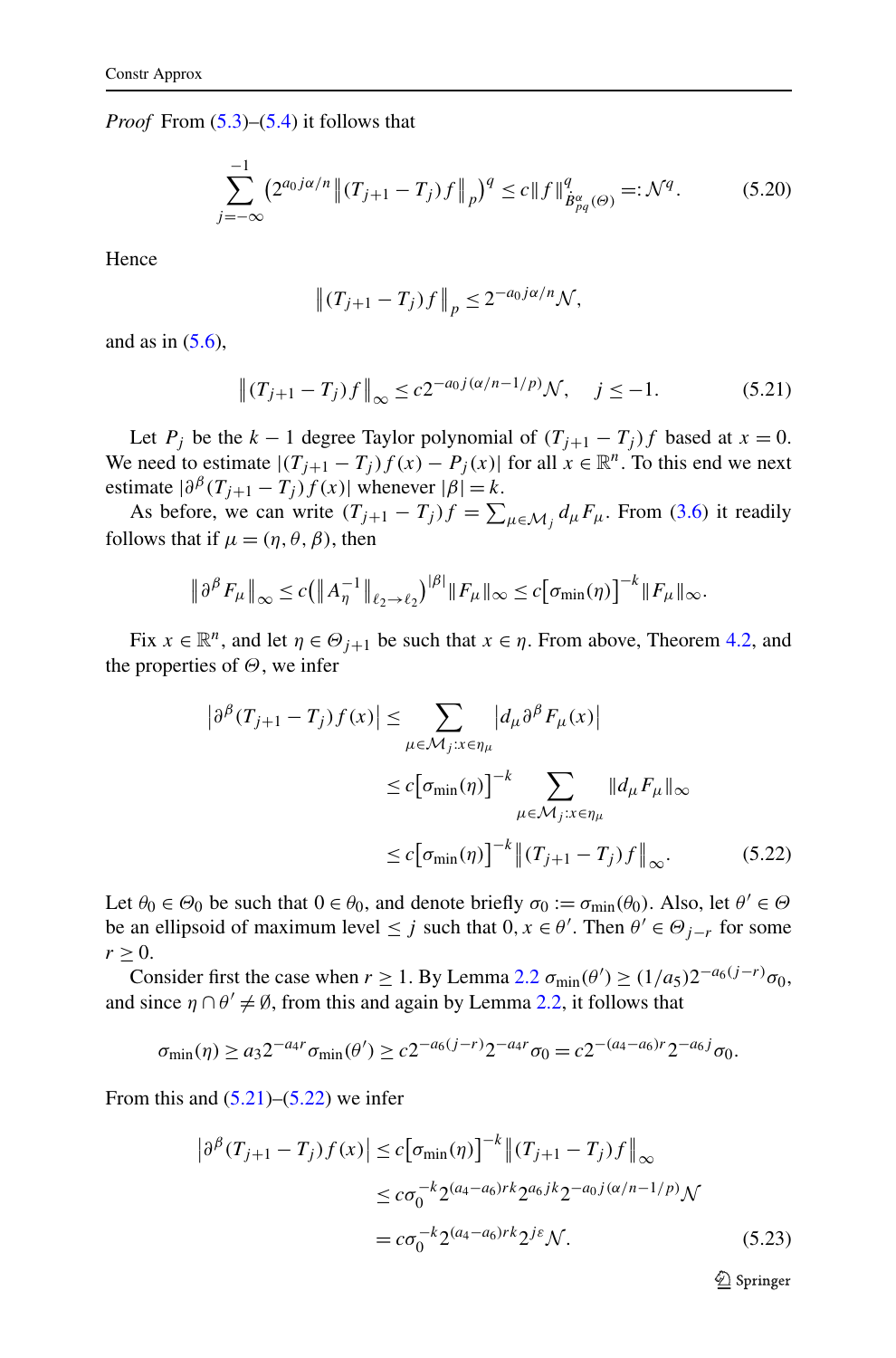<span id="page-29-0"></span>We need a lower bound for  $|x|$  in terms of *j* and *r*. By property (d) of  $\Theta$  there exists an ellipsoid  $\theta'' \in \Theta_{j-r+1}$  such that  $0 \in \theta^{j\delta}$ , where  $\theta^{j\delta}$  is the dilated version of  $\theta''$ by a factor of  $a_7 < 1$ . Since  $\theta'$  was selected of minimum level so that  $0, x \in \theta'$ , then  $x \notin \theta''$ , and hence  $|x| \geq (1 - a_7)\sigma_{\min}(\theta'')$ . On the other hand, by Lemma [2.2](#page-5-0),

$$
\sigma_{\min}(\theta'') \geq c \sigma_{\min}(\theta') \geq c \sigma_0 2^{-a_6(j-r)}.
$$

Hence  $|x| \geq c\sigma_0 2^{-a_6(j-r)} \geq c\sigma_0 2^{a_6r}$ . Combining this with [\(5.23\)](#page-28-0), we get

$$
\left|\partial^{\beta}(T_{j+1}-T_j)f(x)\right| \le c'(|x|+1)^{\gamma}2^{j\varepsilon}\mathcal{N}, \quad x \in \mathbb{R}^n, \tag{5.24}
$$

where  $\gamma := \frac{a_4 - a_6}{a_6} k$  and  $c' = c \sigma_0^{-k a_4/a_6}$ .

The case when  $r = 0$  is easier. Then  $\sigma_{\min}(\eta) \ge c\sigma_{\min}(\eta_0) \ge c2^{-a_0j}\sigma_0$ , and by  $(5.22)$  it follows that  $(5.23)$  holds with  $r = 0$ . Hence  $(5.24)$  holds again.

Now, Taylor's theorem gives

$$
\left| (T_{j+1} - T_j) f(x) - P_j(x) \right| \le c \sum_{|\beta|=k} \left\| \partial^{\beta} (T_{j+1} - T_j) f \right\|_{L_{\infty}(B(0,|x|)} |x|^k
$$
  

$$
\le c \left( |x| + 1 \right)^{\gamma + k} 2^{j\varepsilon} \mathcal{N}.
$$
 (5.25)

Therefore, for any  $R > 0$ 

$$
\sum_{j=-\infty}^{-1} \left\| (T_{j+1} - T_j)f - P_j \right\|_{L_{\infty}(B(0,R))} < \infty.
$$
 (5.26)

Setting

$$
P := T_0 f - \sum_{j=-\infty}^{-1} (T_{j+1} - T_j) f - P_j \text{ and } Q_j := \sum_{\nu=j}^{-1} P_{\nu}, Q_j \in \mathcal{P}_k,
$$

we evidently have  $P \in C(\mathbb{R}^n)$ . Then by (5.26)  $T_j f + Q_j \Rightarrow P$  as  $j \to -\infty$  uniformly on  $B(0, R)$  for all  $R > 0$ . As in Case 1, one easily shows that  $P \in \mathcal{P}_k$ .

We now employ (5.25) to find that for any  $\phi \in S$ ,

$$
\left| \left\langle \sum_{j=-\infty}^{m} (T_{j+1} - T_j) f - P_j, \phi \right\rangle \right| \leq c \sum_{j=-\infty}^{m} 2^{j\epsilon} \mathcal{N} \left| \left\langle (|\cdot|+1)^{\gamma+k}, \phi \right\rangle \right|
$$
  

$$
\leq c 2^{m\epsilon} \mathcal{N} \|\phi\|_{\gamma+k+n+1} \to 0, \quad m \to -\infty, \quad (5.27)
$$

where  $\|\phi\|_{s} := \|(x+1)^{s}\phi(x)\|_{\infty}$ . Hence

$$
\sum_{j=-\infty}^{-1} (T_{j+1} - T_j) f - P_j = T_0 f - P \quad \text{in } \mathcal{S}' \ (P \in \mathcal{P}_k),
$$

which completes the proof of Lemma [5.6](#page-27-0).

In summary, from  $(5.18)$  and Lemma  $5.6$  we conclude the following:

 $\Box$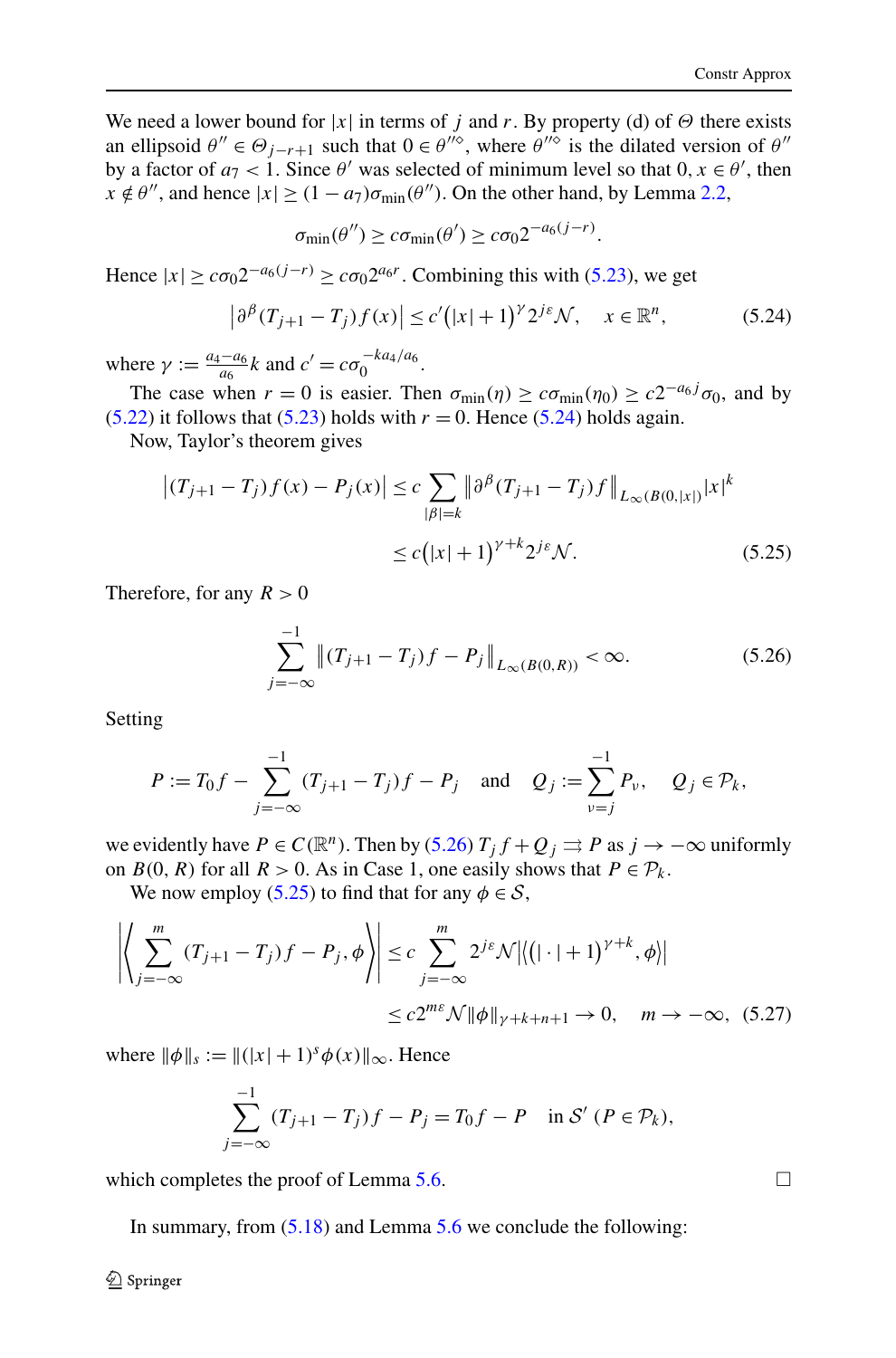<span id="page-30-0"></span>*Remark 5.7* Whenever  $\alpha > n/p$  or  $\alpha = n/p$  and  $q > 1$ , the space  $\dot{B}^{\alpha}_{pq}(\Theta)$  can be viewed as the set of all regular tempered distributions *f* such that  $||f||_{\dot{B}^{\alpha}_{pq}(\Theta)} < \infty$ and

$$
f = \sum_{j \in \mathbb{Z}} (T_{j+1} - T_j) f,
$$

where the convergence is in  $S'/P_k$ . This means that there exist polynomials  $P \in P_k$ and  $P_j \in \mathcal{P}_k$ ,  $j \in \mathbb{Z}$ , such that

$$
f = P + \lim_{m \to -\infty} \sum_{j=m}^{\infty} (T_{j+1} - T_j) f + P_m
$$
 in S'.

Moreover,  $\dot{B}^{\alpha}_{pq}(\Theta)$  can be defined as the set of all  $f \in S'$  such that  $||f||_{\dot{B}^{\alpha}_{pq}(\Theta)} < \infty$ and

$$
f = \sum_{j \in \mathbb{Z}} (T_{j+1} - T_j) f - P_j \quad \text{in } \mathcal{S}',
$$

where the polynomials  $P_j$  are defined as in Lemma [5.6](#page-27-0) for  $j \le -1$  and  $P_j := 0$  if  $j \geq 0$ . In addition,  $\dot{B}^{\alpha}_{pq}(\Theta)$  is continuously embedded in S', namely, there exists  $s > 0$  such that for any  $f \in \dot{B}^{\alpha}_{pq}(\Theta)$ ,

$$
\left| \langle f, \phi \rangle \right| \leq c \| f \|_{\dot{B}^{\alpha}_{pq}(\Theta)} \| \phi \|_{s}, \quad \forall \phi \in \mathcal{S}.
$$

This last estimate follows from [\(5.18\)](#page-27-0) and ([5.27](#page-29-0)).

*Other Norms in*  $\dot{B}^{\alpha}_{pq}(\Theta)$  The understanding of the B-spaces relies to a great extent on having several equivalent norms for  $\dot{B}^{\alpha}_{pq}(\Theta)$  at hand, as will be exemplified later for best *m*-term approximation with the two-level-split basis functions. Observe first that if

$$
(T_{j+1} - T_j)f = \sum_{\mu \in \mathcal{M}_j} d_{\mu}(f) F_{\mu},
$$

then, using Theorem [4.2,](#page-21-0) we can write

$$
\|f\|_{\dot{B}^{\alpha}_{pq}(\Theta)}^T \sim \left(\sum_{j\in\mathbb{Z}} \left(\sum_{\mu\in\mathcal{M}_j} \left(|\eta_{\mu}|^{-\alpha/n} \|d_{\mu}(f)F_{\mu}\|_{p}\right)^p\right)^{q/p}\right)^{1/q}.\tag{5.28}
$$

We also define

$$
\|f\|_{\dot{B}^{\alpha}_{pq}(\Theta)}^A := \inf_{f=\sum_{\mu \in \mathcal{M}} a_{\mu} F_{\mu}} \left( \sum_{j \in \mathbb{Z}} \left( \sum_{\mu \in \mathcal{M}_j} \left( |\eta_{\mu}|^{-\alpha/n} \| a_{\mu} F_{\mu} \|_{p} \right)^p \right)^{q/p} \right)^{1/q} . \quad (5.29)
$$

Here the infimum is taken over all representations  $f = \sum_{\mu \in \mathcal{M}} a_{\mu} F_{\mu}$ , where the convergence is to be understood as described above.

Central for this part is the equivalence of the above norms.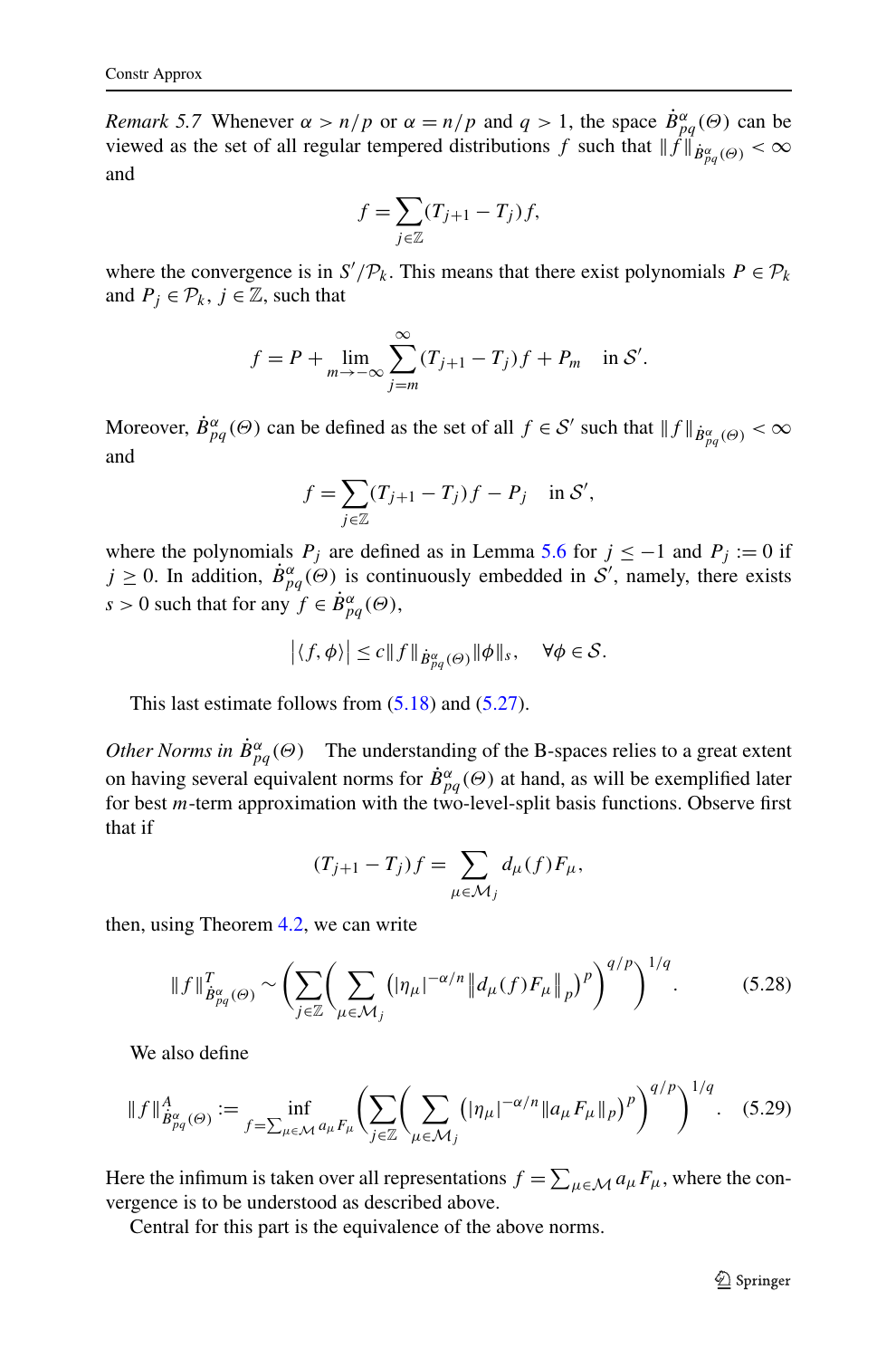<span id="page-31-0"></span>**Theorem 5.8** *If*  $\alpha > 0, 0 < p, q \le \infty$ , and ([5.1](#page-22-0)) is obeyed, then the norms  $\| \cdot \|_{\dot{B}^{\alpha}_{pq}(\Theta)}$ ,  $\|\cdot\|_{\dot{B}^{\alpha}_{pq}(\Theta)}^T$ , and  $\|\cdot\|_{\dot{B}^{\alpha}_{pq}(\Theta)}^A$  are equivalent.

We defer the somewhat lengthy proof of this theorem to the appendix.

One uses in a standard way the embedding of  $\dot{B}_{pq}^{\alpha}$  in S' or ([5.14](#page-26-0)) to show its completeness. We record this in the following proposition:

**Proposition 5.9** *For*  $0 < p, q \le \infty$  *and*  $\alpha > 0$ *, the B-space*  $\dot{B}_{pq}^{\alpha}$  *is a quasi-Banach space which is continuously embedded in S' if*  $\alpha > n(1/p - 1)$  *or*  $\alpha = n(1/p - 1)$ *and*  $q \leq 1$ .

## 5.2 Inhomogeneous B-spaces

Sometimes it is more convenient to use the inhomogeneous version  $B^{\alpha}_{pq}(\Theta^+)$  of the B-spaces induced by anisotropic ellipsoid covers of  $\mathbb{R}^n$ . For the inhomogeneous Bspaces we only need ellipsoid covers with levels  $j = 0, 1, \ldots$ , i.e., covers of the form

$$
\Theta^+ := \bigcup_{j=0}^{\infty} \Theta_j.
$$

In a certain sense, the spaces  $B_{pq}^{\alpha}(\Theta^+)$  are simpler than the homogeneous counterparts  $\dot{B}^{\alpha}_{pq}(\Theta)$ , which justifies our fairly brief exposition.

As for the homogeneous B-spaces, there is a hidden index *k* which is also present in the definition of basis elements. It will always be selected to be the minimum integer such that

$$
k > \frac{a_0}{a_6} \cdot \frac{\alpha}{n},\tag{5.30}
$$

where  $a_0, a_6 > 0$  are from the definition of discrete ellipsoid covers in Sect. [2.1](#page-4-0).

*Definition of*  $B^{\alpha}_{pq}(\Theta^+)$  *via Local Moduli of Smoothness* For a given discrete ellipsoid cover  $\Theta^+$  of  $\mathbb{R}^n$  and  $\alpha > 0$ ,  $0 < p$ ,  $q \leq \infty$ , we define the space  $B^{\alpha}_{pq}(\Theta^+)$  as the set of all functions  $f \in L_p$  such that

$$
|f|_{B_{pq}^{\alpha}(\Theta^{+})} := \left(\sum_{j\geq 0} \left(\sum_{\theta \in \Theta_j} \left(|\theta|^{-\alpha p/n} \omega_k(f, \theta)_p^p\right)^{q/p}\right)\right)^{1/q} < \infty,\tag{5.31}
$$

where  $\omega_k(f, \theta)_p$  is the *k*th local modulus of smoothness of f in  $L_p(\theta)$ . The norm in  $B_{pq}^{\alpha}$  is defined by

$$
||f||_{B^{\alpha}_{pq}(\Theta^+)} := ||f||_p + |f|_{B^{\alpha}_{pq}(\Theta^+)}.
$$

*Other Norms on*  $B_{pq}^{\alpha}(\Theta^+)$  As in the homogeneous case, let  $T_j$  ( $j \in \mathbb{Z}$ ) be one of the operators  $Q_j$  or  $T_j$  or  $T_{j,p}$ , if  $p \ge 1$ , and  $T_j := T_{j,p}$ , if  $p < 1$ , defined in Sect. [3.3](#page-16-0).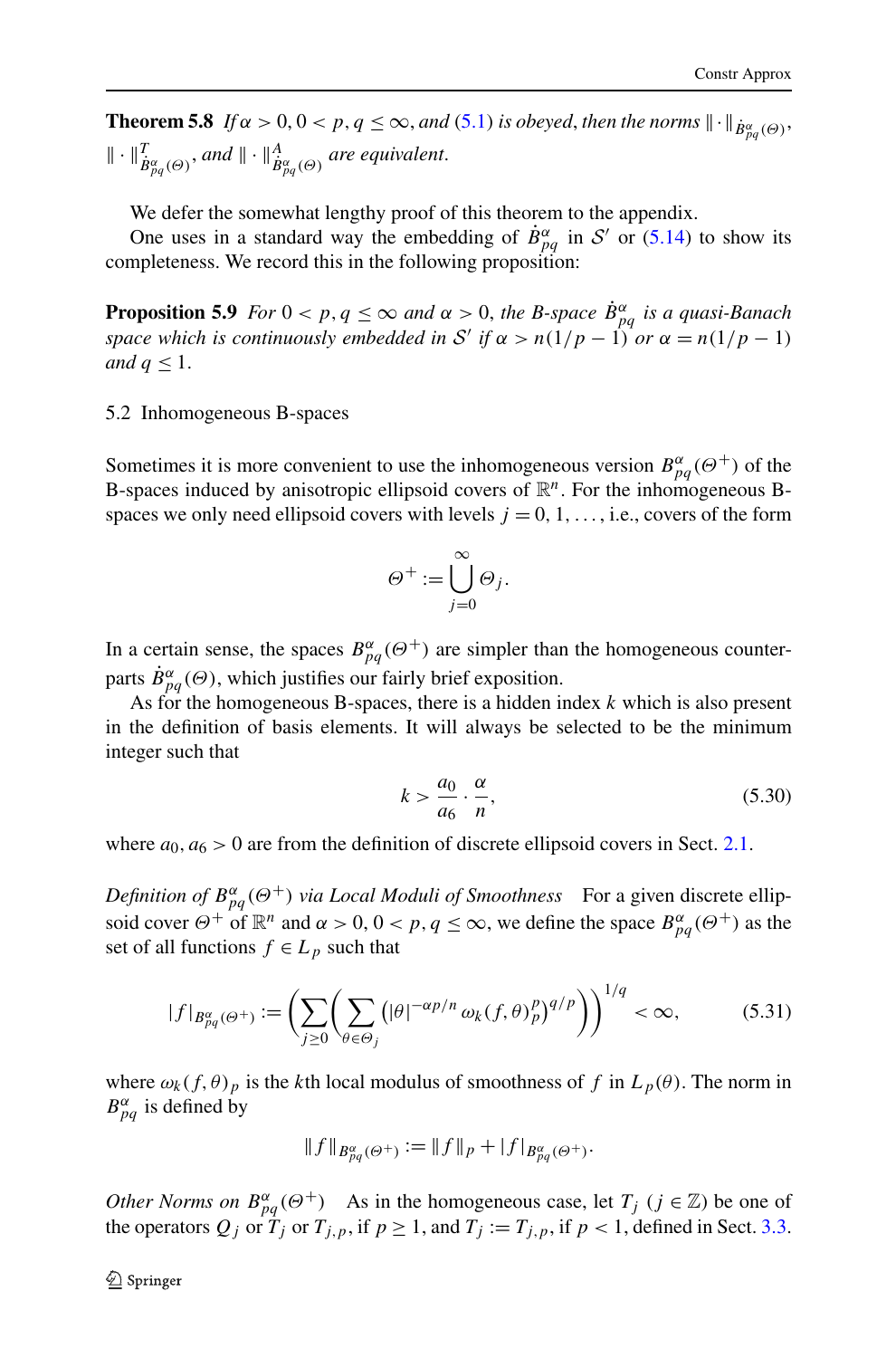<span id="page-32-0"></span>In view of the representation of functions  $f \in L_p$  from Theorem [4.3](#page-21-0), we define

$$
\|f\|_{B_{pq}^{\alpha}(\Theta^+)}^T := \|T_0 f\|_p + \left(\sum_{j\geq 0} \left(2^{a_0 j \alpha/n} \left\|(T_{j+1} - T_j)f\right\|_p\right)^q\right)^{1/q}.\tag{5.32}
$$

By Theorem  $4.2$  and  $(4.10)$  $(4.10)$ ,

$$
\|f\|_{B_{pq}^{\alpha}(\Theta^{+})}^{T} \sim \left(\sum_{j\ge-1} \left(\sum_{\mu\in\mathcal{M}_{j}} (|\eta_{\mu}|^{-\alpha/n} \|d_{\mu}(f)F_{\mu}\|_{p})^{p}\right)^{q/p}\right)^{1/q}.
$$
 (5.33)

Here  $\mathcal{M}_{-1} := \Lambda_0$ ,  $F_{\lambda} := g_{\lambda}$ , and  $d_{\lambda}(f) := b_{\lambda}(f)$  if  $\lambda \in \mathcal{M}_{-1}$ .

Finally, we define again yet another norm on  $B^{\alpha}_{pq}(\Theta^+)$  via basis elements:

$$
\|f\|_{B_{pq}^{\alpha}(\Theta^+)}^A := \inf_{f=\sum_{\mu \in \mathcal{M}^+} a_{\mu} F_{\mu}} \bigg( \sum_{j \ge -1} \bigg( \sum_{\mu \in \mathcal{M}_j} (|\eta_{\mu}|^{-\alpha/n} \|a_{\mu} F_{\mu}\|_p)^p \bigg)^{q/p} \bigg)^{1/q}, \tag{5.34}
$$

where the infimum is taken over all representations  $f = \sum_{\mu \in \mathcal{M}^+} a_{\mu} F_{\mu}$  in  $L_p$  with  $\mathcal{M}^+ := \bigcup_{j \geq -1} \mathcal{M}_j$ .

It is important that the above norms are equivalent.

**Theorem [5.1](#page-22-0)0** *Suppose*  $\alpha > 0$ ,  $0 < p, q \le \infty$ , and (5.1) *holds*. *Then the norms*  $\|\cdot\|_{B^{\alpha}_{pq}(\Theta^+)}^n$ ,  $\|\cdot\|_{B^{\alpha}_{pq}(\Theta^+)}^T$  *and*  $\|\cdot\|_{B^{\alpha}_{pq}(\Theta^+)}^A$  *are equivalent.* 

The proof of this theorem is quite similar to the proof of Theorem [5.8](#page-31-0) and will be omitted.

Similarly to  $\dot{B}^{\alpha}_{pq}(\Theta)$ , the inhomogeneous B-space  $B^{\alpha}_{pq}(\Theta^+)$  is a quasi-Banach space. We omit the details.

*Remark 5.11* There are continuous and semi-continuous counterparts of the B-spaces  $\dot{B}^{\alpha}_{pq}(\Theta)$  and  $B^{\alpha}_{pq}(\Theta^+)$  defined in this section. For instance, the B-space  $\dot{B}^{\alpha}_{pq}(\Theta)$  can be defined for any continuous ellipsoid cover  $\Theta$  of  $\mathbb{R}^n$  as the set of all functions  $f \in L_p^{\text{loc}}$  such that

$$
\|f\|_{\dot{B}^{\alpha}_{pq}(\Theta)} := \left(\int_0^\infty \left(t^{\alpha/d+1} \int_{\mathbb{R}^n} \omega_k \big(f, \theta(v,t)\big)_p^p \, dv\right)^{q/p} \, dt/t\right)^{1/q} < \infty. \tag{5.35}
$$

Here one should assume that  $|\theta(v, t)|$  is a measurable function of *v*, *t*. We omit the details.

## 5.3 Interrelation of B-spaces with Besov and Other B-Spaces

It is quite easy to show that if  $\Theta$  is a regular ellipsoid (ball) cover of  $\mathbb{R}^n$ , then the B-spaces  $\dot{B}^{\alpha}_{pq}(\Theta)$  and  $B^{\alpha}_{pq}(\Theta^+)$  considered in this paper are the same as the corre-sponding classical Besov spaces (see also [\[9](#page-44-0)]).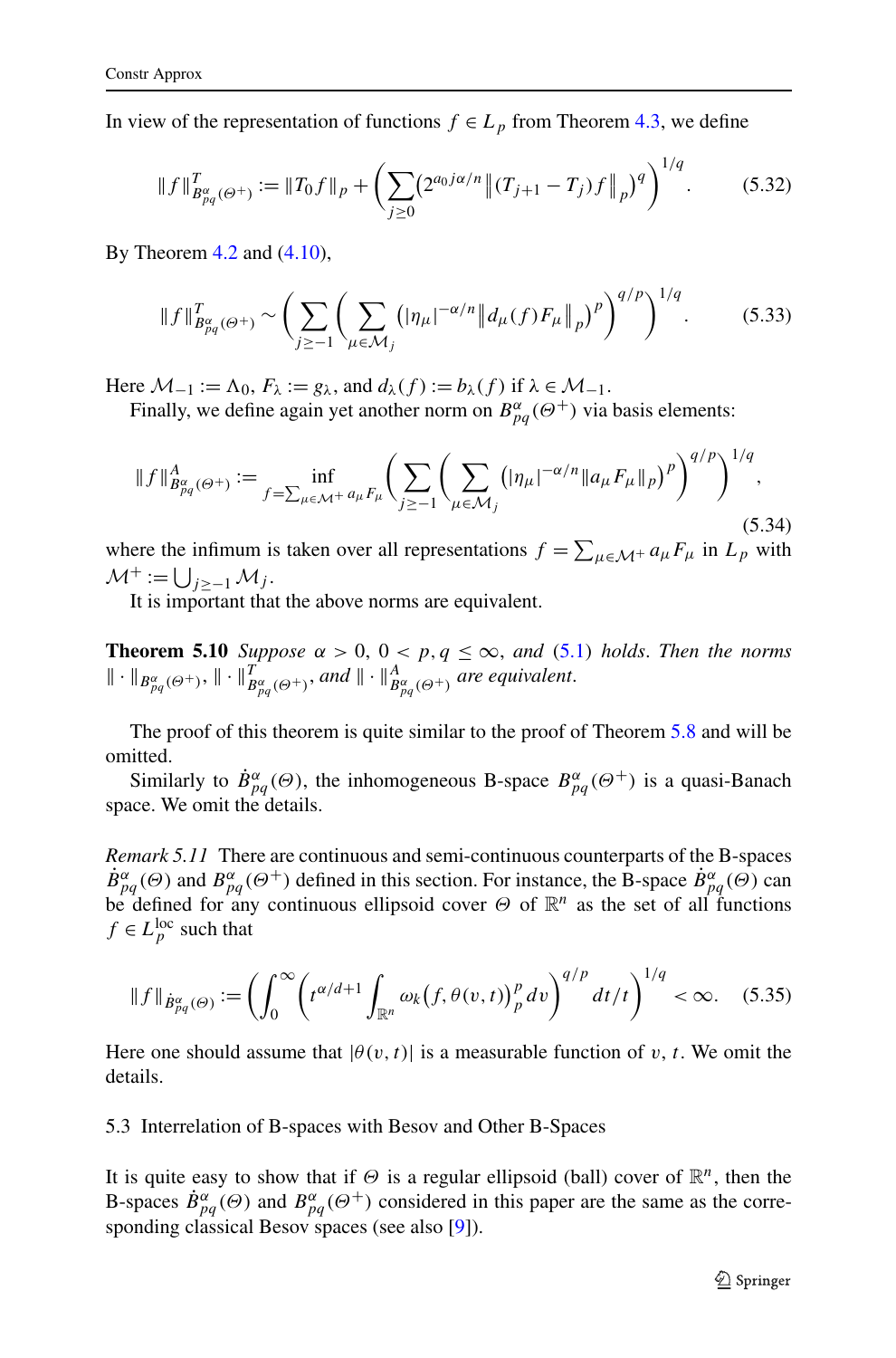<span id="page-33-0"></span>As already mentioned, the powers  $A^{j}$  of a real  $n \times n$  matrix A with eigenvalues  $\lambda$ obeying  $|\lambda| > 1$  generate a semi-continuous and hence discrete ellipsoid cover of  $\mathbb{R}^n$ . It can be shown that for  $\alpha > n(1/p - 1)_+$ , the associated B-spaces  $\dot{B}^{\alpha}_{pq}$  are exactly the same (with equivalent norms) as the anisotropic Besov spaces (with weight 1) developed in [\[2](#page-44-0)].

The B-spaces from this paper have a lot in common with the B-spaces introduced in [\[10](#page-45-0), [14](#page-45-0)]. The main distinctions are that the latter B-spaces are based on multilevel nested triangulations of  $\mathbb{R}^2$  and local piecewise polynomial approximation, while the former are based on ellipsoid covers and local polynomial approximation. Consequently, the B-norms based on nested triangulations can be in general much smaller than the B-norms from this paper.

As indicated in Proposition  $2.10$ ,  $\mathbb{R}^n$  equipped with the distance introduced in Definition [2.6](#page-9-0) and the Lebesgue measure is a space of homogeneous type, and hence the general theory of Besov spaces on homogeneous spaces applies (see, e.g., [\[13](#page-45-0)]). In fact, in the specific setting of this paper the anisotropic Besov spaces given by the general theory are the same as the B-spaces from here for sufficiently small  $\alpha > 0$ . The main distinction between the two theories is that we can handle B-spaces of an arbitrary smoothness  $\alpha > 0$ , while the general theory of Besov spaces on homogeneous spaces is only feasible for smoothness  $\alpha$  with  $|\alpha| < \varepsilon$  for some sufficiently small *ε*.

#### **6 Nonlinear Approximation**

In this section, we apply the B-spaces to nonlinear *m*-term approximation from the two-level-split bases introduced in Sect. [4](#page-20-0).

#### 6.1 The B-spaces of Nonlinear Approximation

A specific type of B-spaces will play an important role in nonlinear m-term approximation in  $L_p$ . For  $0 < p < \infty$  and  $\alpha > 0$ , let  $\tau$  be determined by

$$
1/\tau = \alpha/n + 1/p,\tag{6.1}
$$

which in the case of classical Besov spaces signifies the critical embedding in  $L<sub>p</sub>$ . For nonlinear approximation in  $L_{\infty} := C_0$  ( $p = \infty$ )  $\tau$  is determined by  $1/\tau = \alpha/n$ , and we shall necessarily assume that  $\alpha \ge 1$  (otherwise the embedding ([6.5](#page-34-0)) below is not valid).

For a given discrete ellipsoid cover *Θ* of R*n*, consider the homogeneous B-space  $\dot{B}^{\alpha}_{\tau} := \dot{B}^{\alpha}_{\tau \tau}(\Theta)$ . Then

$$
\|f\|_{\dot{B}_{\tau}^{\alpha}(\Theta)} := \left(\sum_{\theta \in \Theta} |\theta|^{-\alpha \tau/n} \omega_k(f, \theta)_{\tau}^{\tau}\right)^{1/\tau}.
$$
 (6.2)

Although in general  $\tau < 1$ , it can be proved (similarly as in [[14\]](#page-45-0)) that for any  $0 < q <$ *p*,

$$
\|f\|_{\dot{B}^{\alpha}_{\tau}(\Theta)} \sim \left(\sum_{\theta \in \Theta} |\theta|^{(1/p-1/q)\tau} \omega_k(f,\theta)_{q}^{\tau}\right)^{1/\tau},\tag{6.3}
$$

which allows one to work in  $L_q$  with  $q \ge 1$  if  $p > 1$ .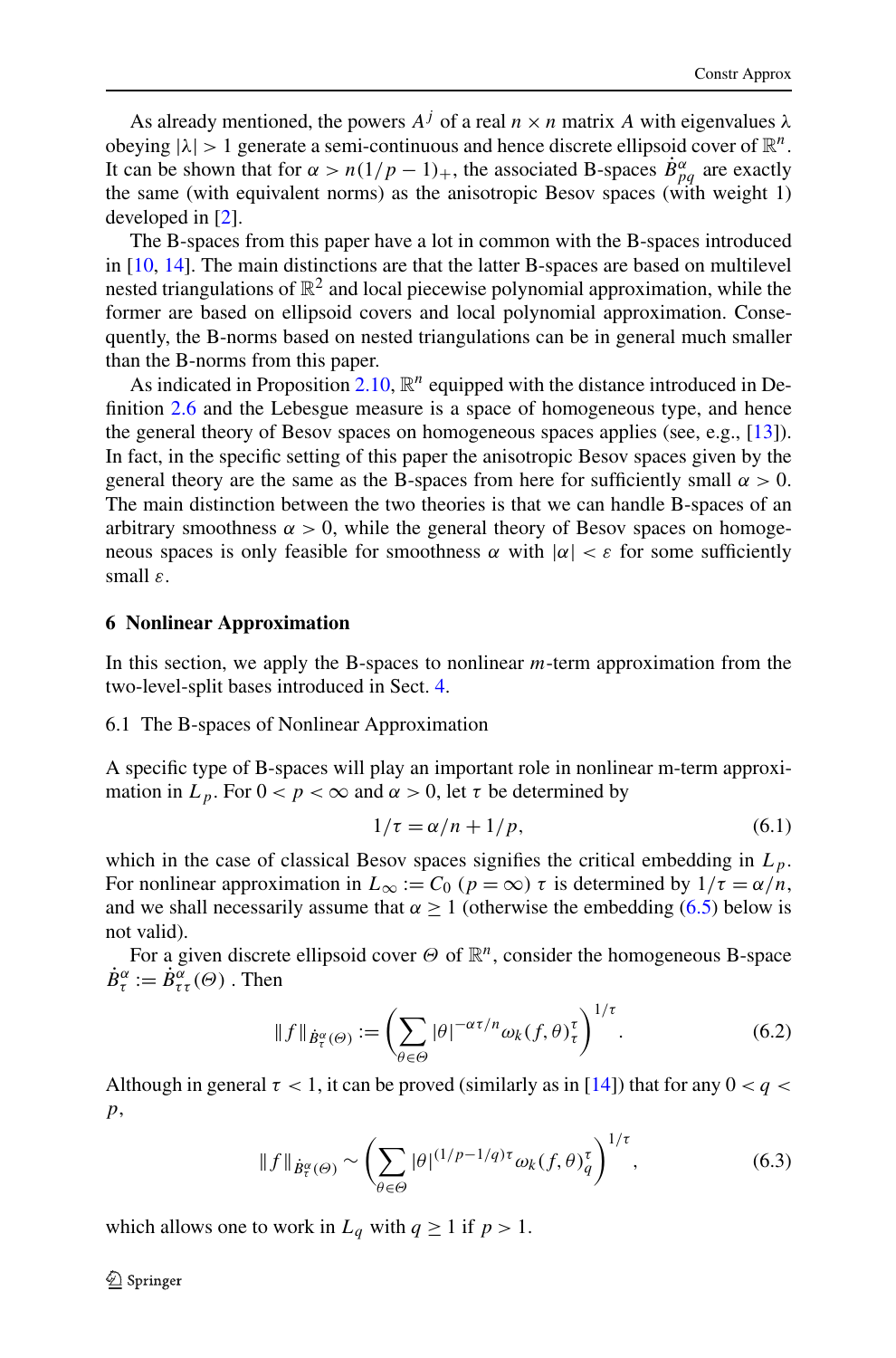<span id="page-34-0"></span>From [\(5.28\)](#page-30-0) and ([4.7](#page-21-0)) one readily derives this representation of the norm in  $\dot{B}^{\alpha}_{\tau}(\Theta)$ :

$$
\|f\|_{\dot{B}_{t}^{\alpha}(\Theta)} \sim \left(\sum_{\mu \in \mathcal{M}} \left\|d_{\mu}(f)F_{\mu}\right\|_{p}^{\tau}\right)^{1/\tau}.
$$
 (6.4)

The following embedding result indicates why these spaces work in nonlinear approximation. In fact, it shows that  $\dot{B}^{\alpha}_{\tau}(\Theta)$  lies on the Sobolev embedding line.

**Theorem [6.1](#page-33-0)** *The B-space*  $\dot{B}^{\alpha}_{\tau}(\Theta)$ , *with*  $p, \tau$  *interrelated by* (6.1), *is continuously embedded in*  $L_p$ , *that is, each*  $f \in \dot{B}^\alpha_\tau(\Theta)$  *can be identified as a function*  $f \in L_p$  *and* 

$$
||f||_p \le c||f||_{\dot{B}^{\alpha}_{\tau}(\Theta)}.
$$
\n(6.5)

*Proof* Properties (a) and (c) of discrete ellipsoid covers imply that for any  $x \in \mathbb{R}^n$ and  $\theta \in \Theta_i$  ( $j \in \mathbb{Z}$ ) such that  $x \in \theta$ ,

$$
\sum_{m \le j} \sum_{\eta \in \Theta_m : x \in \theta} \left( |\theta|/|\eta| \right)^{1/p} \le c,\tag{6.6}
$$

where *c* is independent of *x* and  $\theta$ . We now invoke Theorem 3.3 from [\[14](#page-45-0)], which shows that  $(6.6)$  leads to

$$
\left\| \sum_{\mu \in \mathcal{M}} \left| d_{\mu}(f) F_{\mu}(\cdot) \right| \right\|_{p} \leq c \left( \sum_{\mu \in \mathcal{M}} \left\| d_{\mu}(f) F_{\mu} \right\|_{p}^{\tau} \right)^{1/\tau}.
$$

We now consider the inhomogeneous B-space  $B^{\alpha}_{\tau} := B^{\alpha}_{\tau\tau}(\Theta^{+})$  associated with a discrete ellipsoid cover  $\Theta^+ = \bigcup_{j\geq 0} \Theta_j$  of  $\mathbb{R}^n$ . The norm in  $B^{\alpha}_{\tau}$  has a representation similar to  $(6.4)$ , namely,

$$
\|f\|_{B^{\alpha}_{\tau}(\Theta)} \sim \left(\sum_{\mu \in \mathcal{M}^+} \left\|d_{\mu}(f)F_{\mu}\right\|_{p}^{\tau}\right)^{1/\tau}, \quad \mathcal{M}^+ := \bigcup_{j \ge -1} \mathcal{M}_j,\tag{6.7}
$$

and an embedding result similar to Theorem 6.1 holds.

#### 6.2 Jackson Estimates for Nonlinear Approximation

Consider nonlinear *m*-term approximation from  $\mathcal{F} := \bigcup_{j \in \mathbb{Z}} \mathcal{F}_j = \{F_\mu : \mu \in \mathcal{M}\}\.$  We let  $\mathcal{E}_m$  denote the nonlinear set of all functions *g* of the form

$$
g=\sum_{\mu\in\varGamma_m}a_\mu F_\mu,
$$

where  $\Gamma_m \subset \mathcal{M}$ ,  $\# \Gamma \leq m$ , and  $\Gamma$  is allowed to vary with *g*. We denote by  $\sigma_m(f)_p$ the error of best  $L_p$ -approximation to  $f \in L_p(\mathbb{R}^n)$  from  $\mathcal{E}_m$ :

$$
\sigma_m(f)_p := \inf_{g \in \mathcal{E}_m} \|f - g\|_p.
$$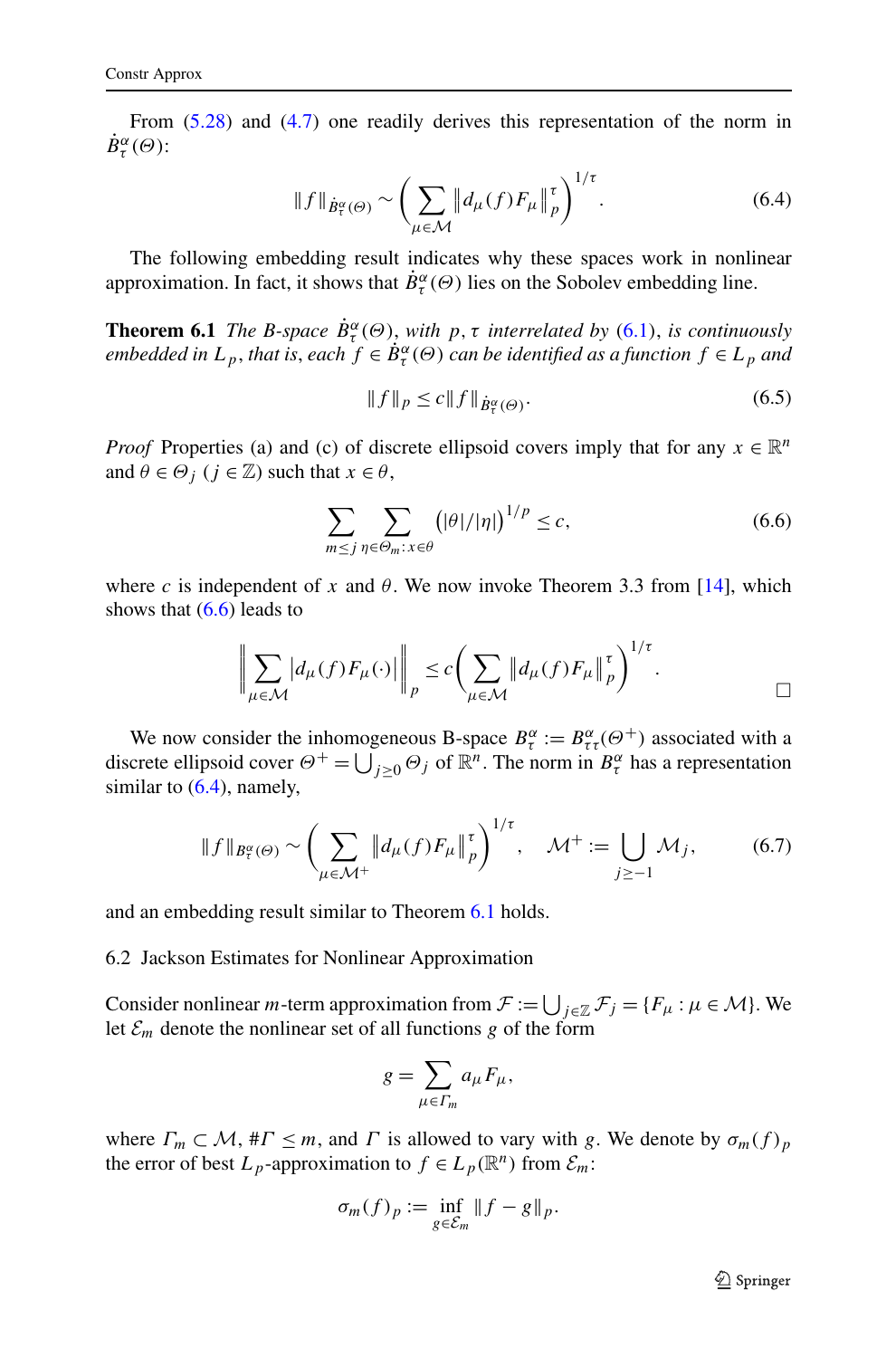<span id="page-35-0"></span>**Theorem 6.2** (Jackson estimate) *If*  $f \in \dot{B}^{\alpha}_{\tau}(\Theta)$ ,  $\alpha > 0$ ,  $0 < p \leq \infty$ , *then* 

$$
\sigma_m(f)_p \le cm^{-\alpha/n} \|f\|_{\dot{B}^{\alpha}_t(\Theta)},\tag{6.8}
$$

*where c depends only on α*, *p*, *and the parameters of Θ*.

In the case  $0 < p < \infty$ , estimate (6.8) follows by the general Theorem 3.4 from [\[14](#page-45-0)], using [\(6.6\)](#page-34-0). The proof of (6.8) in the case  $p = \infty$  is more involved and can be carried out as the proof of Theorem 3.1 in [\[15](#page-45-0)]. We omit it.

The nonlinear *m*-term approximation  $\sigma_m(f)_p$  from  $\mathcal{F}^+ := \bigcup_{j \geq -1} \mathcal{F}_j$ , where  $\mathcal{F}_{-1} := \{g_{\lambda} : \lambda \in \Lambda_0\}$ , can be defined as above by simply replacing M by  $\mathcal{M}^+$ . Then the Jackson estimate (6.8) holds with  $\dot{B}^{\alpha}_{\tau}(\Theta)$  replaced by  $B^{\alpha}_{\tau}(\Theta)$ . We omit the details.

The Jackson estimate (6.8) readily yields a direct estimate for nonlinear *m*-term approximation from  $\mathcal F$  (or  $\mathcal F^+$ ) by the *K*-functional between  $L_p$  and  $\dot{B}^\alpha_\tau(\Theta)$  (or  $B^{\alpha}_{\tau}(\Theta)$ ). It is a challenging *open problem* to prove a companion inverse estimate due to the fact that  $F$  is possibly redundant and non-nested.

#### **7 Measuring Smoothness via Anisotropic B-spaces**

It is an ancient question in analysis: What is the smoothness of a given function and how should the smoothness be measured? In this section we show how the anisotropic B-spaces  $\dot{B}^{\alpha}_{\tau}(\Theta)$  developed in the previous sections can be employed for handling this question and how it is related to nonlinear *m*-term approximation from the twolevel-split bases developed here.

We consider two "simple" examples of discontinuous functions on  $\mathbb{R}^2$ , namely,  $\mathbb{1}_{B(0,1)}$ , the characteristic function of the unit disk  $B(0,1)$ , and  $\mathbb{1}_Q$ , the characteristic function of a square  $Q \subset \mathbb{R}^2$ . Both examples could be generalized at the expense of additional technical efforts. But in the present simple form they already suffice to reveal some interesting and perhaps surprising facts. Indeed, we shall show that each of these functions has higher-order smoothness  $\alpha$  in  $\dot{B}^{\alpha}_{\tau}(\Theta)$  for appropriately selected ellipse cover *Θ* compared with its (classical) Besov space smoothness. Moreover, their smoothness via suitable covers will be seen to differ substantially.

As in the previous section, for given  $0 < p < \infty$  and  $\alpha > 0$ ,  $\tau$  is defined by  $1/\tau =$  $\alpha/2 + 1/p$ .

7.1 The Anisotropic B-space Smoothness of  $\mathbb{1}_{B(0,1)}$ 

**Theorem 7.1** *There exists an anisotropic ellipsoid cover*  $\Theta$  *of*  $\mathbb{R}^2$  *such that*  $\mathbb{1}_{B(0,1)} \in$  $\dot{B}^{\alpha}_{\tau}(\Theta)$  *for any*  $\alpha < 4/p$ . In comparison, in the scale of Besov spaces  $\dot{B}^{\alpha}_{\tau\tau}$  one has  $\mathbb{1}_{B(0,1)} \in \dot{B}_{\tau\tau}^{\alpha}$  *for*  $\alpha < 2/p$ *. Here the bounds for*  $\alpha$  *are sharp.* 

*Proof* We begin by constructing an appropriate continuous ellipse cover  $\Theta_{\rm con}$  of  $\mathbb{R}^2$ . For arbitrary  $t \le 0$  and  $v \in \mathbb{R}^2$ , we define the ellipse  $\theta(v, t)$  by

$$
\theta(v, t) := 2^{-t/2} B(0, 1) + v,
$$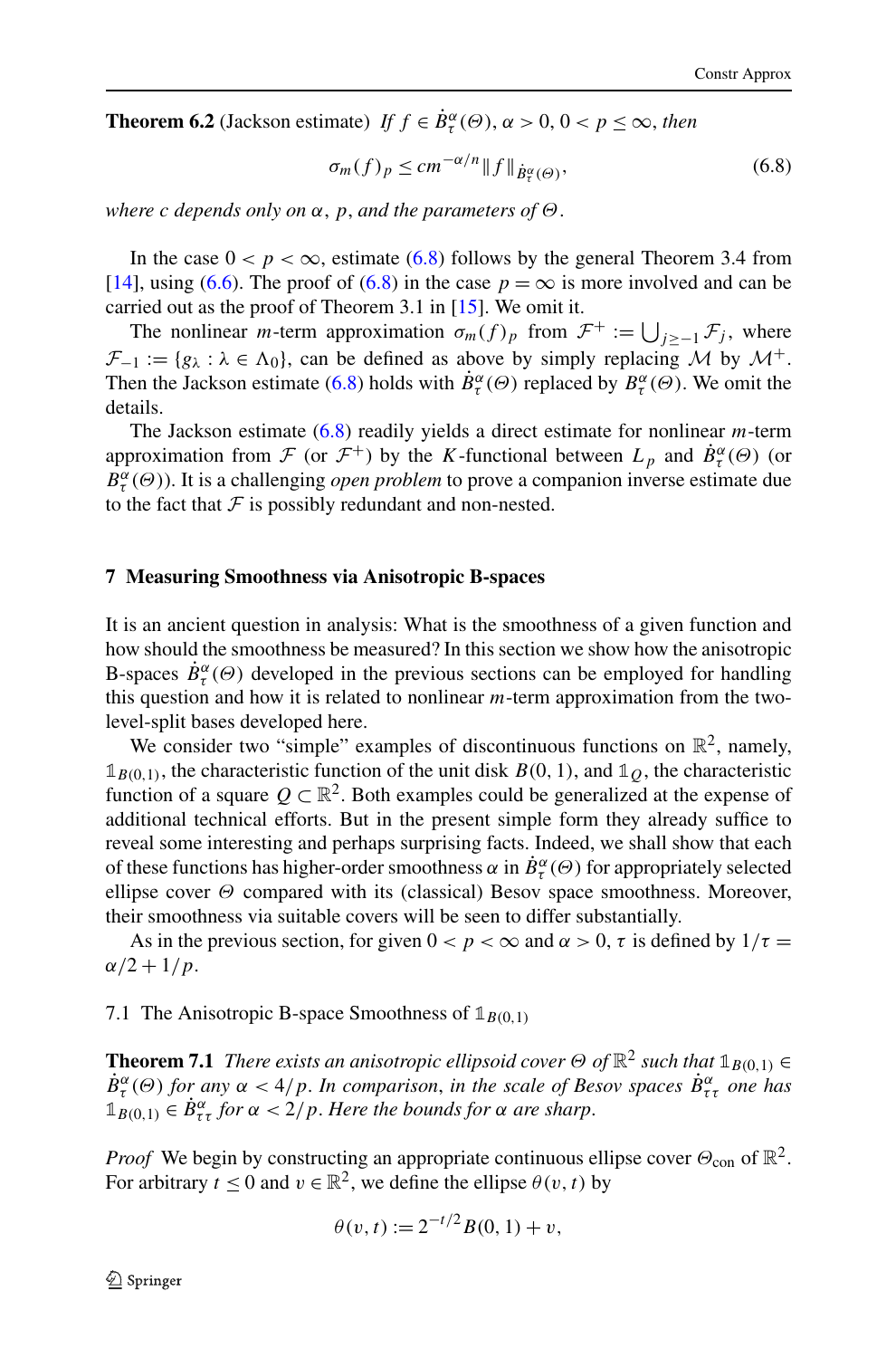<span id="page-36-0"></span>that is the disk of radius  $2^{-t/2}$  centered at *v*.

Let  $t > 0$ . For any  $v = (v_1, 0)$  on the positive  $x_1$ -axis which obeys the condition  $|1 - v_1| < 2^{-t/3}$ , we define  $\theta(v, t)$  as the set of all point  $x \in \mathbb{R}^2$  such that

$$
\frac{(x_1 - v_1)^2}{\sigma_1^2} + \frac{x_2^2}{\sigma_2^2} \le 1,
$$

where  $\sigma_1 := (|1 - v_1| + 2^{-t/2})2^{-t/6}$  and  $\sigma_2 := (|1 - v_1| + 2^{-t/2})^{-1}2^{-5t/6}.$ 

If 
$$
v = (v_1, 0), v_1 \ge 0
$$
, satisfies  $|1 - v_1| > 2^{-t/3}$ , we set  $\theta(v, t) := 2^{-t/2} B(0, 1) + v$ .

For any point *v* which does not lie on the positive *x*<sub>1</sub>-axis we define  $\theta(v, t)$  by a rotation of the ellipse  $\theta(|v|, t)$  defined above about the origin which takes  $(|v|, 0)$ to *v*.

We now show that the collection of ellipses  $\Theta_{\text{con}}$  defined above is a continuous ellipse cover of  $\mathbb{R}^2$  in the sense of Definition [2.4.](#page-7-0)

Fix  $v = (v_1, 0), v_1 > 0$ . Let  $t, s > 0$ , and assume that  $|1 - v_1| \leq 2^{-(t+s)/3}$ . (All other cases are similar or trivial.) Denote by  $\sigma_1(t)$  the  $x_1$ -semi-axis of  $\theta(v, t)$ . By the definition we have

$$
\frac{\sigma_1(t+s)}{\sigma_1(t)} = \frac{|1-v_1| + 2^{-(t+s)/2}}{|1-v_1| + 2^{-t/2}} \cdot 2^{-s/6},
$$

which leads to

$$
2^{-2s/3} \le \sigma_1(t+s)/\sigma_1(t) \le 2^{-s/6}.\tag{7.1}
$$

The case when  $v$  does not lie on the positive  $x_1$ -axis reduces to the above by rotation.

Now fix  $t > 0$ , and let  $\theta := \theta(v, t)$  and  $\theta' := \theta(v', t)$  be such that  $\theta \cap \theta' \neq \emptyset$ . Assume that  $|1 - |v|| \le 2^{-t/3}$  and  $|1 - |v'|| \le 2^{-t/3}$ ; the other cases are similar or trivial. Since  $\Theta_{\text{con}}$  is rotation invariant, we may assume that  $v = (v_1, 0), v_1 > 0$ . Denote by  $\sigma_1$ ,  $\sigma_2$  the semi-axes of  $\theta$  and by  $\sigma'_1$ ,  $\sigma'_2$  ( $\sigma'_1 < \sigma'_2$ ) the semi-axes of  $\theta'$ . A simple rotation argument gives

$$
||v'|-|v|| \leq \sigma'_1 + \sigma_1 = (|1-|v'| + |1-|v|| + 2 \cdot 2^{-t/2})2^{-t/6} \leq 4 \cdot 2^{-t/2},
$$

which implies

$$
\sigma_1' \leq (|1 - |v|| + |v'|- |v|| + 2^{-t/2})2^{-t/6} \leq (|1 - |v|| + 5 \cdot 2^{-t/2})2^{-t/6} \leq 5\sigma_1.
$$

Therefore,

$$
1/5 \le \sigma_1'/\sigma_1 \le 5, \quad \text{and hence} \quad 1/5 \le \sigma_2'/\sigma_2 \le 5. \tag{7.2}
$$

We may assume that  $t \ge 3$  (the case  $t < 3$  is trivial). Then  $1/2 \le |v|, |v'| \le 3/2$ . Since  $\theta \cap \theta' \neq \emptyset$ , the ellipse  $\theta'$  can be obtained by revolving  $\theta(|v'|, t)$  about the origin at an angle *γ* such that

$$
|\gamma| \le 2\sigma_2 + 2\sigma'_2 \le 4 \cdot 2^{-t/3}.\tag{7.3}
$$

As in Sect. [2,](#page-3-0) let  $A_{\theta}$  be the affine transform which maps  $B(0, 1)$  onto  $\theta$ . Then obviously  $A_{\theta}(x) = M_{\theta}x + v$ , where  $M_{\theta} = \text{diag}(\sigma_1, \sigma_2)$ . The affine transform  $A_{\theta}$  mapping  $B(0, 1)$  onto  $\theta'$  is of the form  $A_{\theta}(x) = M_{\theta'}x + v'$ , where  $M_{\theta'}$  can be represented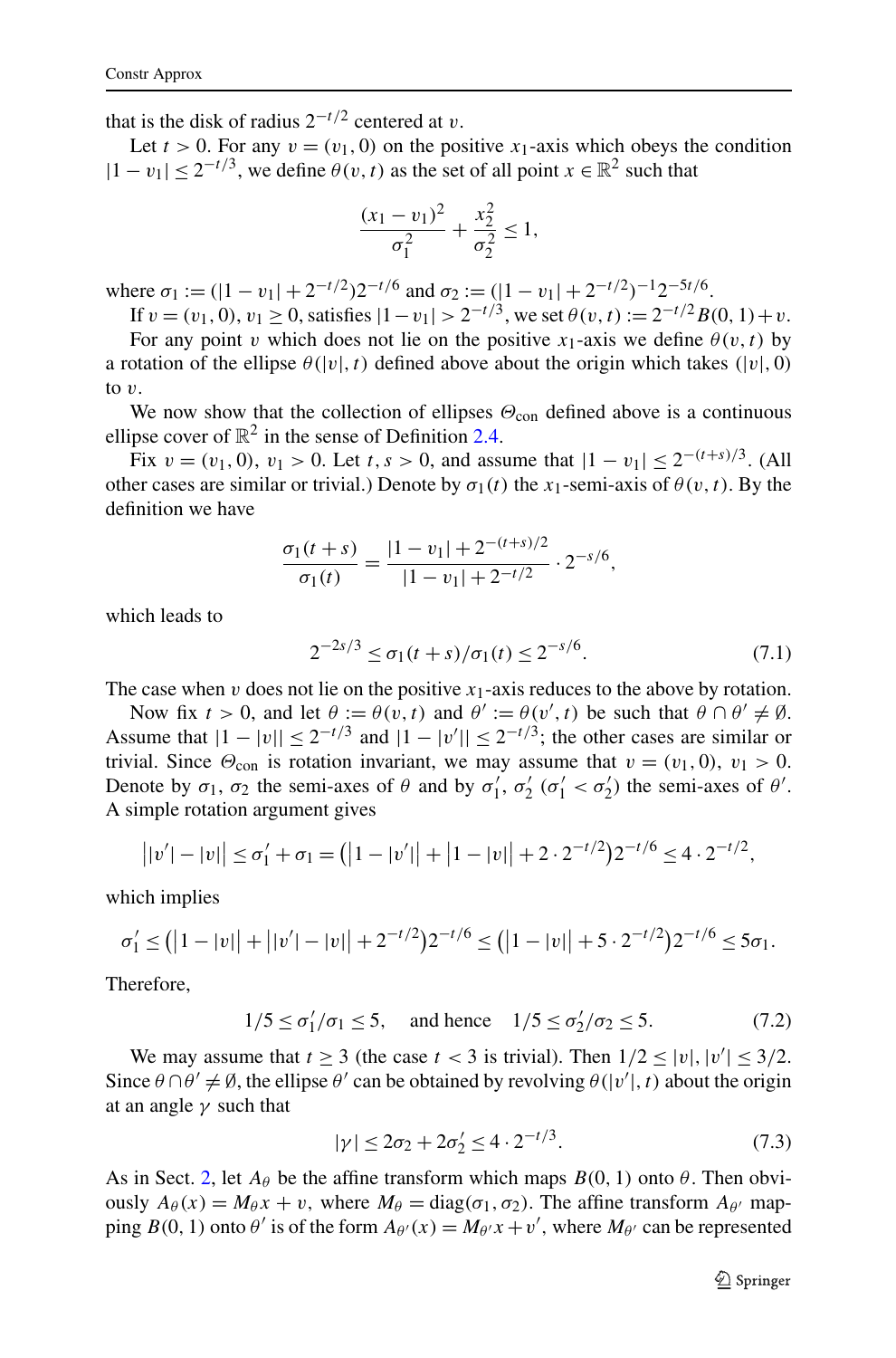as the product of a diagonal and a rotation matrices, namely,

$$
M_{\theta'} = A_{\gamma} \operatorname{diag}(\sigma'_1, \sigma'_2), \quad A_{\gamma} := \begin{pmatrix} \cos \gamma & -\sin \gamma \\ \sin \gamma & \cos \gamma \end{pmatrix}.
$$

It is straightforward to show that

$$
M_{\theta}^{-1} M_{\theta'} = \begin{pmatrix} (\sigma'_1/\sigma_1) \cos \gamma & -(\sigma'_2/\sigma_1) \sin \gamma \\ (\sigma'_1/\sigma_2) \sin \gamma & (\sigma'_2/\sigma_2) \cos \gamma \end{pmatrix}.
$$

From [\(7.3\)](#page-36-0) it follows that

$$
(\sigma_2'/\sigma_1)|\sin\gamma| \le 4 \quad \text{and} \quad (\sigma_1'/\sigma_2)|\sin\gamma| \le 4.
$$

This and ([7.2](#page-36-0)) imply that all entries of  $M_{\theta}^{-1}M_{\theta}$  are bounded in absolute value by 5. Hence

$$
\left\|M_{\theta}^{-1}M_{\theta'}\right\|_{\ell_2\to\ell_2}\leq c\quad\text{and similarly}\quad\left\|M_{\theta'}^{-1}M_{\theta}\right\|_{\ell_2\to\ell_2}\leq c.
$$

From this and ([7.1](#page-36-0)) it follows that  $\Theta_{con}$  is a continuous ellipse cover of  $\mathbb{R}^2$ .

In applying Lemma [2.9](#page-10-0) to  $\Theta_{\text{con}}$ , we conclude that there is a discrete ellipse cover *Θ* of  $\mathbb{R}^2$  such that each ellipse  $θ ∈ Θ$  is a dilated version of an ellipse from  $Θ_{con}$  by a factor  $\rho_\theta$  obeying  $(a_7 + 1)/2 \le \rho_\theta \le 1$ . Also, for any  $\theta \in \Theta_m$  we have  $a_1 2^{-m} \le$  $|\theta| \le a_2 2^{-m}$ , where  $a_1, a_2$  are positive constants.

It remains to show that  $\mathbb{1}_{B(0,1)} \in \dot{B}^{\alpha}_{\tau}(\theta)$  for all  $\alpha < 4/p$ . Denote by  $\Theta'_{m}$  the set of all ellipses from  $\Theta$  which intersect the unit circle  $S^1$  in  $\mathbb{R}^2$ . We need to estimate #*Θ <sup>m</sup>*. By condition (c) on discrete ellipsoid covers, only *N*<sup>1</sup> ellipses from *Θm* may intersect at a time. This and the construction of  $\Theta_{\text{con}}$  and  $\Theta$  yield

$$
\#\Theta'_{m} \le c2^{m} \left| \bigcup_{\theta \in \Theta'_{m}} \theta \right| \le c2^{m} 2^{-2m/3} = c2^{m/3}, \quad m > 0.
$$

Evidently,  $\#\Theta_m' \le c$  if  $m \le 0$ .

*f <sup>τ</sup>*

We use these to estimate  $|| f ||_{\dot{B}^{\alpha}_{\tau}(\Theta)}$ , where  $f := \mathbb{1}_{B(0,1)}$ . Evidently,  $\omega_k(f, \theta)_{\tau} = 0$ if  $\theta \in \Theta_m \setminus \Theta'_m$ , and hence

$$
f\|_{\dot{B}_{\tau}^{\alpha}(\Theta)}^{\tau} = \sum_{m \in \mathbb{Z}} \sum_{\theta \in \Theta'_{m}} |\theta|^{-\alpha \tau/2} \omega_{k}(f, \theta)_{\tau}^{\tau}
$$
  

$$
\leq c \sum_{m = -\infty}^{0} 2^{m\alpha \tau/2} + c \sum_{m = 1}^{\infty} (\#\Theta'_{m}) 2^{-m(1 - \alpha \tau/2)}
$$
  

$$
\leq c + c \sum_{m = 1}^{\infty} 2^{-m(2/3 - \alpha \tau/2)} \leq c < \infty,
$$

where we used that  $2/3 - ατ/3 = (2τ/3)(1/p − α/4) > 0$ , since *α* < 4*/p*. Consequently,  $f \in \dot{B}^{\alpha}_{\tau}(\Theta)$ . Here the bound  $4/p$  for  $\alpha$  is sharp, since  $S^1$  cannot be covered by  $\leq c2^{m/3}$  ellipsoids of area  $2^{-m}$  whenever *c* > 0 is sufficiently small.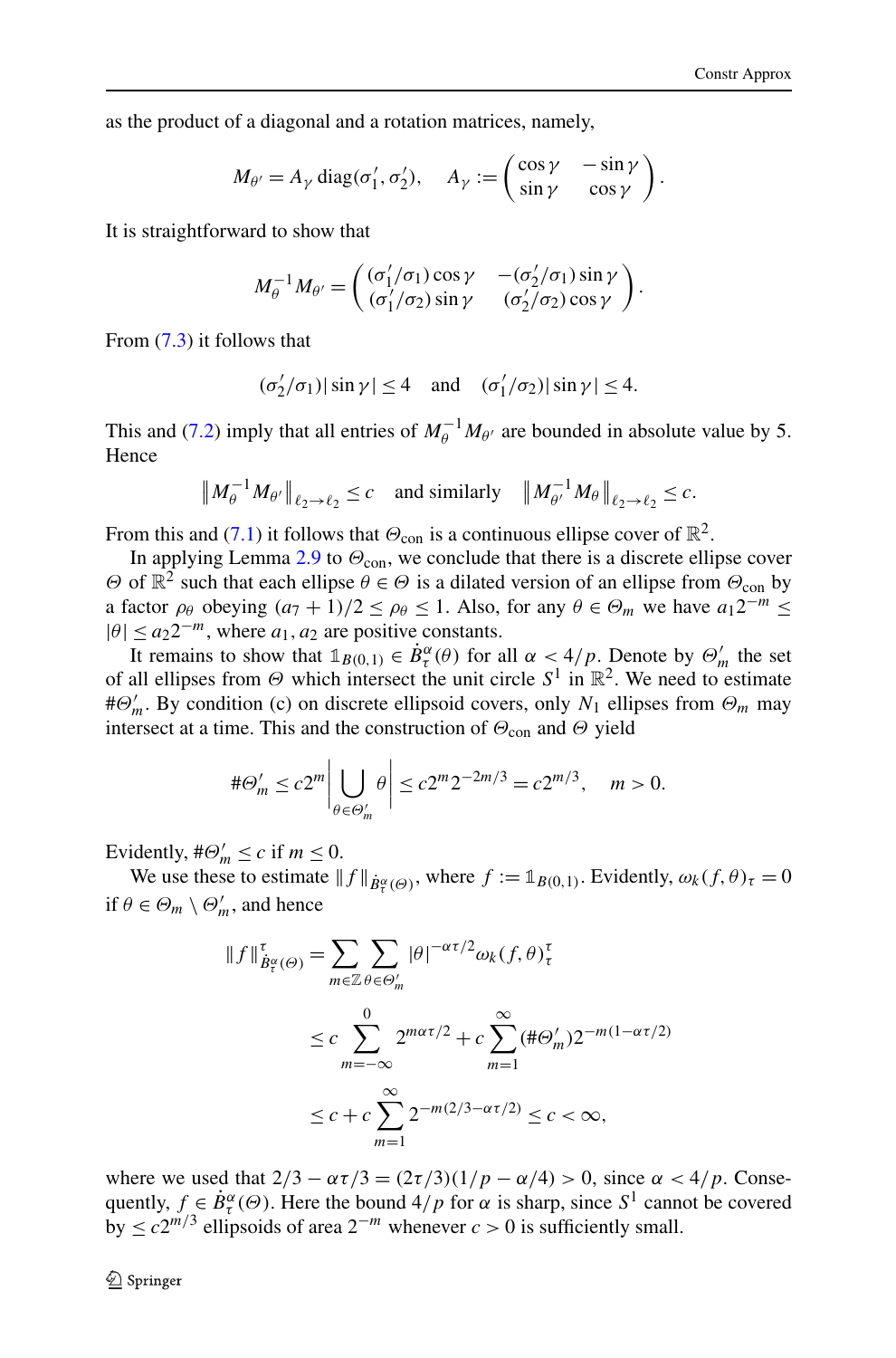<span id="page-38-0"></span>It is well known that  $\mathbb{1}_{B(0,1)}$  belongs to the Besov space  $B^{\alpha}_{\tau\tau}$  for  $\alpha < 2/p$ , and this bound for  $\alpha$  is sharp.  $\square$ 

As in Sect. [6.2](#page-34-0), denote by  $\sigma_m(f)_p$  the best *m*-term approximation of f from  $\mathcal F$ in  $L_p$ . The following estimate is immediate from Theorem [7.1](#page-35-0) and Theorem [6.2:](#page-35-0)

**Corollary 7.2** *Let*  $0 < p < \infty$ *. Then* 

 $\sigma_m(\mathbb{1}_{B(0,1)})_p \leq cm^{-\gamma}$  *for all*  $\gamma < 2/p$ .

*At the same time, if*  $\sigma_m^W(f)_p$  *denotes the best m-term approximation of f in*  $L_p$  $(p \geq 1)$  *from any reasonable wavelet basis, then* 

$$
\sigma_m^W(\mathbb{1}_{B(0,1)})_p \le cm^{-\gamma} \quad \text{for all } \gamma < 1/p.
$$

*Here both estimate are sharp*.

7.2 The Anisotropic B-space Smoothness of **1***<sup>Q</sup>*

We assume the notation from Sect. [7.1](#page-35-0).

**Theorem 7.3** *For any square*  $Q$  *in*  $\mathbb{R}^2$  *and any*  $\alpha > 0$ *, there exists an anisotropic ellipsoid cover*  $\Theta$  *of*  $\mathbb{R}^2$  *such that*  $\mathbb{1}_Q \in \dot{B}^\alpha_\tau$ *, while in the scale of Besov spaces*  $\dot{B}^\alpha_{\tau\tau}$ *one has only*  $\mathbb{1}_Q \in \dot{B}^{\alpha}_{\tau\tau}$  *for*  $\alpha < 2/p$ *, and this bound for*  $\alpha$  *is sharp.* 

*Proof* Without loss of generality, we may assume that  $Q = [-1, 1] \times [0, 2]$ . It is convenient to first construct an appropriate continuous ellipse cover and then get the desired discrete ellipse cover upon employing Lemma [2.9](#page-10-0).

Our main step is to effectively define the ellipses  $\theta(v, t)$  of our continuous cover *Θ*<sub>con</sub> with centers *v* from the triangle  $\Delta_0 := [(0, 0), (1, 0), (0, 1)]$  and  $t > 0$ . Then we use symmetry about the  $x_2$ -axis to define  $\theta(v, t)$  for *v* in the triangle

$$
[(-1,0), (0,0), (0,1)].
$$

We next apply symmetry about the *x*<sub>1</sub>-axis to define the ellipses  $\theta(v, t)$  for *v* in the triangle  $[(-1, 0), (0, -1), (1, 0)]$ . Again, by symmetry about the line  $x_2 = -x_1 + 1$ , we define  $\theta(v, t)$  on the square  $[(1, 0), (2, 1), (1, 2), (0, 1)]$ . Symmetry about the line  $x_2 = x_1 + 1$  enables us to define  $\theta(v, t)$  for *v* in the rectangle

$$
[-1, 0), (1, 2), (0, 3), (-2, 1)].
$$

In this way the ellipses  $\theta(v, t)$  would be defined with centers *v* from the square

$$
S := [(0, -1), (2, 1), (0, 3), (-2, 1)].
$$

Finally, we define the ellipses  $\theta(v, t)$  with centers  $v \in \mathbb{R}^2 \setminus S$  by

$$
\theta(v, t) := 2^{-t/2} B(0, 1) + v.
$$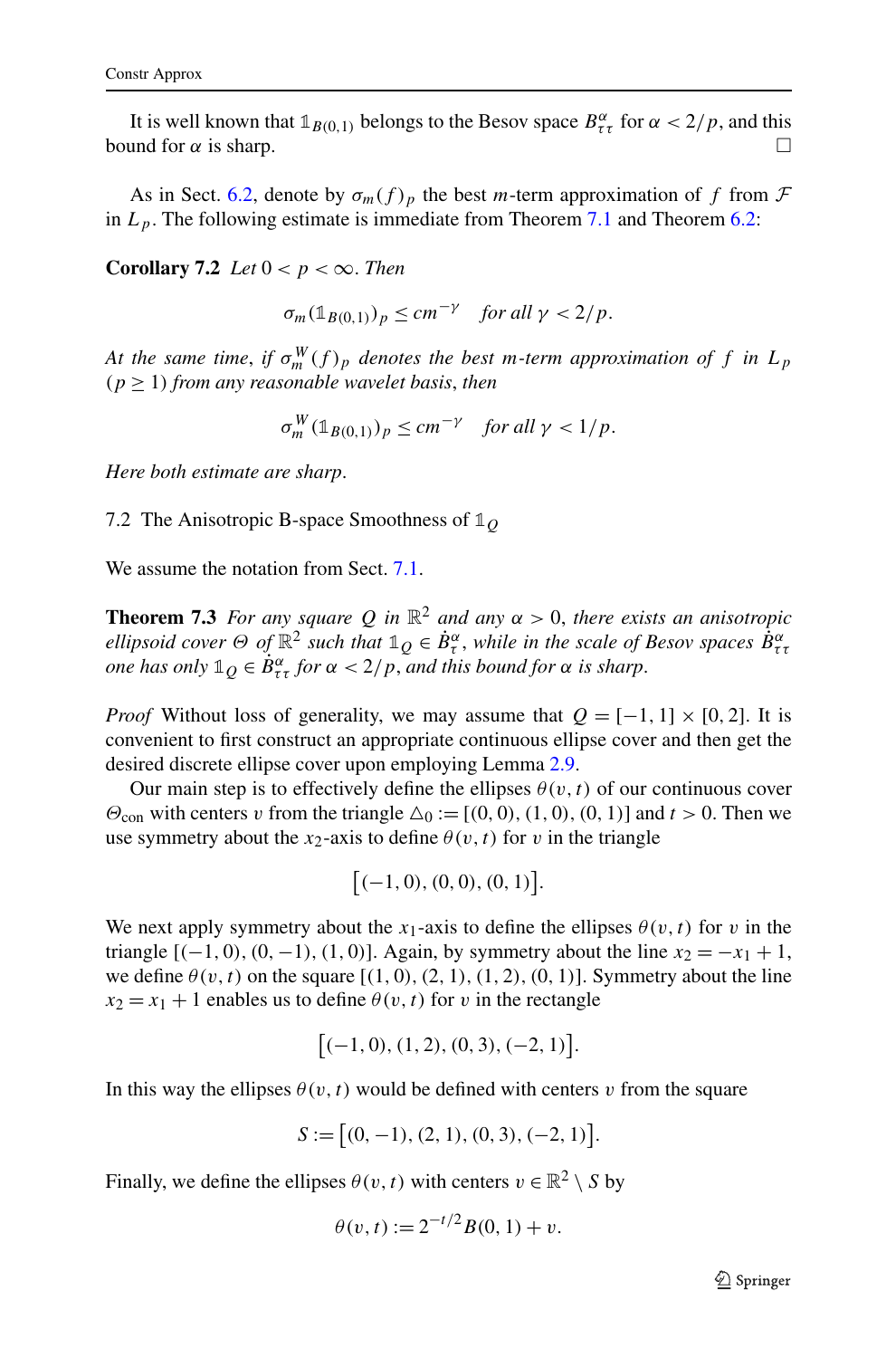<span id="page-39-0"></span>In going further, for  $t \le 0$  we define  $\theta(v, t)$  for all centers  $v \in \mathbb{R}^2$  by  $\theta(v, t) :=$  $2^{-t/2}B(0, 1) + v$ .

It remains to define the ellipses  $\theta(v, t)$  with centers  $v \in \Delta_0$  and  $t > 0$ . We begin by introducing a parameter *δ* determined by the condition

$$
0 < \delta < \min\left\{\frac{1}{2}, \frac{4}{2+p\alpha}\right\}.\tag{7.4}
$$

For every  $v \in \Delta_0$ ,  $v = (v_1, v_2)$ , set  $u := u_v := 1 - v_1 - v_2$  and define  $\theta(v, t)$  as the set of all  $x \in \mathbb{R}^2$  such that

$$
\frac{(x_1 - v_1)^2}{\sigma_1^2} + \frac{(x_2 - v_2)^2}{\sigma_2^2} \le 1,
$$

where  $\sigma_1 := (u_1 2^{t/2} + 1)^{1-\delta} 2^{-t/2}$  and  $\sigma_2 := (u_1 2^{t/2} + 1)^{\delta-1} 2^{-t/2}$ . Evidently,  $|\theta(v, t)| = \pi \sigma_1 \sigma_2 = \pi 2^{-t}$ . Notice also that  $\theta(v, t) := 2^{-t/2} B(0, 1) + v$  if  $u_v = 0$ , which is the same as  $v \in [(1, 0), (0, 1)].$ 

We next show that the collection of ellipses  $\Theta_{\text{con}}$  defined above is a continuous ellipse cover of  $\mathbb{R}^2$  with parameters depending only on  $\delta$ .

Fix  $v \in \Delta_0$ , and for any  $t \in \mathbb{R}$  denote by  $\sigma_1(t)$  and  $\sigma_2(t)$  the semi-axes of  $\theta(v, t)$ . Then from above we have for  $t, s > 0$ 

$$
\frac{\sigma_1(t+s)}{\sigma_1(t)} = \left(\frac{u_v + 2^{-(t+s)/2}}{u_v + 2^{-t/2}}\right)^{1-\delta} 2^{-\delta s/2},
$$

which readily implies

$$
2^{-s/2} \le \sigma_1(t+s)/\sigma_1(t) \le 2^{-\delta s/2}.
$$
 (7.5)

Now, fix  $t > 0$  and let  $\theta(v, t) \cap \theta(v', t) \neq \emptyset$ ,  $v, v' \in \Delta_0$ . Assume  $u_{v'} > u_v$ . Clearly,

$$
u_{v'} \le u_v + \sigma_1(v) + \sigma_1(v')
$$
  
\n
$$
\le u_v + (u_v + 2^{-t/2})^{1-\delta} 2^{-\delta t/2} + (u_{v'} + 2^{-t/2})^{1-\delta} 2^{-\delta t/2}
$$
  
\n
$$
\le u_v + 2u_v^{1-\delta} 2^{-\delta t/2} + 2 \cdot 2^{-t/2} + 2u_{v'}^{1-\delta} 2^{-\delta t/2} + 2 \cdot 2^{-t/2}.
$$

If  $u_{\nu} > 4^{1/\delta} 2^{-t/2}$ , this leads to

$$
u_{v'} \le 8(u_v + u_v^{1-\delta} 2^{-\delta t/2} + 2^{-t/2}) \le 16(u_v + 2^{-t/2}),
$$

which yields

$$
\sigma_1(v')/\sigma_1(v) \le c, \quad c = c(\delta). \tag{7.6}
$$

If  $u_{\nu'} < 4^{1/\delta} 2^{-t/2}$ , the same estimate follows immediately with a different constant *c*.

Estimates (7.5)–(7.6) readily imply that  $\Theta_{\text{con}}$  is a continuous ellipse cover of  $\mathbb{R}^2$ in the sense of Definition [2.4.](#page-7-0)

By Lemma [2.9](#page-10-0), the above cover  $\Theta_{\text{con}}$  induces a discrete ellipse cover, say,  $\Theta$  of  $\mathbb{R}^2$ , where every  $\theta \in \Theta$  is obtained by dilating an ellipse from  $\Theta_{\text{con}}$  (with the same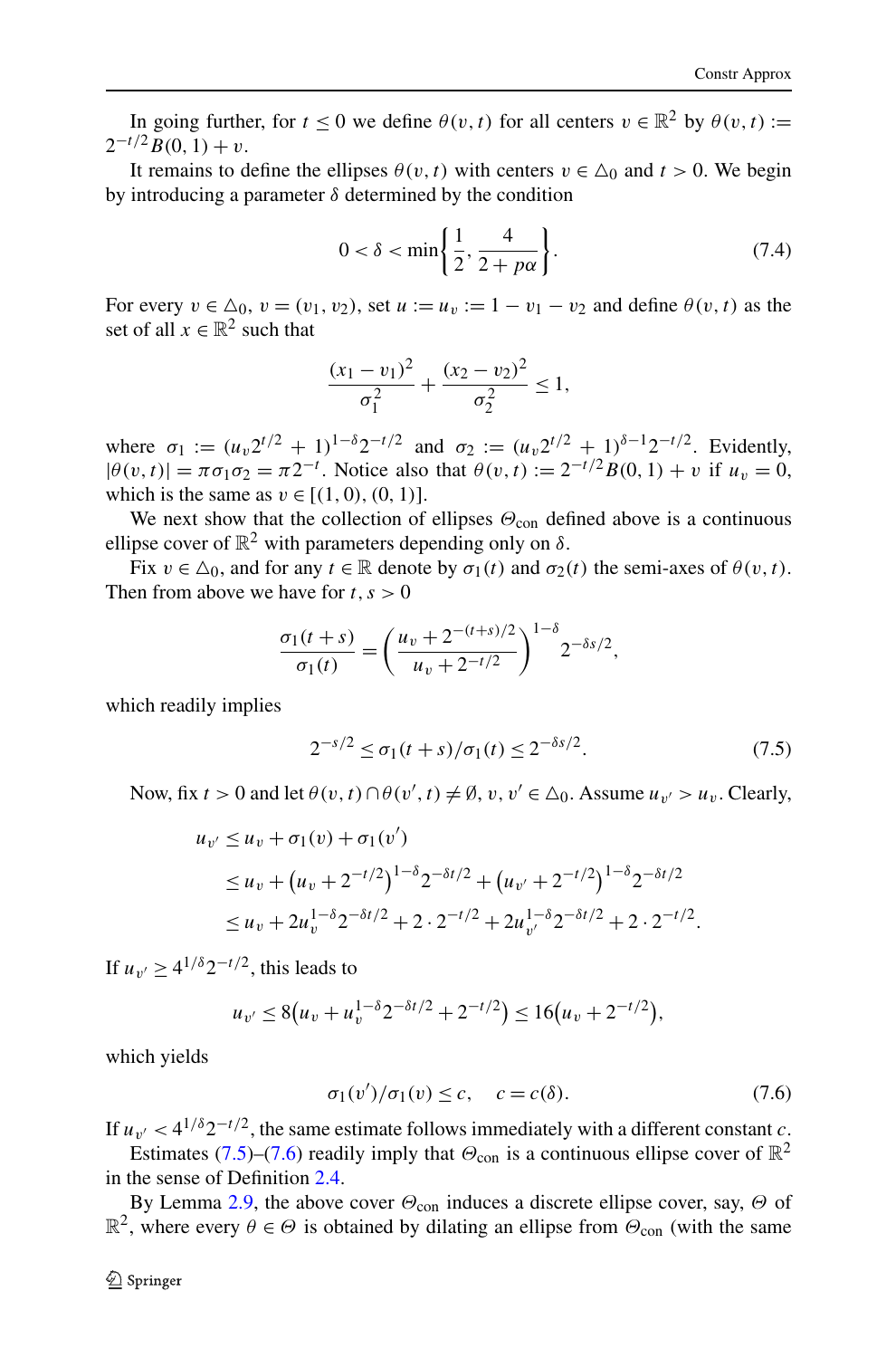center) by a factor  $\rho_{\theta}$  obeying  $(a_7 + 1)/2 \le \rho_{\theta} \le 1$ . Also, for any  $\theta \in \Theta_m$  we have  $a_1 2^{-m}$  <  $|\theta|$  <  $a_2 2^{-m}$  for some positive constants  $a_1, a_2$ .

Our next task is to show that the function  $\mathbb{1}_Q$ , where  $Q := [-1, 1] \times [0, 2]$ , belongs to the B-space  $\dot{B}^{\alpha}_{\tau}(\Theta)$ . To this end we need an upper bound for the number of all ellipses from  $\Theta_m$  which intersect the boundary of  $[-1, 1] \times [0, 2]$ . Denote this set by  $\Theta'_m$ . By condition (c) on discrete covers and the construction of  $\Theta_{con}$  and  $\Theta$ , it follows that for  $m > 0$ 

$$
\#\Theta'_{m} \le c2^{m} \Big| \bigcup_{\theta \in \Theta'_{m}} \theta \Big| \le c2^{m} \int_{0}^{1} \sigma_{2}(\theta(v_{1}, 0), 2^{-m}) dv_{1}
$$
  

$$
\le c2^{m/2} \int_{0}^{1} ((1 - v_{1})2^{m/2} + 1)^{\delta - 1} dv_{1} = c2^{\delta m/2}.
$$

Evidently  $\#\Theta_m \leq c$  if  $m \leq 0$ .

We are now prepared to estimate  $||f||_{\dot{B}^{\alpha}_{\tau}(\Theta)}$ , where  $f := \mathbb{1}_Q$ . Evidently,  $\omega_k(f, \theta)_{\tau} = 0$  if  $\theta \in \Theta_m \setminus \Theta'_m$ . From this and the above estimates of  $\theta \neq \Theta'_m$ , we get

$$
\|f\|_{\dot{B}_{\tau}^{\alpha}(\Theta)}^{\tau} = \sum_{m \in \mathbb{Z}} \sum_{\theta \in \Theta'_{m}} |\theta|^{-\alpha \tau/2} \omega_{k}(f, \theta)_{\tau}^{\tau}
$$
  

$$
\leq c \sum_{m=-\infty}^{0} 2^{m\alpha \tau/2} + c \sum_{m=1}^{\infty} (\# \Theta'_{m}) 2^{-m(1-\alpha \tau/2)}
$$
  

$$
\leq c + c \sum_{m=1}^{\infty} 2^{-m(1-\alpha \tau/2-\delta/2)} \leq c < \infty.
$$

Here we used that  $1 - \alpha \tau/2 - \delta/2 = \tau(1/\tau - \alpha/2 - \delta/2\tau) = \tau(1/p - \delta/2\tau) > 0$ by ([7.4](#page-39-0)). Thus,  $f \in \dot{B}^{\alpha}_{\tau}(\Theta)$ .

It is standard and well known that  $\mathbb{1}_Q$  belongs to the Besov space  $B_{\tau\tau}^{\alpha}$  if  $\alpha < 2/p$ and this bound for  $\alpha$  is sharp.  $\square$ 

As above, Theorem [7.1](#page-35-0) and Theorem [6.2](#page-35-0) lead to the following approximation result:

**Corollary 7.4** *For any*  $\alpha > 0$  *there exists a discrete ellipse cover of*  $\mathbb{R}^2$  *such that for all*  $0 < p < \infty$ 

$$
\sigma_m(\mathbb{1}_Q)_p \leq c m^{-\alpha}.
$$

*In comparison, for wavelet m-term approximation of*  $\mathbb{1}_Q$  *in*  $L_p$  ( $p \ge 1$ ) *one has only* 

$$
\sigma_m^W(\mathbb{1}_Q)_p \le cm^{-\gamma} \quad \text{for all } \gamma < 1/p,
$$

*and this estimate is sharp*.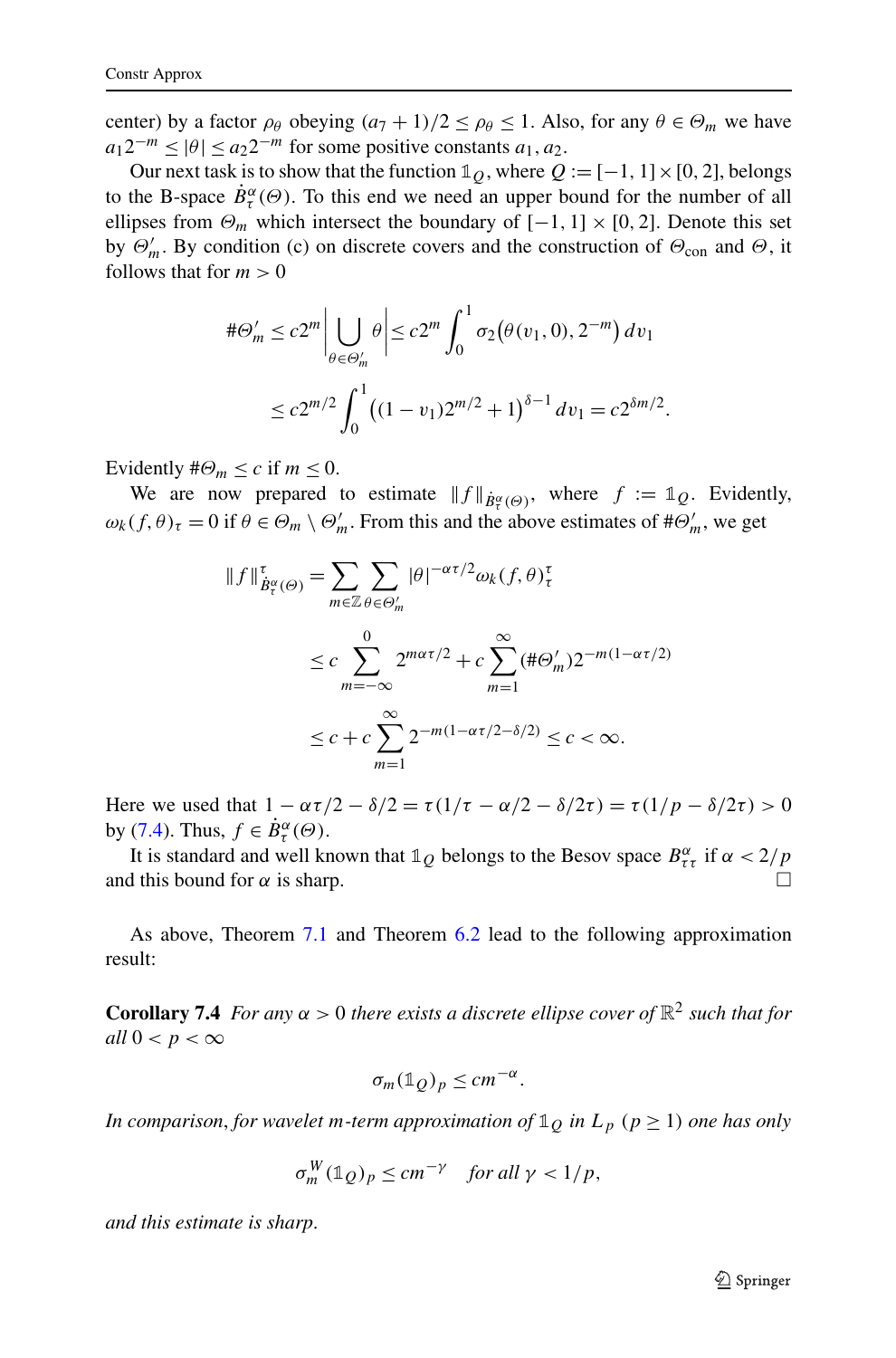## <span id="page-41-0"></span>7.3 Discussion

One of the basic goals in this paper is to advance regularity notions that better respect anisotropic features of functions. The key idea is to measure the smoothness of functions *adaptively* by means of anisotropic B-spaces, and in particular by the B-spaces of nonlinear approximation  $\dot{B}^{\alpha}_{\tau}(\Theta)$ , by allowing the underlying ellipsoid covers to adapt to the given function. We have considered two model problems which clearly shed some light on this idea. First, as was shown in Sects. [7.1](#page-35-0)[–7.2](#page-38-0) for appropriate ellipse covers, the B-space smoothness of the characteristic functions of the unit ball and any square in  $\mathbb{R}^2$  is higher than their Besov space smoothness. It is rather obvious that by using adaptive dilations the anisotropic B-spaces are better able to resolve the singularities along smooth or piecewise smooth curves. As a result, the two-levelsplit decompositions of these functions are sparser than their wavelet decompositions, which leads to better rates of nonlinear *m*-term approximation. Second, it might be surprising that characteristic functions of polygonal domains have infinite smoothness while those of domains with smooth boundaries have limited regularity. Roughly speaking, the positive curvature in the latter case limits the extent to which ellipses are allowed to stretch. On the other hand, the covers that would yield higher and higher smoothness in the polygonal case have to become less and less constrained, which means that the parameters in  $\mathbf{p}(\Theta)$  are subjected to more and more generous bounds. Keeping these parameters within a compact set would limit the regularity that could be described in this way. Thus, the idea of describing smoothness by maximizing *α* over covers *Θ* has to be treated with care. This maximum could be determined by a saturated smoothness as in the first example. Or such a maximum would be achieved only when constraining the parameter sets of the covers to some a-priori chosen compact set which is not an intrinsic property of the underlying function. Finally, it is a challenging open problem to devise a scheme which for a given function *f* finds an optimal (or near optimal) ellipsoid cover *Θ* such that *f* exhibits the highest order *α* of smoothness in  $\dot{B}^{\alpha}_{\tau}(\Theta)$  in the above sense.

## **Appendix**

*Proof of Theorem [5.8](#page-31-0)* Evidently,  $||f||^A_{\dot{B}^{\alpha}_{pq}(\Theta)} \leq ||f||^T_{\dot{B}^{\alpha}_{pq}(\Theta)}$ , and we have already shown that  $||f||^T_{\dot{B}^{\alpha}_{pq}(\Theta)} \leq c||f||_{\dot{B}^{\alpha}_{pq}(\Theta)}$ .

It remains to prove that

$$
||f||_{\dot{B}^{\alpha}_{pq}(\Theta)} \le c||f||^{A}_{\dot{B}^{\alpha}_{pq}(\Theta)}.
$$
\n(A.1)

We only consider the least favorable case when  $1 < p < q < \infty$ . Let  $f =$  $\sum_{\mu \in \mathcal{M}} a_{\mu} F_{\mu}$ . For any ellipsoid  $\sigma \in \Theta_j$  we have

$$
\omega_k(f,\sigma)_p \le \omega_k \bigg(\sum_{\mu:\ell(\eta_\mu) < j} a_\mu F_\mu, \sigma\bigg)_p + c \bigg\|\sum_{\mu:\ell(\eta_\mu) \ge j} a_\mu F_\mu\bigg\|_p
$$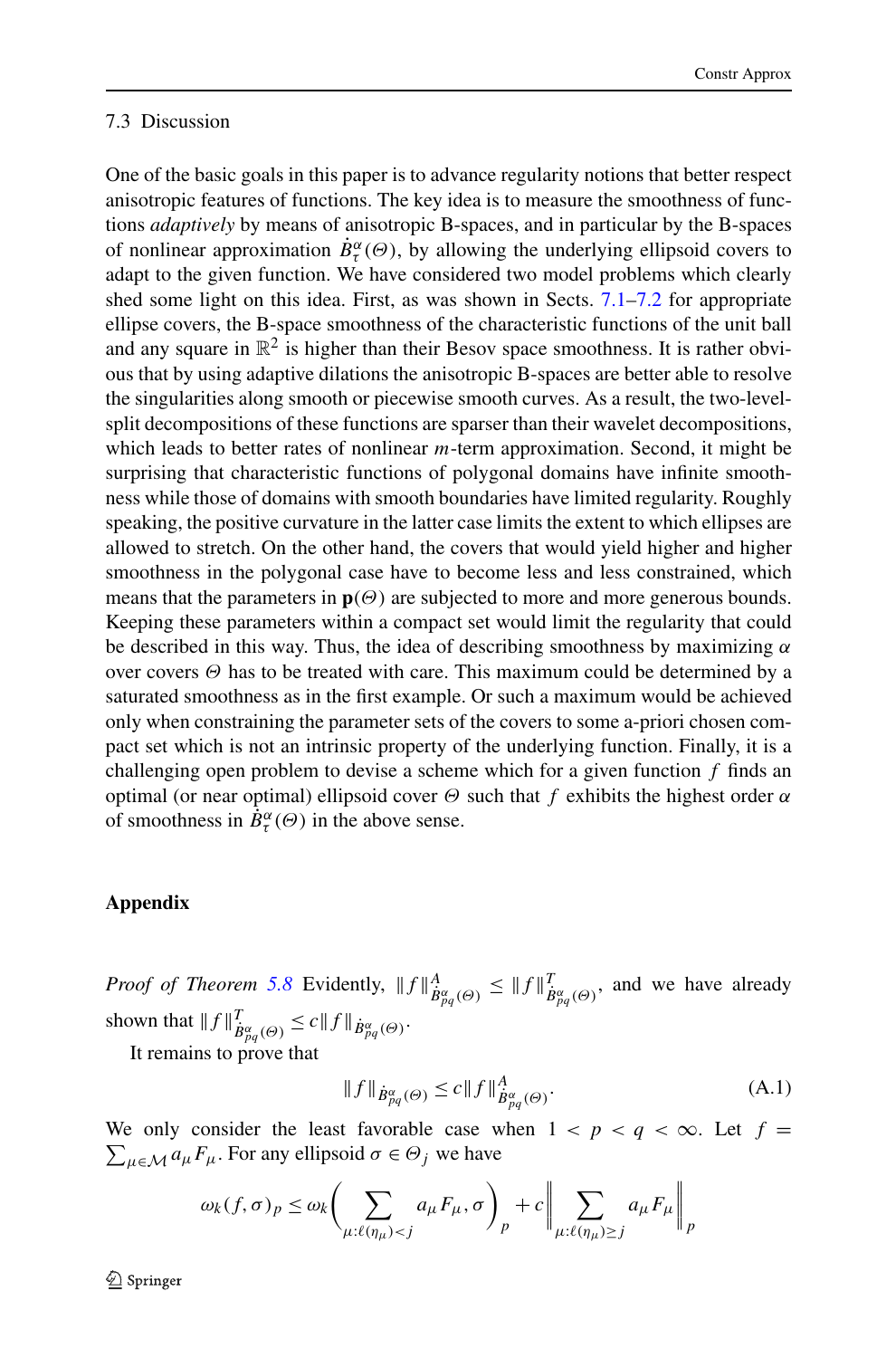$$
\leq c \sum_{\nu=1}^{\infty} \left( \sum_{\mu:\eta_{\mu}\in\Theta_{j-\nu}} |a_{\mu}|^p \omega_k(F_{\mu}, \sigma)_p^p \right)^{1/p} \n+ c \sum_{\nu=0}^{\infty} \left( \sum_{\mu:\eta_{\mu}\in\Theta_{j+\nu}} ||a_{\mu}F_{\mu}||_p^p \right)^{1/p}.
$$
\n(A.2)

Here  $\ell(\eta)$  stands for the level of  $\eta$  in  $\Theta$ .

We next estimate  $\omega_k(F_\mu, \sigma)_p$  for any  $\mu \in \mathcal{M}$  such that  $\eta_\mu \in \Theta_{j-\nu}, \nu \ge 1$ . Let  $\eta := \eta_{\mu}, \theta := \theta_{\mu}, \beta := \beta_{\mu}, \text{ and } F := F_{\mu}.$  Also let  $\sigma^* := A_{\eta}^{-1} \sigma = A_{\eta}^{-1} A_{\sigma} B^*, \theta^* :=$  $A_{\eta}^{-1}\theta$ , and  $F^* := F \circ A_{\eta}$ . Recall that  $F = P_{\eta,\beta}\varphi_{\eta}\varphi_{\theta}$  with  $P_{\eta,\beta} := |\eta|^{-1/2} P_{\beta} \circ A_{\eta}^{-1}$ . Hence  $F^* = |\eta|^{-1/2} P_\beta(\varphi_\eta \circ A_\eta)(\varphi_\theta \circ A_\eta).$ 

For any  $h \in \mathbb{R}^n$  we have with  $h^* := A_{\eta}^{-1}h$ 

$$
\|\Delta_h^k F\|_{L_p(\sigma)}^p = |\det M_\eta| \|\Delta_{h^*}^k F^*\|_{L_p(\sigma^*)}^p \le c|\eta| |h^*|^{kp} \left\| \left(\frac{\partial}{\partial h}\right)^k F^*\right\|_{\infty}^p |\sigma^*|
$$
  

$$
\le c|\eta| |\sigma^*| (\operatorname{diam} \sigma^*)^{kp} \|F^*\|_{\infty}^p. \tag{A.3}
$$

Here we assumed that  $k|h^*| \leq \text{diam } \sigma^*$ , since otherwise  $\Delta_{h^*}^k F^*(x) \equiv 0$ . We also used that  $\|(\frac{\partial}{\partial h})^k F^* \|_{\infty} \le c$  with *c* a constant depending only on  $\mathbf{p}(\Theta)$ , *k*, and *L*.

Note that  $||F^*||_{\infty} = ||F||_{\infty}$ , and hence  $||F||_p^p \sim |\eta||F^*||_{\infty}^p$ . Also, we have

$$
|\sigma^*| = |\det(M_{\eta}^{-1} M_{\sigma})| = |\det M_{\eta}^{-1}| |\det M_{\sigma}| = |\eta|^{-1} |\sigma|,
$$

and diam  $\sigma^* = 2||M_{\eta}^{-1}M_{\sigma}||_{\ell_2 \to \ell_2} \le 2a_5 2^{-a_6 \nu}$  using property (b) of  $\Theta$ . We use the above observations in  $(A.3)$  to obtain

$$
\omega_k(F_{\mu}, \sigma)^p_p \le c|\sigma||\eta_{\mu}|^{-1} 2^{-a_6 \nu k p} \|F_{\mu}\|_p^p. \tag{A.4}
$$

Combining this with (A.2), we get

$$
\begin{split} |\sigma|^{-\alpha p/n} \omega_k(f, \sigma)_p^p \\ & \leq c \Bigg[ \sum_{\nu=1}^{\infty} \Bigg( \sum_{\mu:\eta_{\mu} \in \Theta_{j-\nu}, \eta_{\mu} \cap \sigma \neq \emptyset} \Big( \frac{|\eta_{\mu}|}{|\sigma|} \Bigg)^{\alpha p/n - 1} 2^{-a_6 \nu k p} |\eta_{\mu}|^{-\alpha p/n} ||a_{\mu} F_{\mu}||_p^p \Bigg)^{1/p} \Bigg]^p \\ & + c \Bigg[ \sum_{\nu=0}^{\infty} \Bigg( \sum_{\mu:\eta_{\mu} \in \Theta_{j+\nu}, \eta_{\mu} \cap \sigma \neq \emptyset} \Big( \frac{|\eta_{\mu}|}{|\sigma|} \Bigg)^{\alpha p/n} |\eta_{\mu}|^{-\alpha p/n} ||a_{\mu} F_{\mu}||_p^p \Bigg)^{1/p} \Bigg]^p \\ & \leq c \Bigg[ \sum_{\nu=1}^{\infty} \Bigg( \sum_{\mu:\eta_{\mu} \in \Theta_{j-\nu}, \eta_{\mu} \cap \sigma \neq \emptyset} 2^{-\nu p(-a_0 \alpha/n + a_6 k) - a_0 \nu} U_{\mu} \Bigg)^{1/p} \Bigg]^p \\ & + c \Bigg[ \sum_{\nu=0}^{\infty} \Bigg( \sum_{\mu:\eta_{\mu} \in \Theta_{j+\nu}, \eta_{\mu} \cap \sigma \neq \emptyset} 2^{-a_0 \nu \alpha p/n} U_{\mu} \Bigg)^{1/p} \Bigg]^p, \end{split}
$$

where  $U_{\mu} := |\eta_{\mu}|^{-\alpha p/n} ||a_{\mu} F_{\mu}||_{p}^{p}$ .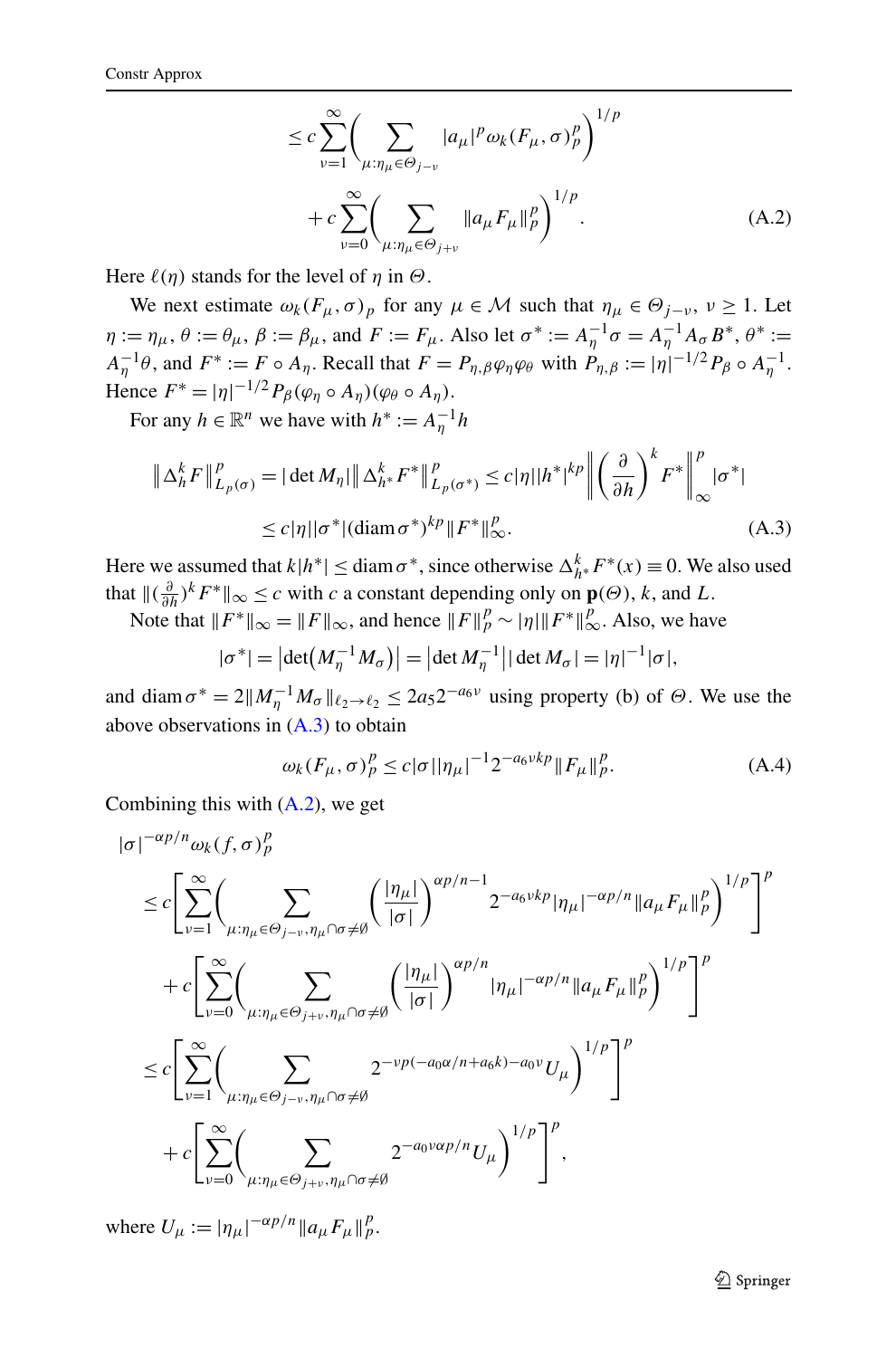Let  $\varepsilon := -a_0\alpha/n + a_6k$  and  $\delta := a_0\alpha/n > 0$ . Notice that  $\varepsilon > 0$ , since  $k > \frac{a_0}{a_6} \cdot \frac{\alpha}{n}$ by ([5.1](#page-22-0)). We use the above in the definition of  $|| f ||_{\dot{B}^{\alpha}_{pq}(\Theta)}$  to obtain

$$
(\|f\|_{\dot{B}^{\alpha}_{pq}})^{q} \leq c \sum_{j\in\mathbb{Z}} \left\{ \sum_{\sigma\in\Theta_{j}} \left[ \sum_{\nu=1}^{\infty} 2^{-\varepsilon\nu - a_0\nu/p} \left( \sum_{\mu:\eta_{\mu}\in\Theta_{j-\nu},\eta_{\mu}\cap\sigma\neq\emptyset} U_{\mu} \right)^{1/p} \right]^{p} \right\}^{q/p}
$$

$$
+ c \sum_{j\in\mathbb{Z}} \left\{ \sum_{\sigma\in\Theta_{j}} \left[ \sum_{\nu=0}^{\infty} 2^{-\delta\nu} \left( \sum_{\mu:\eta_{\mu}\in\Theta_{j+\nu},\eta_{\mu}\cap\sigma\neq\emptyset} U_{\mu} \right)^{1/p} \right]^{p} \right\}^{q/p}
$$

$$
=: \Sigma_{1} + \Sigma_{2}.
$$

To estimate  $\Sigma_1$  we apply Hölder's inequality and get

$$
\Sigma_1 \leq c \sum_{j \in \mathbb{Z}} \left[ \sum_{\sigma \in \Theta_j} \left( \sum_{\nu=1}^{\infty} 2^{-\varepsilon \nu p/2 - a_0 \nu} \sum_{\mu : \eta_{\mu} \in \Theta_{j-\nu}, \eta_{\mu} \cap \sigma \neq \emptyset} U_{\mu} \right) \left( \sum_{\nu=1}^{\infty} 2^{-\varepsilon \nu p'/2} \right)^{p/p'} \right]^{q/p}
$$
  

$$
\leq c \sum_{j \in \mathbb{Z}} \left( \sum_{\sigma \in \Theta_j} \sum_{\nu=1}^{\infty} 2^{-\varepsilon \nu p/2 - a_0 \nu} \sum_{\mu : \eta_{\mu} \in \Theta_{j-\nu}, \eta_{\mu} \cap \sigma \neq \emptyset} U_{\mu} \right)^{q/p} (1/p + 1/p' = 1).
$$

In going further, we switch the order of summation and then apply again Hölder's inequality to obtain

$$
\Sigma_1 \leq c \sum_{j \in \mathbb{Z}} \left[ \sum_{\nu=1}^{\infty} 2^{-\varepsilon \nu p/2 - a_0 \nu} \left( \sum_{\mu : \eta_{\mu} \in \Theta_{j-\nu}} U_{\mu} \right) \# \{\sigma \in \Theta_j : \sigma \cap \eta_{\mu} \neq \emptyset\} \right]^{q/p}
$$
  

$$
\leq c \sum_{j \in \mathbb{Z}} \left[ \sum_{\nu=1}^{\infty} 2^{-\varepsilon \nu p/2} \sum_{\mu : \eta_{\mu} \in \Theta_{j-\nu}} U_{\mu} \right]^{q/p}
$$
  

$$
\leq c \sum_{j \in \mathbb{Z}} \left[ \sum_{\nu=1}^{\infty} 2^{-\varepsilon \nu q/4} \left( \sum_{\mu : \eta_{\mu} \in \Theta_{j-\nu}} U_{\mu} \right)^{q/p} \right] \left[ \sum_{\nu=1}^{\infty} 2^{-\varepsilon \nu p r'/4} \right]^{q/p r'} (r := q/p > 1),
$$

where we used that  $\# {\sigma \in \Theta_j : \sigma \cap \eta_\mu \neq \emptyset} \leq c2^{a_0 \nu}$ , which is a consequence of properties (a) and (c) of *Θ*.

Finally, we apply the substitution  $l := j - v$  and switch the order of summation above to obtain

$$
\Sigma_1 \leq c \sum_{j \in \mathbb{Z}} \sum_{l=-\infty}^{j-1} 2^{-\varepsilon(j-l)q/4} \left(\sum_{\mu:\eta_{\mu} \in \Theta_l} U_{\mu}\right)^{q/p}
$$
  
\n
$$
\leq c \sum_{l \in \mathbb{Z}} \left(\sum_{\mu:\eta_{\mu} \in \Theta_l} U_{\mu}\right)^{q/p} \sum_{j=l+1}^{\infty} 2^{-\varepsilon(j-l)q/4} \leq c \sum_{l \in \mathbb{Z}} \left(\sum_{\mu:\eta_{\mu} \in \Theta_l} U_{\mu}\right)^{q/p}
$$
  
\n
$$
\leq \left(\|f\|_{\dot{B}^{\alpha}_{pq}}^4\right)^q.
$$

2 Springer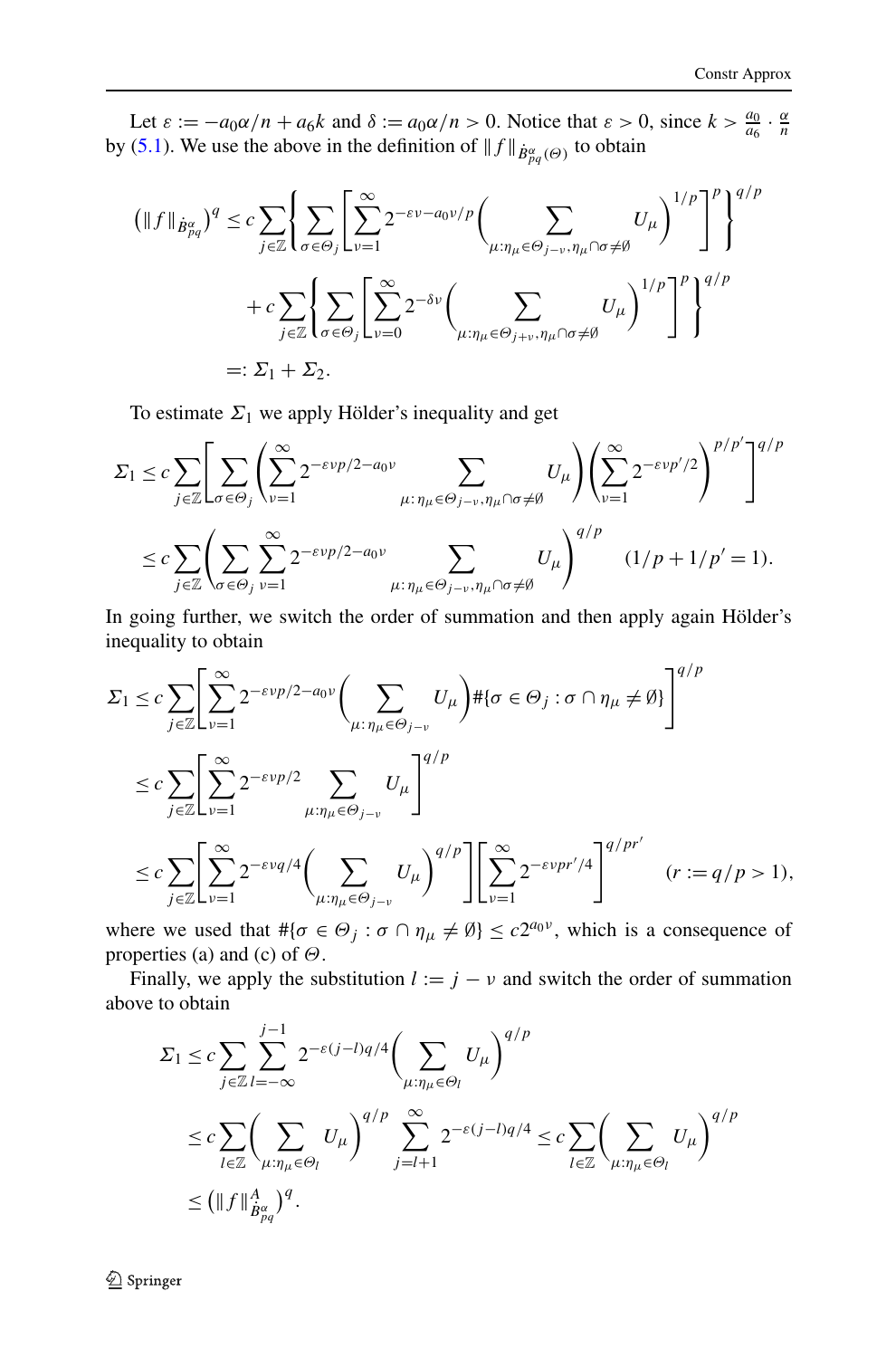<span id="page-44-0"></span>We estimate  $\Sigma_2$  in a similar fashion. Applying Hölder's inequality we get

$$
\Sigma_2 \leq c \sum_{j \in \mathbb{Z}} \left[ \sum_{\sigma \in \Theta_j} \left( \sum_{\nu=0}^{\infty} 2^{-\delta \nu p/2} \sum_{\mu : \eta_{\mu} \in \Theta_{j+\nu}, \eta_{\mu} \cap \sigma \neq \emptyset} U_{\mu} \right) \left( \sum_{\nu=1}^{\infty} 2^{-\delta \nu p'/2} \right)^{p/p'} \right]^{q/p}
$$
  

$$
\leq c \sum_{j \in \mathbb{Z}} \left( \sum_{\sigma \in \Theta_j} \sum_{\nu=0}^{\infty} 2^{-\delta \nu p/2} \sum_{\mu : \eta_{\mu} \in \Theta_{j+\nu}, \eta_{\mu} \cap \sigma \neq \emptyset} U_{\mu} \right)^{q/p}.
$$

Switching the order of summation and then applying Hölder's inequality, we obtain

$$
\Sigma_2 \le c \sum_{j \in \mathbb{Z}} \left[ \sum_{\nu=0}^{\infty} 2^{-\delta \nu p/2} \sum_{\mu:\eta_{\mu} \in \Theta_{j+\nu}} U_{\mu} \right]^{q/p} \quad (r := q/p > 1)
$$
  
\n
$$
\le c \sum_{j \in \mathbb{Z}} \left[ \sum_{\nu=0}^{\infty} 2^{-\delta \nu q/4} \left( \sum_{\mu:\eta_{\mu} \in \Theta_{j+\nu}} U_{\mu} \right)^{q/p} \right] \left[ \sum_{\nu=0}^{\infty} 2^{-\delta \nu pr'/4} \right]^{q/pr'}
$$
  
\n
$$
\le c \sum_{j \in \mathbb{Z}} \sum_{l=j}^{\infty} 2^{-\delta (l-j)q/4} \left( \sum_{\mu:\eta_{\mu} \in \Theta_l} U_{\mu} \right)^{q/p}
$$
  
\n
$$
\le c \sum_{l \in \mathbb{Z}} \left( \sum_{\mu:\eta_{\mu} \in \Theta_l} U_{\mu} \right)^{q/p} \sum_{j=-\infty}^{l} 2^{-\delta (l-j)q/4} \le c \sum_{l \in \mathbb{Z}} \left( \sum_{\mu:\eta_{\mu} \in \Theta_l} U_{\mu} \right)^{q/p}
$$
  
\n
$$
\le \left( \|f\|_{\dot{B}^{\alpha}_{pq}}^A \right)^q.
$$

This completes the proof of  $(A.1)$  $(A.1)$  $(A.1)$ .

#### **References**

- 1. Bownik, M.: Anisotropic Hardy spaces and wavelets. Mem. Am. Math. Soc. **164**(781) (2003)
- 2. Bownik, M.: Atomic and molecular decompositions of anisotropic Besov spaces. Math. Z. **250**, 539– 571 (2005)
- 3. Bownik, M., Ho, K.-P.: Atomic and molecular decompositions of anisotropic Triebel–Lizorkin spaces. Trans. Am. Math. Soc. **358**, 1469–1510 (2006)
- 4. Calderón, A., Torchinsky, A.: Parabolic maximal functions associated with a distribution. Adv. Math. **16**, 1–64 (1975)
- 5. Calderón, A., Torchinsky, A.: Parabolic maximal functions associated with a distribution II. Adv. Math. **24**, 101–171 (1977)
- 6. Coifman, R., Weiss, G.: Analyse harmonique non-comutative sur certains espaces homogenes. Lecture Notes in Math., vol. 242. Springer, Berlin (1971)
- 7. Coifman, R., Weiss, G.: Extensions of Hardy spaces and their use in analysis. Bull. Am. Math. Soc. **83**, 569–645 (1977)
- 8. Dahmen, W., Petrushev, P.: "Push-the-Error" algorithm for nonlinear n-term approximation. Constr. Approx. **23**, 261–304 (2006)
- 9. Dahmen, W., Dekel, S., Petrushev, P.: Multilevel preconditioning for partition of unity methods some analytic concepts. Numer. Math. **107**, 503–532 (2007)